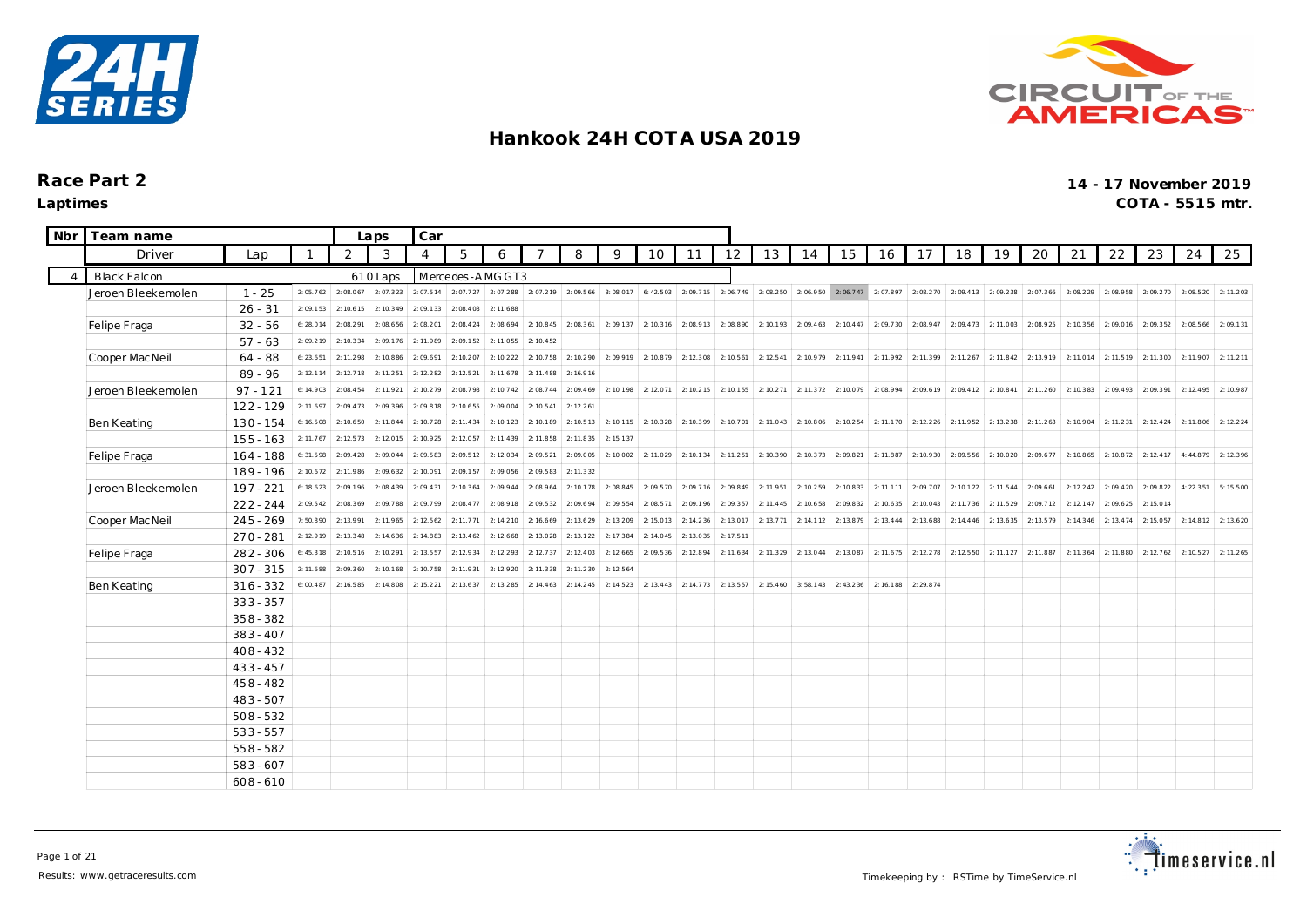



| Nbr | Team name                 |             |           |                             | Laps      | Car       |                       |           |           |           |           |                       |           |           |                   |           |                                                 |           |           |                               |           |           |                      |           |           |                               |           |
|-----|---------------------------|-------------|-----------|-----------------------------|-----------|-----------|-----------------------|-----------|-----------|-----------|-----------|-----------------------|-----------|-----------|-------------------|-----------|-------------------------------------------------|-----------|-----------|-------------------------------|-----------|-----------|----------------------|-----------|-----------|-------------------------------|-----------|
|     | Driver                    | 2           | 3         | $\boldsymbol{\vartriangle}$ | 5         | 6         |                       | 8         | 9         | 10        | 11        | 12                    | 13        | 14        | 15                | 16        | 17                                              | 18        | 19        | 20                            | 21        | 22        | 23                   | 24        | 25        |                               |           |
| 34  | Car Collection Motorsport |             |           |                             | 600 Laps  |           | A udi R8 LMS Evo 2019 |           |           |           |           |                       |           |           |                   |           |                                                 |           |           |                               |           |           |                      |           |           |                               |           |
|     | Johannes Dr. Kirchhoff    | $1 - 25$    | 2: 13.110 | 2: 12.206                   | 2:11.921  | 2: 11.902 | 2: 12.1 10 2: 12.1 88 |           | 2:11.508  | 2: 12.192 |           | 4: 18.6 10 7: 05.4 15 | 2:12.029  | 2: 12.468 |                   |           | 2: 13.5 18   2: 11.9 11   2: 13.086   2: 12.853 |           |           | 2: 11.745 2: 11.933 2: 11.619 |           | 2: 13.536 | 2:11.651             |           |           | 2: 11.907 2: 11.578 2: 14.148 | 2: 11.521 |
|     |                           | $26 - 29$   | 2: 11.512 | 2: 11.541                   | 2: 13.962 | 2:18.190  |                       |           |           |           |           |                       |           |           |                   |           |                                                 |           |           |                               |           |           |                      |           |           |                               |           |
|     | Max Edelhoff              | $30 - 54$   | 6:50.537  | 2:10.500                    | 2:09.455  | 2:08.087  | 2:10.120              | 2:09.572  | 2: 10.504 | 2:09.090  | 2:09.647  | 2:09.845              | 2:08.722  | 2: 10.921 | 2: 13.267         | 2:10.786  | 2:08.720                                        | 2:09.007  | 2: 15.347 | 2:09.283                      | 2: 10.767 | 2:09.447  | 2:09.102             | 2:09.805  | 2:09.106  | 2: 10.212                     | 2: 12.549 |
|     |                           | $55 - 66$   | 2: 12.469 | 2: 11.255                   | 2:10.884  | 2:11.299  | 2:11.009              | 2: 12.265 | 2:09.817  | 2:11.029  | 2:09.971  | 2: 10.640             | 2:10.770  | 2: 14.564 |                   |           |                                                 |           |           |                               |           |           |                      |           |           |                               |           |
|     | Elmar Grimm               | $67 - 91$   | 6:54.981  | 2: 12.370                   | 2: 11.435 | 2: 11.869 | 2: 11.220             | 2: 11.545 | 2:11.685  | 2: 11.627 | 2: 15.820 | 2: 11.232             | 2:11.937  | 2: 11.926 | 2:15.792          | 2: 14.651 | 2: 11.478                                       | 2: 12.412 | 2:13.944  | 2:12.189                      | 2:11.324  | 2: 11.722 | 2:13.803             | 2: 15.701 | 2:13.833  | 2: 11.961                     | 2: 12.714 |
|     |                           | $92 - 103$  | 2: 12.518 | 2: 12.133                   | 2:11.569  | 2: 11.624 | 2:11.159              | 2: 11.611 | 2:12.056  | 2: 12.103 | 2: 12.844 | 2: 12.954             | 2: 14.745 | 2: 19.395 |                   |           |                                                 |           |           |                               |           |           |                      |           |           |                               |           |
|     | Ingo Vogler               | $104 - 128$ | 6:54.600  | 2:15.053                    | 2:13.753  | 2: 14.427 | 2:13.814              | 2: 14.292 | 2: 15.623 | 2: 14.885 | 2: 15.188 | 2: 14.925             | 2:15.310  | 2: 14.737 | 2:15.696          | 2: 14.884 | 2:15.867                                        | 2: 13.148 | 2:14.060  | 2: 13.603                     | 2: 13.448 | 2: 15.858 | 2: 14.342            | 2: 16.236 | 2:14.825  | 2: 14.241                     | 2:18.804  |
|     |                           | $129 - 139$ | 2: 14.223 | 2: 17.221                   | 2:18.694  | 2: 16.162 | 2:15.881              | 2: 15.833 | 2: 16.441 | 2: 15.531 | 2: 16.572 | 2: 13.827             | 2: 21.256 |           |                   |           |                                                 |           |           |                               |           |           |                      |           |           |                               |           |
|     | Johannes Dr. Kirchhoff    | $140 - 164$ | 6:44.358  | 2: 13.602                   | 2: 13.400 | 2:14.094  | 2: 14.140             | 2:16.003  | 2:13.192  | 2: 14.304 | 2: 12.853 | 2: 12.315             | 2:12.913  | 2: 14.685 | 2: 14.606         | 2:12.077  | 2:11.741                                        | 2: 13.430 | 2:12.961  | 2: 13.162                     | 2:13.048  | 2: 15.182 | 2:13.635             | 2: 14.902 | 2:14.369  | 2: 14.116                     | 2:12.775  |
|     |                           | $165 - 176$ | 2: 12.565 | 2: 12.456                   | 2:13.269  | 2: 13.462 | 2: 15.549             | 2: 15.169 | 2:13.015  | 2: 14.545 | 2:13.714  | 2: 14.156             | 2: 14.430 | 2: 17.536 |                   |           |                                                 |           |           |                               |           |           |                      |           |           |                               |           |
|     | Max Edelhoff              | 177 - 201   | 6:46.663  | 2:09.991                    | 2:08.591  | 2:09.156  | 2:14.639              | 4:44.345  | 2: 10.247 | 2: 13.350 | 2: 11.266 | 2: 10.657             | 2: 11.448 | 2: 12.357 | 2:10.185          | 2:10.067  | 2:10.996                                        | 2: 11.412 |           | 2: 11.921 2: 12.452           | 2:11.058  |           | 2: 12.7 12 2: 12.455 | 2: 10.533 | 2: 10.402 | 2: 10.291                     | 2:10.883  |
|     |                           | $202 - 215$ | 2: 11.611 | 2: 11.114                   | 2: 11.213 | 2: 10.503 | 2: 10.294             | 2: 10.240 | 2: 10.863 | 2:09.919  | 2:13.001  | 2:12.015              | 2:10.896  | 2:12.027  | 2: 10.917         | 4: 12.723 |                                                 |           |           |                               |           |           |                      |           |           |                               |           |
|     | Elmar Grimm               | $216 - 240$ | 7:30.391  | 2: 13.207                   | 2: 13.675 | 2: 11.406 | 2:13.883              | 2: 12.578 | 2:11.129  | 2:11.375  | 2:10.902  | 2: 10.763             | 2:11.525  | 2:12.808  | 2:11.228          | 2: 11.865 | 2:11.065                                        | 2:12.898  | 2: 13.401 | 2: 15.555                     | 6:42.740  | 2: 11.293 | 2:12.500             | 2: 12.675 | 5:01.390  | 3:12.500                      | 2:11.781  |
|     |                           | $241 - 265$ | 2: 12.264 | 2: 12.257                   | 2: 12.268 | 2:12.019  | 2:12.100              | 2: 15.740 | 2:12.01   | 2: 13.421 | 2: 13.465 | 2:13.750              | 2:12.720  | 2: 15.516 | 2:12.998          | 2: 13.534 | 2: 12.534                                       | 2: 12.834 | 2: 12.562 | 2: 13.485                     | 2:13.851  | 2:14.008  | 2:13.830             | 2: 15.574 | 2:15.559  | 2: 14.459                     | 2:18.044  |
|     | Max Edelhoff              | $266 - 290$ | 6:51.587  | 2:10.535                    | 2: 10.559 | 2: 10.561 | 2:10.071              | 2:09.666  | 2:11.229  | 2:09.896  | 2:10.987  | 2:09.418              | 2:10.872  | 2: 10.350 | 2:11.084          | 2:10.994  | 2:09.844                                        | 2: 11.435 | 2: 11.040 | 2: 11.739                     | 2: 10.666 | 2: 10.762 | 2:09.007             | 2:09.848  | 2:10.007  | 2: 10.581                     | 2: 10.618 |
|     |                           | $291 - 302$ | 2:09.944  | 2:10.173                    | 2:09.858  | 2: 11.516 | 2:11.501              | 2:10.066  | 2:09.070  | 2: 10.184 | 2:09.837  | 2: 11.377             | 2:12.809  | 2: 12.250 |                   |           |                                                 |           |           |                               |           |           |                      |           |           |                               |           |
|     | Elmar Grimm               | $303 - 327$ | 6:17.182  | 2: 12.267                   | 2: 11.230 | 2: 10.823 | 2: 11.363             | 2:10.100  | 2:11.249  | 2: 12.470 | 2:11.279  | 2: 13.448             | 2:13.319  | 2: 13.336 | 2:11.561          | 2: 13.081 | 2: 12.618                                       | 2: 12.948 | 2:11.559  | 2: 13.298                     | 2:14.106  | 2: 14.211 | 2: 47.100            | 3:51.258  | 2:14.318  | 2: 15.550                     | 2: 17.268 |
|     |                           | $328 - 352$ |           |                             |           |           |                       |           |           |           |           |                       |           |           |                   |           |                                                 |           |           |                               |           |           |                      |           |           |                               |           |
|     |                           | $353 - 377$ |           |                             |           |           |                       |           |           |           |           |                       |           |           |                   |           |                                                 |           |           |                               |           |           |                      |           |           |                               |           |
|     |                           | $378 - 402$ |           |                             |           |           |                       |           |           |           |           |                       |           |           |                   |           |                                                 |           |           |                               |           |           |                      |           |           |                               |           |
|     |                           | $403 - 427$ |           |                             |           |           |                       |           |           |           |           |                       |           |           |                   |           |                                                 |           |           |                               |           |           |                      |           |           |                               |           |
|     |                           | $428 - 452$ |           |                             |           |           |                       |           |           |           |           |                       |           |           |                   |           |                                                 |           |           |                               |           |           |                      |           |           |                               |           |
|     |                           | $453 - 477$ |           |                             |           |           |                       |           |           |           |           |                       |           |           |                   |           |                                                 |           |           |                               |           |           |                      |           |           |                               |           |
|     |                           | $478 - 502$ |           |                             |           |           |                       |           |           |           |           |                       |           |           |                   |           |                                                 |           |           |                               |           |           |                      |           |           |                               |           |
|     |                           | $503 - 527$ |           |                             |           |           |                       |           |           |           |           |                       |           |           |                   |           |                                                 |           |           |                               |           |           |                      |           |           |                               |           |
|     |                           | $528 - 552$ |           |                             |           |           |                       |           |           |           |           |                       |           |           |                   |           |                                                 |           |           |                               |           |           |                      |           |           |                               |           |
|     |                           | $553 - 577$ |           |                             |           |           |                       |           |           |           |           |                       |           |           |                   |           |                                                 |           |           |                               |           |           |                      |           |           |                               |           |
|     |                           | $578 - 600$ |           |                             |           |           |                       |           |           |           |           |                       |           |           |                   |           |                                                 |           |           |                               |           |           |                      |           |           |                               |           |
| 41  | HB Racing                 |             |           |                             | 326 Laps  |           | Ferrari 488 GT3       |           |           |           |           |                       |           |           |                   |           |                                                 |           |           |                               |           |           |                      |           |           |                               |           |
|     | Nikolaj Rogivue           | $1 - 25$    | 2: 10.646 | 2:10.810                    | 2:08.572  | 2:08.391  | 2:09.342              | 2:08.153  | 2:07.794  | 2:08.768  | 3:53.294  | 5:54.277              | 2:08.206  |           | 2:06.728 2:07.983 | 2:06.357  | 2:07.658 2:07.280                               |           |           | $2:07.306$ 2:07.864           | 2:09.167  | 2:07.851  | 2:07.388             | 2:08.071  |           | 2: 08.324 2: 07.754           | 2:09.158  |
|     |                           | $26 - 50$   | 2:08.291  | 2:09.652                    | 2:09.949  | 2: 11.198 | 6: 16.842             | 2:07.112  | 2:06.488  | 2:08.486  | 2:08.175  | 2:08.861              | 2:08.182  | 2:08.627  | 2:09.324          | 2:08.444  | 2:08.092                                        | 2:08.525  | 2:08.326  | 2:08.964                      | 2:11.060  | 2:08.591  | 2:08.227             | 2:09.184  | 2:12.756  | 2:09.416                      | 2: 10.367 |
|     |                           | $51 - 54$   | 2:09.171  | 2:09.590                    | 2:08.902  | 2: 11.962 |                       |           |           |           |           |                       |           |           |                   |           |                                                 |           |           |                               |           |           |                      |           |           |                               |           |

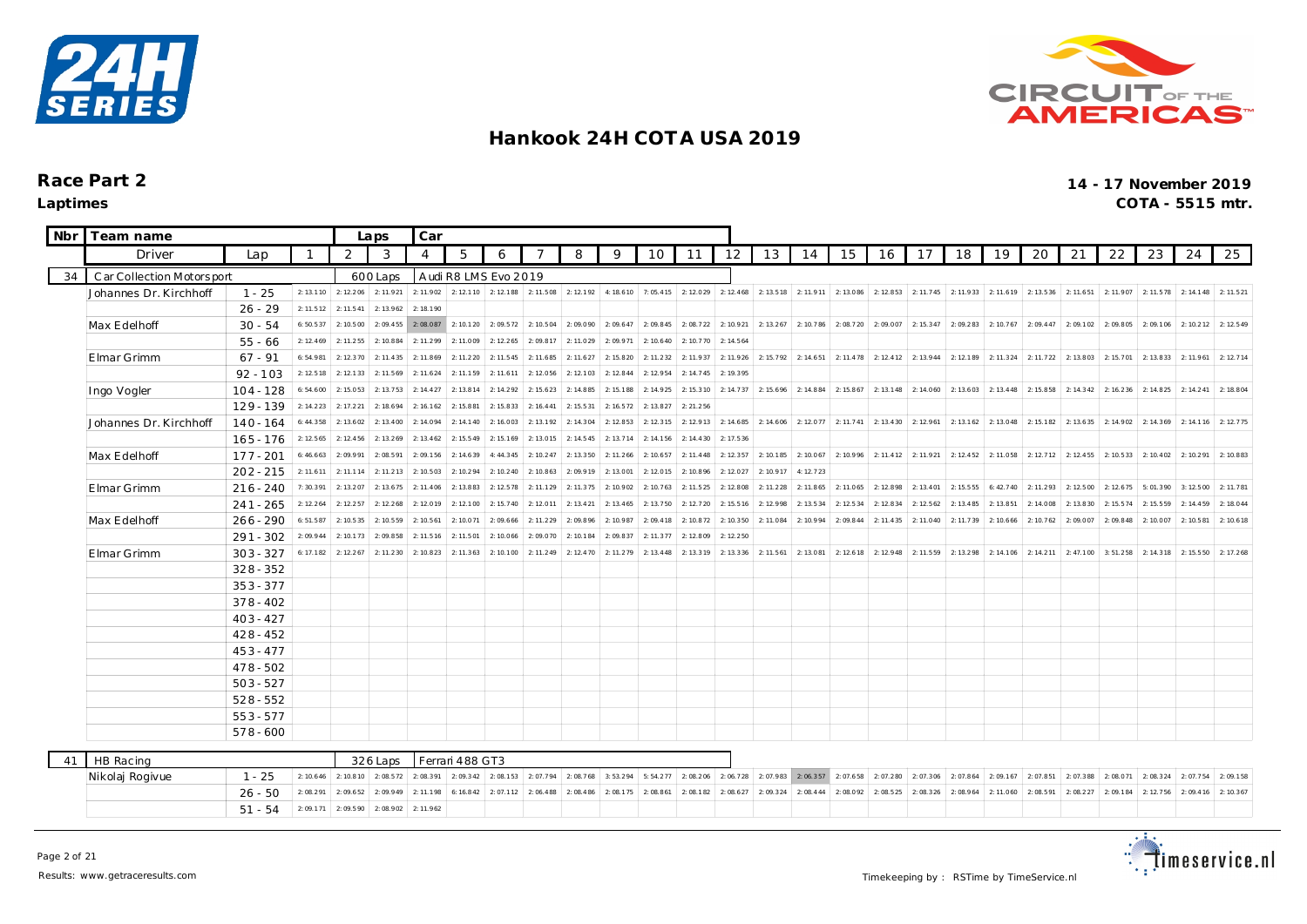



 $\overline{\phantom{a}}$ 

| Nbr | Team name          |                        |           |           | Laps                            | Car       |                                    |           |                                                                                           |                     |           |           |           |           |                       |           |           |                                                   |           |                                 |           |                                 |                                         |           |           |           |           |
|-----|--------------------|------------------------|-----------|-----------|---------------------------------|-----------|------------------------------------|-----------|-------------------------------------------------------------------------------------------|---------------------|-----------|-----------|-----------|-----------|-----------------------|-----------|-----------|---------------------------------------------------|-----------|---------------------------------|-----------|---------------------------------|-----------------------------------------|-----------|-----------|-----------|-----------|
|     | Driver             | Lap                    |           | 2         | 3                               | 4         | 5                                  | 6         | 7                                                                                         | 8                   | 9         | 10        | 11        | 12        | 13                    | 14        | 15        | 16                                                | 17        | 18                              | 19        | 20                              | 21                                      | 22        | 23        | 24        | 25        |
|     | Nick Mancuso       | $55 - 58$              | 8:14.260  | 2: 14.522 | 2:12.793                        | 2:31.284  |                                    |           |                                                                                           |                     |           |           |           |           |                       |           |           |                                                   |           |                                 |           |                                 |                                         |           |           |           |           |
|     |                    | $59 - 83$              |           |           |                                 |           |                                    |           |                                                                                           |                     |           |           |           |           |                       |           |           |                                                   |           |                                 |           |                                 |                                         |           |           |           |           |
|     |                    | $84 - 108$             |           |           |                                 |           |                                    |           |                                                                                           |                     |           |           |           |           |                       |           |           |                                                   |           |                                 |           |                                 |                                         |           |           |           |           |
|     |                    | $109 - 133$            |           |           |                                 |           |                                    |           |                                                                                           |                     |           |           |           |           |                       |           |           |                                                   |           |                                 |           |                                 |                                         |           |           |           |           |
|     |                    | $134 - 158$            |           |           |                                 |           |                                    |           |                                                                                           |                     |           |           |           |           |                       |           |           |                                                   |           |                                 |           |                                 |                                         |           |           |           |           |
|     |                    | $159 - 183$            |           |           |                                 |           |                                    |           |                                                                                           |                     |           |           |           |           |                       |           |           |                                                   |           |                                 |           |                                 |                                         |           |           |           |           |
|     |                    | 184 - 208              |           |           |                                 |           |                                    |           |                                                                                           |                     |           |           |           |           |                       |           |           |                                                   |           |                                 |           |                                 |                                         |           |           |           |           |
|     |                    | $209 - 233$            |           |           |                                 |           |                                    |           |                                                                                           |                     |           |           |           |           |                       |           |           |                                                   |           |                                 |           |                                 |                                         |           |           |           |           |
|     |                    | $234 - 258$            |           |           |                                 |           |                                    |           |                                                                                           |                     |           |           |           |           |                       |           |           |                                                   |           |                                 |           |                                 |                                         |           |           |           |           |
|     |                    | $259 - 283$            |           |           |                                 |           |                                    |           |                                                                                           |                     |           |           |           |           |                       |           |           |                                                   |           |                                 |           |                                 |                                         |           |           |           |           |
|     |                    | 284 - 308              |           |           |                                 |           |                                    |           |                                                                                           |                     |           |           |           |           |                       |           |           |                                                   |           |                                 |           |                                 |                                         |           |           |           |           |
|     |                    | $309 - 326$            |           |           |                                 |           |                                    |           |                                                                                           |                     |           |           |           |           |                       |           |           |                                                   |           |                                 |           |                                 |                                         |           |           |           |           |
|     |                    |                        |           |           |                                 |           |                                    |           |                                                                                           |                     |           |           |           |           |                       |           |           |                                                   |           |                                 |           |                                 |                                         |           |           |           |           |
| 73  | <b>VOLT Racing</b> | $1 - 25$               | 2: 10.291 |           | 599 Laps<br>$2:09.983$ 2:08.918 | 2:08.412  | Porsche 911 GT3R (991)<br>2:09.304 | 2:09.956  | 2:09.501                                                                                  | 2: 10.505           | 3:53.562  | 6:50.238  | 2: 10.197 |           | $2: 11.560$ 2: 10.641 | 2:10.985  |           | 2: 11.700 2: 10.457 2: 10.607 2: 11.784           |           |                                 | 2:11.145  | $2: 11.348$ 2: 10.998 2: 12.477 |                                         |           | 2: 11.924 | 2: 12.727 | 2:13.018  |
|     | Trent Hindman      |                        | 2:12.903  | 2: 11.759 | 2: 12.959                       | 2:12.011  | 2: 12.829                          | 2: 12.310 | 2:12.660                                                                                  | 2: 13.865           | 2: 16.137 | 2: 14.154 | 2: 13.781 | 2:14.039  | 2: 13.810             | 2: 13.712 | 2: 17.258 |                                                   |           |                                 |           |                                 |                                         |           |           |           |           |
|     | A lan Bryniolfsson | $26 - 40$<br>$41 - 65$ | 6:32.818  | 2: 13.390 | 2:15.003                        | 2: 13.329 | 2: 14.456                          | 2: 14.738 | 2:12.207                                                                                  | 2: 12.656           | 2:12.710  | 2: 11.271 | 2: 12.383 | 2: 11.955 | 2: 12.298             | 2: 12.748 | 2: 13.114 | 2: 13.380                                         | 2:12.885  | 2: 12.532                       | 2:26.739  | 2: 15.413                       | 2: 13.021                               | 2:14.049  | 2: 12.974 | 2: 12.232 | 2: 12.472 |
|     |                    | $66 - 67$              | 2:14.296  | 2: 21.160 |                                 |           |                                    |           |                                                                                           |                     |           |           |           |           |                       |           |           |                                                   |           |                                 |           |                                 |                                         |           |           |           |           |
|     | Richard Heistand   | $68 - 92$              | 6:35.720  | 2: 12.854 | 2:10.164                        | 2: 11.588 | 2:09.761                           | 2:10.014  | 2: 11.241                                                                                 | 2: 12.204           | 2: 12.283 | 2:10.390  | 2: 12.481 |           | $2: 13.423$ 2: 11.483 | 2:10.527  | 2: 11.847 | 2:10.650                                          |           | 2: 11.751 2: 12.215             | 2: 11.906 |                                 | $2: 11.899$ 2: 11.676                   | 2:13.047  | 2:14.851  | 2: 13.620 | 2:11.928  |
|     |                    | $93 - 101$             | 2: 14.420 | 2: 14.692 | 2:13.033                        | 2: 11.729 | 2: 13.326                          | 2:13.292  | 2: 13.107                                                                                 | 2:14.007            | 2: 16.978 |           |           |           |                       |           |           |                                                   |           |                                 |           |                                 |                                         |           |           |           |           |
|     | Jan Heylen         | $102 - 126$            | 6:08.814  | 2:08.843  | 2:08.195                        | 2: 10.407 | 2: 11.823                          | 2:10.979  | 2: 10.455                                                                                 | 2:10.334            | 2: 12.122 | 2: 14.205 | 2:11.090  |           | 2: 10.676 2: 11.564   | 2: 11.021 | 2: 13.674 | 2:10.528                                          |           | 2: 10.477 2: 10.926             | 2: 11.610 | 2: 11.640                       | 2:12.899                                | 2: 11.412 | 2:11.672  | 2:11.021  | 2: 12.860 |
|     |                    | $127 - 130$            | 2: 11.190 | 2: 11.839 | 2:15.245                        | 2:14.092  |                                    |           |                                                                                           |                     |           |           |           |           |                       |           |           |                                                   |           |                                 |           |                                 |                                         |           |           |           |           |
|     | Trent Hindman      | $131 - 155$            | 6:07.869  | 2: 10.125 | 2:09.397                        | 2:09.541  | 2:10.990                           | 2: 11.437 | 2:11.700 2:10.625                                                                         |                     | 2: 12.782 | 2: 11.401 | 2: 13.800 | 2:13.086  | 2:12.061              | 2: 11.597 | 2: 11.788 |                                                   |           | $2: 11.793$ 2: 12.309 2: 15.124 | 2: 12.953 | 2: 12.712                       | 2:13.360                                | 2: 13.184 | 2: 12.353 | 2:12.770  | 2:14.056  |
|     |                    | $156 - 159$            | 2: 14.812 | 2:12.709  | 2:13.158                        | 2:15.993  |                                    |           |                                                                                           |                     |           |           |           |           |                       |           |           |                                                   |           |                                 |           |                                 |                                         |           |           |           |           |
|     | Richard Heistand   | $160 - 184$            | 6:29.778  | 2: 11.578 | 2:09.556                        | 2:11.738  | 2:11.733                           |           | 2: 12.397 2: 11.492 2: 11.742 2: 11.217 2: 13.822 2: 12.731 2: 11.674 2: 12.514 2: 11.603 |                     |           |           |           |           |                       |           |           | 2: 11.173 2: 14.357 2: 13.570 2: 14.122 2: 11.598 |           |                                 |           |                                 | 2: 11.240 2: 10.983 2: 12.389 2: 11.828 |           |           | 2: 16.229 | 4:51.645  |
|     |                    | 185 - 189              | 2: 12.716 | 2: 12.592 | 2: 13.735                       | 2: 14.112 | 2: 16.043                          |           |                                                                                           |                     |           |           |           |           |                       |           |           |                                                   |           |                                 |           |                                 |                                         |           |           |           |           |
|     | Jan Heylen         | 190 - 214              | 7:19.093  | 2:09.378  | 2:09.279                        | 2: 11.244 | 2:09.972                           | 2:09.655  |                                                                                           | 2: 12.476 2: 10.766 | 2: 11.490 | 2:12.995  | 2: 10.489 |           | $2: 10.346$ 2: 11.441 | 2: 12.240 | 2: 12.412 | 2:10.104                                          | 2:11.128  | 2: 12.470                       | 2:12.011  | 2: 10.976                       | 2: 12.202                               | 2:10.934  | 2:11.929  | 2:10.912  | 2: 10.452 |
|     |                    | $215 - 219$            | 2: 11.241 | 4:28.937  | 4:15.560                        | 2: 12.559 | 2: 14.835                          |           |                                                                                           |                     |           |           |           |           |                       |           |           |                                                   |           |                                 |           |                                 |                                         |           |           |           |           |
|     | Trent Hindman      | $220 - 244$            | 6:16.823  | 2:09.441  | 2:09.342                        | 2: 10.764 | 2:10.096                           | 2:10.039  | 2: 10.235                                                                                 | 2:12.013            | 2:11.921  | 2: 10.587 | 2: 10.493 |           | 2: 10.899 2: 11.437   | 2:11.522  | 2: 11.110 | 2: 12.682                                         | 2:11.503  | 2:11.236                        | 2:11.025  | 3:46.698                        | 5:26.785                                | 2:12.030  | 2: 13.705 | 2:12.315  | 2: 12.323 |
|     |                    | $245 - 256$            | 2: 12.223 | 2:12.075  | 2:12.545                        | 2: 12.960 | 2: 13.679                          | 2: 12.723 | 2: 12.898                                                                                 | 2:13.823            | 2:14.993  | 2:13.524  | 2:14.378  | 2: 16.635 |                       |           |           |                                                   |           |                                 |           |                                 |                                         |           |           |           |           |
|     | Richard Heistand   | $257 - 281$            | 6: 14.683 | 2:12.011  | 2: 10.762                       | 2: 12.525 | 2: 11.690                          | 2:12.079  | 2: 12.266                                                                                 | 2: 12.312           | 2:12.013  | 2: 12.731 | 2: 10.386 | 2:10.956  | 2:11.754              | 2:13.370  | 2: 11.447 | 2:12.062                                          | 2: 13.636 | 2: 11.702                       | 2:14.615  | 2: 11.334                       | 2:11.708                                | 2: 11.403 | 2: 12.553 | 2: 16.327 | 6:17.358  |
|     |                    | $282 - 290$            | 2: 15.830 | 2:13.387  | 2:11.724                        | 2: 12.215 | 2:12.393                           | 2: 12.182 | 2: 13.086                                                                                 | 2: 12.760           | 2: 14.682 |           |           |           |                       |           |           |                                                   |           |                                 |           |                                 |                                         |           |           |           |           |
|     | Jan Heylen         | $291 - 315$            | 5:15.368  | 2:10.991  | 2:10.951                        | 2:12.039  | 2:09.936                           | 2: 11.688 | 2:10.819                                                                                  | 2:10.714            | 2:10.687  | 2: 10.437 | 2: 10.366 | 2:11.889  | 2:11.093              | 2: 12.558 | 2: 11.960 | 2: 12.316                                         | 2: 11.376 | 2: 12.496                       | 2: 14.160 | 2: 11.417                       | 2:10.505                                | 2: 10.257 | 2:11.702  | 2:10.051  | 2: 10.665 |
|     |                    | $316 - 327$            | 2:10.270  | 2:10.094  | 2: 14.122                       | 2: 10.294 | 2:10.000                           | 2: 10.731 | 2: 11.610                                                                                 | 3: 43.566           | 2:52.006  | 2: 12.664 | 2:09.861  | 2:10.714  |                       |           |           |                                                   |           |                                 |           |                                 |                                         |           |           |           |           |

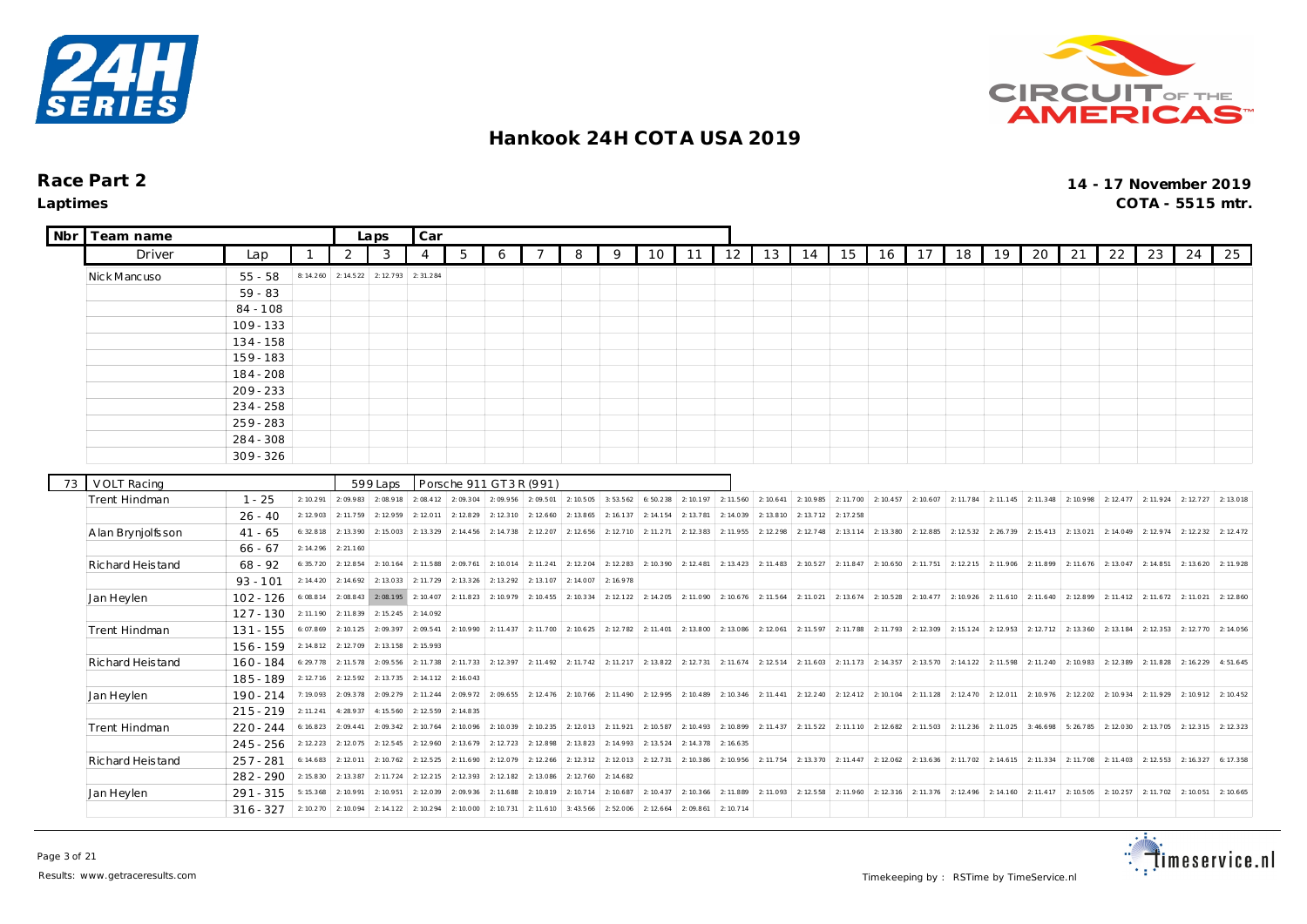



| Nbr | Team name         |             |           |                              | Laps      | Car            |                 |           |                               |           |           |                                                   |           |                       |           |           |           |           |           |           |           |           |           |           |                       |           |           |
|-----|-------------------|-------------|-----------|------------------------------|-----------|----------------|-----------------|-----------|-------------------------------|-----------|-----------|---------------------------------------------------|-----------|-----------------------|-----------|-----------|-----------|-----------|-----------|-----------|-----------|-----------|-----------|-----------|-----------------------|-----------|-----------|
|     | Driver            | Lap         |           | 2                            | 3         | $\overline{4}$ | 5               | 6         | -7                            | 8         | 9         | 10                                                | 11        | 12                    | 13        | 14        | 15        | 16        | 17        | 18        | 19        | 20        | 21        | 22        | 23                    | 24        | 25        |
|     |                   | $328 - 352$ |           |                              |           |                |                 |           |                               |           |           |                                                   |           |                       |           |           |           |           |           |           |           |           |           |           |                       |           |           |
|     |                   | $353 - 377$ |           |                              |           |                |                 |           |                               |           |           |                                                   |           |                       |           |           |           |           |           |           |           |           |           |           |                       |           |           |
|     |                   | $378 - 402$ |           |                              |           |                |                 |           |                               |           |           |                                                   |           |                       |           |           |           |           |           |           |           |           |           |           |                       |           |           |
|     |                   | $403 - 427$ |           |                              |           |                |                 |           |                               |           |           |                                                   |           |                       |           |           |           |           |           |           |           |           |           |           |                       |           |           |
|     |                   | $428 - 452$ |           |                              |           |                |                 |           |                               |           |           |                                                   |           |                       |           |           |           |           |           |           |           |           |           |           |                       |           |           |
|     |                   | $453 - 477$ |           |                              |           |                |                 |           |                               |           |           |                                                   |           |                       |           |           |           |           |           |           |           |           |           |           |                       |           |           |
|     |                   | $478 - 502$ |           |                              |           |                |                 |           |                               |           |           |                                                   |           |                       |           |           |           |           |           |           |           |           |           |           |                       |           |           |
|     |                   | $503 - 527$ |           |                              |           |                |                 |           |                               |           |           |                                                   |           |                       |           |           |           |           |           |           |           |           |           |           |                       |           |           |
|     |                   | $528 - 552$ |           |                              |           |                |                 |           |                               |           |           |                                                   |           |                       |           |           |           |           |           |           |           |           |           |           |                       |           |           |
|     |                   | $553 - 577$ |           |                              |           |                |                 |           |                               |           |           |                                                   |           |                       |           |           |           |           |           |           |           |           |           |           |                       |           |           |
|     |                   | 578-599     |           |                              |           |                |                 |           |                               |           |           |                                                   |           |                       |           |           |           |           |           |           |           |           |           |           |                       |           |           |
| 85  | CP Racing         |             |           |                              | 600 Laps  |                | Mercedes-AMGGT3 |           |                               |           |           |                                                   |           |                       |           |           |           |           |           |           |           |           |           |           |                       |           |           |
|     | Shane Lewis       | $1 - 25$    |           | $2:09.250$ 2:12.735 2:10.230 |           | 2:09.998       | 2:09.799        |           | 2: 13.988 8: 39.048 4: 28.926 |           | 2: 10.186 | 2:08.942                                          | 2:08.956  | 2:08.985              | 2:09.620  | 2:09.339  | 2: 11.268 | 2:09.325  | 2:09.527  | 2:09.173  | 2: 10.537 | 2:09.693  | 2:10.134  | 2: 10.161 | $2: 10.612$ 2: 13.090 |           | 2:12.390  |
|     |                   | $26 - 42$   | 2: 11.547 | 2:13.058                     | 2: 11.947 | 2: 13.695      | 2:11.317        | 2: 12.877 | 2:13.596                      | 2: 15.140 | 2:12.810  | 2: 12.417                                         | 2: 11.274 | 2:11.060              | 2: 13.131 | 2: 11.626 | 2: 12.433 | 2:10.975  | 2: 15.673 |           |           |           |           |           |                       |           |           |
|     | Charles Putman    | $43 - 67$   | 6: 57.542 | 2: 16.965                    | 2: 14.424 | 2: 13.611      | 2: 14.161       | 2: 12.743 | 2: 12.411                     | 2: 13.143 | 2: 13.732 | 2: 12.946                                         | 2: 13.566 | 2: 14.141             | 2:13.251  | 2: 12.783 | 2: 15.040 | 2: 13.672 | 2: 13.763 | 2: 16.121 | 2: 14.449 | 2: 15.615 | 2:14.014  | 2: 13.444 | 2:12.782              | 2: 14.303 | 2:14.159  |
|     |                   | $68 - 79$   | 2: 14.572 | 2: 14.194                    | 2: 15.811 | 2: 15.916      | 2: 13.546       | 2: 14.543 | 2:14.903                      | 2: 13.547 | 2:16.177  | 2: 15.229                                         | 2:14.986  | 2: 22.616             |           |           |           |           |           |           |           |           |           |           |                       |           |           |
|     | Joe Foster        | $80 - 104$  | 8:45.322  | 2: 11.519                    | 2: 11.112 | 2: 15.787      | 2:11.756        | 2: 12.497 | 2: 12.282                     | 2: 12.342 | 2:12.631  | 2:12.609                                          | 2:14.545  | 2: 14.244             | 2: 15.277 | 2: 15.622 | 2:13.770  | 2:14.325  | 2: 12.853 | 2: 12.861 | 2: 13.728 | 2:11.998  | 2:12.397  | 2:12.107  | 2:12.900              | 2: 12.681 | 2:13.688  |
|     |                   | $105 - 113$ | 2:11.913  | 2: 12.914                    | 2:13.638  | 2: 16.688      | 2:13.987        | 2: 15.766 | 2:13.01                       | 2: 14.322 | 2: 21.214 |                                                   |           |                       |           |           |           |           |           |           |           |           |           |           |                       |           |           |
|     | Shane Lewis       | $114 - 138$ | 6: 43.763 | 2:09.716                     | 2: 10.280 | 2: 10.974      | 2:10.996        | 2: 11.856 | 2:10.056                      | 2: 11.543 | 2: 10.718 | 2: 13.392                                         | 2:11.396  | 2: 11.755             | 2:15.340  | 2: 11.224 | 2: 11.826 | 2:11.835  | 2: 12.414 | 2: 11.403 | 2: 12.231 | 2: 16.041 | 2: 12.381 | 2:12.033  | 2: 12.685             | 2:12.897  | 2: 12.355 |
|     |                   | $139 - 149$ | 2:12.030  | 2: 14.026                    | 2: 12.823 | 2: 12.292      | 2:12.897        | 2: 12.795 | 2:13.280                      | 2: 12.504 | 2:13.893  | 2: 12.502                                         | 2: 15.546 |                       |           |           |           |           |           |           |           |           |           |           |                       |           |           |
|     | Charles Espenlaub | $150 - 174$ | 6:47.797  | 2: 11.986                    | 2:13.238  | 2: 13.421      | 2: 10.601       | 2:10.509  | 2: 11.567                     | 2: 10.836 | 2: 12.471 | 2: 12.572                                         | 2: 11.023 | 2: 11.271             | 2:11.778  | 2:13.089  | 2:12.189  | 2: 13.187 | 2: 12.692 | 2: 12.419 | 2: 12.812 | 2: 13.693 | 2: 12.526 | 2:13.015  | 2:17.099              | 2: 14.689 | 2:14.156  |
|     |                   | $175 - 181$ | 2: 13.553 | 2: 13.549                    | 2:13.591  | 2: 12.804      | 2:15.031        | 2: 13.731 | 2:20.902                      |           |           |                                                   |           |                       |           |           |           |           |           |           |           |           |           |           |                       |           |           |
|     | Charles Putman    | $182 - 206$ | 7:16.962  | 2: 17.490                    | 2:15.307  | 2: 14.077      | 2:14.209        | 2: 14.367 | 2:14.539                      | 2:13.881  |           | 2: 14.949 2: 15.560 2: 15.493 2: 13.706 2: 14.259 |           |                       |           | 2: 16.120 | 2: 14.210 | 2:12.559  | 2:13.026  | 2: 17.248 | 2: 14.652 | 2:14.197  | 2:15.887  | 2:14.903  | 2: 13.672 2: 19.105   |           | 2:17.840  |
|     |                   | $207 - 214$ | 2: 14.714 | 2: 14.003                    | 2: 14.166 | 2: 15.049      | 2: 14.624       | 2: 14.723 | 2: 16.605                     | 2:26.201  |           |                                                   |           |                       |           |           |           |           |           |           |           |           |           |           |                       |           |           |
|     | Joe Foster        | $215 - 237$ |           | 7: 44.992 2: 12.051          | 2: 13.770 | 2: 10.776      | 2: 11.594       | 2:12.669  | 2:11.894                      | 2: 11.297 |           | 2: 14.086 2: 11.383 2: 12.277                     |           | $2: 11.540$ 2: 12.597 |           | 2:12.609  | 2: 13.485 | 2: 11.499 | 2: 12.236 | 2: 11.872 | 2: 12.238 | 2: 12.926 | 2: 13.126 | 2:13.002  | 2:21.052              |           |           |
|     | Shane Lewis       | $238 - 262$ | 9:23.039  | 2:12.793                     | 2: 11.410 | 2: 11.860      | 2: 11.334       | 2: 10.275 | 2:10.859                      | 2: 12.618 | 2:12.796  | 2:11.016                                          | 2: 12.416 | 2:12.080              | 2:12.084  | 2: 11.801 | 2: 12.265 | 2:13.170  | 2: 12.195 | 2: 16.262 | 2: 12.335 | 2: 11.849 | 2: 13.186 | 2: 12.473 | 2: 11.951             | 2:12.572  | 2:11.902  |
|     |                   | $263 - 275$ | 2: 11.717 | 2: 13.228                    | 2: 11.708 | 2:13.075       | 2: 11.813       | 2: 11.461 | 2:11.729                      | 2: 12.416 | 2:13.184  | 2:13.407                                          | 2:12.206  | 2: 13.348             | 2:17.074  |           |           |           |           |           |           |           |           |           |                       |           |           |
|     | Charles Espenlaub | $276 - 300$ | 7:03.939  | 2: 11.526                    | 2: 11.580 | 2: 10.479      | 2:10.201        | 2: 10.311 | 2:10.820                      | 2:12.706  | 2:10.985  | 2: 11.807                                         | 2: 11.762 | 2: 12.120             | 2:12.279  | 2:11.239  | 2:11.953  | 2: 11.404 | 2: 12.139 | 2:13.007  | 2: 10.728 | 2: 11.538 | 2:10.929  | 2: 12.696 | 2: 10.864             | 2: 11.818 | 2: 12.880 |
|     |                   | $301 - 325$ | 2: 11.423 | 2:13.382                     | 2: 11.425 | 2: 11.866      | 2: 10.741       | 2:11.892  | 2: 11.608                     | 2: 12.112 | 2:15.808  | 5:17.536                                          | 2:12.839  | 2: 14.033             | 2: 12.840 | 2:13.739  | 2: 13.440 | 2:12.792  | 2: 13.659 | 2: 13.681 | 2: 14.132 | 2: 14.558 | 2: 13.426 | 2:14.029  | 3: 16.839             | 3: 13.661 | 2:13.122  |
|     |                   | $326 - 327$ | 2: 14.043 | 2: 13.485                    |           |                |                 |           |                               |           |           |                                                   |           |                       |           |           |           |           |           |           |           |           |           |           |                       |           |           |
|     |                   | $328 - 352$ |           |                              |           |                |                 |           |                               |           |           |                                                   |           |                       |           |           |           |           |           |           |           |           |           |           |                       |           |           |
|     |                   | $353 - 377$ |           |                              |           |                |                 |           |                               |           |           |                                                   |           |                       |           |           |           |           |           |           |           |           |           |           |                       |           |           |
|     |                   | $378 - 402$ |           |                              |           |                |                 |           |                               |           |           |                                                   |           |                       |           |           |           |           |           |           |           |           |           |           |                       |           |           |

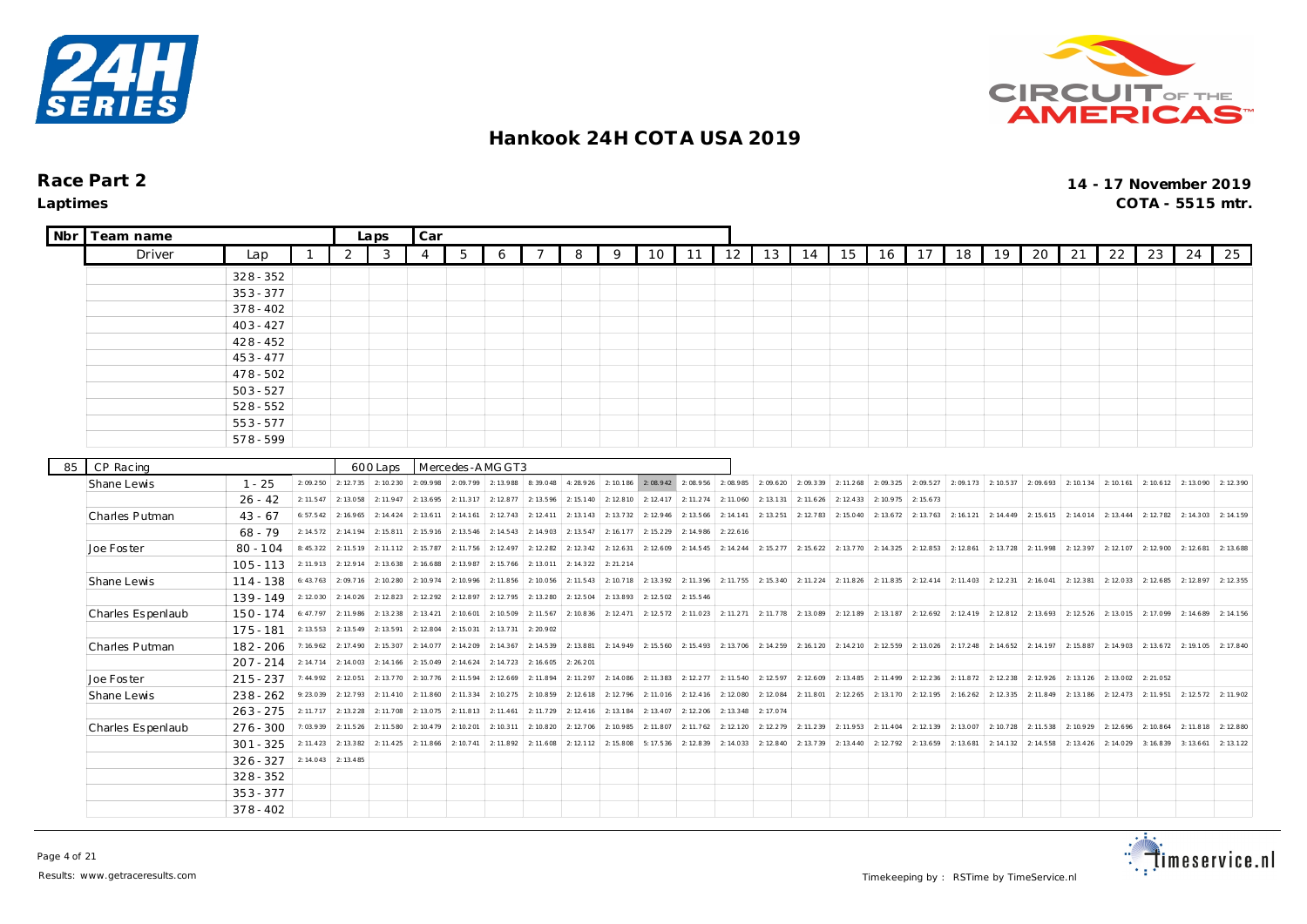



| <b>Nbr</b> | Team name                  |             |           |                              | Laps      | Car       |                             |           |           |                     |           |                                                   |                       |                     |                       |           |                                                                       |           |           |                               |                   |                                                                                                                        |           |           |                                                   |           |           |
|------------|----------------------------|-------------|-----------|------------------------------|-----------|-----------|-----------------------------|-----------|-----------|---------------------|-----------|---------------------------------------------------|-----------------------|---------------------|-----------------------|-----------|-----------------------------------------------------------------------|-----------|-----------|-------------------------------|-------------------|------------------------------------------------------------------------------------------------------------------------|-----------|-----------|---------------------------------------------------|-----------|-----------|
|            | Driver                     | Lap         |           | 2                            | 3         | 4         | 5                           | 6         |           | 8                   | 9         | 10                                                | 11                    | 12                  | 13                    | 14        | 15                                                                    | 16        | 17        | 18                            | 19                | 20                                                                                                                     | 21        | 22        | 23                                                | 24        | 25        |
|            |                            | $403 - 427$ |           |                              |           |           |                             |           |           |                     |           |                                                   |                       |                     |                       |           |                                                                       |           |           |                               |                   |                                                                                                                        |           |           |                                                   |           |           |
|            |                            | $428 - 452$ |           |                              |           |           |                             |           |           |                     |           |                                                   |                       |                     |                       |           |                                                                       |           |           |                               |                   |                                                                                                                        |           |           |                                                   |           |           |
|            |                            | $453 - 477$ |           |                              |           |           |                             |           |           |                     |           |                                                   |                       |                     |                       |           |                                                                       |           |           |                               |                   |                                                                                                                        |           |           |                                                   |           |           |
|            |                            | $478 - 502$ |           |                              |           |           |                             |           |           |                     |           |                                                   |                       |                     |                       |           |                                                                       |           |           |                               |                   |                                                                                                                        |           |           |                                                   |           |           |
|            |                            | $503 - 527$ |           |                              |           |           |                             |           |           |                     |           |                                                   |                       |                     |                       |           |                                                                       |           |           |                               |                   |                                                                                                                        |           |           |                                                   |           |           |
|            |                            | $528 - 552$ |           |                              |           |           |                             |           |           |                     |           |                                                   |                       |                     |                       |           |                                                                       |           |           |                               |                   |                                                                                                                        |           |           |                                                   |           |           |
|            |                            | $553 - 577$ |           |                              |           |           |                             |           |           |                     |           |                                                   |                       |                     |                       |           |                                                                       |           |           |                               |                   |                                                                                                                        |           |           |                                                   |           |           |
|            |                            | $578 - 600$ |           |                              |           |           |                             |           |           |                     |           |                                                   |                       |                     |                       |           |                                                                       |           |           |                               |                   |                                                                                                                        |           |           |                                                   |           |           |
|            |                            |             |           |                              |           |           |                             |           |           |                     |           |                                                   |                       |                     |                       |           |                                                                       |           |           |                               |                   |                                                                                                                        |           |           |                                                   |           |           |
| 90         | Toksport WRT<br>Luca Stolz | $1 - 25$    |           | $2:06.218$ 2:08.547 2:07.945 | 599 Laps  | 2: 10.122 | Mercedes-AMGGT3<br>6:12.595 | 2:09.241  | 3:09.196  | 5:18.060            | 2:11.905  |                                                   |                       |                     |                       |           | 2: 07.579 2: 07.311 2: 09.564 2: 07.679 2: 07.414 2: 09.233 2: 08.860 |           |           | 2: 08.173 2: 07.942 2: 08.447 |                   |                                                                                                                        |           |           | 2: 09.752 2: 08.425 2: 08.668 2: 08.983 2: 08.818 |           | 2:09.921  |
|            |                            | $26 - 36$   | 2:10.052  | 2:09.438                     | 2:08.550  | 2:09.031  | 2: 10.535                   | 2: 10.338 | 2:09.623  | 2:08.936            | 2:09.135  | 2:09.109                                          | 2:14114               |                     |                       |           |                                                                       |           |           |                               |                   |                                                                                                                        |           |           |                                                   |           |           |
|            | Hendrik Still              | $37 - 61$   | 6:24.888  | 2:09.863                     | 2:09.774  | 2:09.090  | 2:09.684                    | 2: 10.534 | 2:09.501  | 2:09.947            | 2:09.288  | 2:08.954                                          | 2:09.124              |                     | 2: 08.782 2: 10.560   | 2:09.588  | 2: 10.428                                                             | 2:10.857  | 2: 10.272 | 2:09.540                      | 2:10.823          | 2: 10.639                                                                                                              | 2:09.700  | 2:09.694  | 2: 10.452                                         | 2:10.079  | 2: 11.557 |
|            |                            | $62 - 67$   | 2: 10.162 | 2:10.722                     | 2:10.971  | 2: 11.429 | 2:11.089                    | 2: 12.286 |           |                     |           |                                                   |                       |                     |                       |           |                                                                       |           |           |                               |                   |                                                                                                                        |           |           |                                                   |           |           |
|            | Luca Stolz                 | $68 - 92$   | 6: 27.718 | 2:09.263                     | 2:08.441  | 2:07.900  | 2:10.021                    | 2:10.300  | 2:08.669  | 2:08.423            | 2:10.253  |                                                   | 2:10.368 2:08.584     | 2:10.808 2:11.569   |                       |           | $2:09.355$ 2:08.836                                                   | 2:09.817  | 2:09.322  | 2:10.000                      | 2:09.040          | 2: 10.662                                                                                                              | 2:09.981  |           | 2: 09.583 2: 10.555                               | 2:09.524  | 2:11.100  |
|            |                            | $93 - 99$   | 2:09.480  | 2:09.598                     | 2:09.792  | 2: 11.248 | 2:11.001                    | 2: 11.312 | 2: 12.791 |                     |           |                                                   |                       |                     |                       |           |                                                                       |           |           |                               |                   |                                                                                                                        |           |           |                                                   |           |           |
|            | Axcil Jefferies            | $100 - 124$ | 6:55.793  | 2:10.571                     | 2: 10.560 | 2:09.186  | 2:09.746                    | 2:08.940  | 2: 10.137 | 2:09.548            | 2:09.293  |                                                   | 2: 09.710 2: 11.066   | $2:09.980$ 2:11.559 |                       | 2: 10.546 | 2: 10.350                                                             | 2: 10.103 | 2: 10.348 | 2:09.809                      | 2:10.054          | 2:11.748                                                                                                               | 2: 12.827 |           | 2: 10.379 2: 10.984                               | 2:12.190  | 2:11.339  |
|            |                            | $125 - 130$ | 2: 11.967 | 2:11.356                     | 2: 10.499 | 2: 10.832 | 2:10.705                    | 2: 14.434 |           |                     |           |                                                   |                       |                     |                       |           |                                                                       |           |           |                               |                   |                                                                                                                        |           |           |                                                   |           |           |
|            | Luca Stolz                 | $131 - 155$ | 6: 22.360 | 2:10.523                     | 2:09.535  | 2:08.193  | 2:08.028                    | 2:09.424  | 2:08.906  | 2:09.504            |           | 2: 10.590 2: 10.060 2: 11.938 2: 09.207 2: 10.641 |                       |                     |                       |           | 2: 09.155 2: 10.146                                                   | 2:09.501  | 2: 10.621 |                               | 2:09.589 2:09.626 |                                                                                                                        |           |           | 2: 11.500   2: 10.307   2: 10.332   2: 10.658     | 2:10.404  | 2: 12.321 |
|            |                            | $156 - 162$ | 2:09.613  | 2:09.971                     | 2: 10.722 | 2: 10.434 | 2: 10.574                   | 2:11.233  | 2: 12.155 |                     |           |                                                   |                       |                     |                       |           |                                                                       |           |           |                               |                   |                                                                                                                        |           |           |                                                   |           |           |
|            | Martin Konrad              | $163 - 185$ | 6:33.817  | 2:10.429                     | 2:09.712  | 2: 10.321 | 2:09.941                    | 2: 12.937 | 2: 11.119 | 2: 11.480           | 2: 11.526 |                                                   | $2: 11.614$ 2: 10.699 |                     | $2: 11.565$ 2: 11.036 | 2: 11.618 | 2: 12.752                                                             | 2: 11.269 | 2: 11.282 | 2: 12.495                     | 2:11.373          | 2: 14.211                                                                                                              | 2: 12.833 | 2: 11.362 | 2:51.196                                          |           |           |
|            | Hendrik Still              | $186 - 210$ | 5:35.215  | 2:09.531                     | 2:09.573  | 2: 10.292 | 2:09.128                    | 2:09.509  | 2:09.371  | 2:09.940            | 2: 11.167 | 2:09.266                                          | 2:09.397              | 2:09.934            | 2:09.877              | 2: 10.401 | 2:09.937                                                              | 2: 11.551 | 2:10.787  | 2:10.092                      | 2: 10.318         | 2: 10.114                                                                                                              | 2: 10.455 | 2:10.687  | 2:10.808                                          | 2: 12.412 | 6:48.370  |
|            |                            | $211 - 235$ | 2:08.818  | 2:10.042                     | 2: 11.688 | 2: 10.285 | 2:09.723                    | 2:09.222  | 2: 34.142 | 5:26.831            | 2: 57.551 | 2:10.487                                          | 2:10.125              | 2:12.085            | 2: 10.468             | 2:10.766  | 2:09.568                                                              | 2: 10.435 | 2: 11.467 | 2: 12.627                     | 2:10.091          | 2:09.591                                                                                                               | 2: 10.494 | 2: 10.646 | 2: 11.394                                         | 2:10.020  | 2:10.169  |
|            |                            | $236 - 238$ | 2: 11.514 | 2:10.396                     | 2: 13.450 |           |                             |           |           |                     |           |                                                   |                       |                     |                       |           |                                                                       |           |           |                               |                   |                                                                                                                        |           |           |                                                   |           |           |
|            | Luca Stolz                 | $239 - 263$ |           | 6: 08.494 2: 09.363          | 4:26.374  | 3:42.001  | 2:09.076                    | 2:07.813  |           | 2: 43.781 21:42.695 | 2:08.988  |                                                   | $2:09.825$ 2:08.986   | $2:09.045$ 2:09.425 |                       | 2: 11.194 | 2:09.747                                                              | 2:10.717  |           | 2: 10.282 2: 10.065 2: 11.345 |                   | 2: 10.729 2: 09.238                                                                                                    |           |           | $2: 11.197$ 2: 10.346                             | 2: 10.636 | 2:11.665  |
|            |                            | $264 - 280$ | 2:10.902  | 2:10.478                     | 2: 10.445 | 2:10.859  | 2: 12.542                   | 2: 10.493 | 2: 10.436 | 2: 11.805           | 2: 11.032 | 2:10.880                                          | 2: 10.329             | 2:09.831            | 2:08.901              | 2: 10.721 | 2:09.256                                                              | 2: 10.515 | 2: 14.485 |                               |                   |                                                                                                                        |           |           |                                                   |           |           |
|            | Axcil Jefferies            | $281 - 305$ | 6: 32.432 | 2: 11.623                    | 2:09.275  | 2:09.248  | 2:10.663                    | 2:09.135  | 2: 11.147 | 2:09.994            | 2:08.812  | 2:09.228                                          | 2:09.594              | 2: 11.211           | 2:10.895              | 2:10.769  | 2:09.836                                                              | 2:09.967  | 2:10.005  |                               |                   | $\mid$ 2: 11.177 $\mid$ 2: 13.193 $\mid$ 2: 12.027 $\mid$ 2: 11.452 $\mid$ 2: 10.472 $\mid$ 2: 11.719 $\mid$ 2: 11.136 |           |           |                                                   |           | 2:11.945  |
|            |                            | $306 - 330$ |           | 2: 10.4 32 2: 10.2 74        | 2: 10.256 | 2:12.044  | 2:13.220                    | 5:01.124  | 2: 12.448 | 2: 12.160           | 2:11.952  | 2: 12.473                                         | 2:12.232              | 2: 11.513           | 2:12.865              | 4:19.582  | 2:14.399                                                              | 2:14.719  | 2: 14.649 |                               |                   |                                                                                                                        |           |           |                                                   |           |           |
|            |                            | $323 - 347$ |           |                              |           |           |                             |           |           |                     |           |                                                   |                       |                     |                       |           |                                                                       |           |           |                               |                   |                                                                                                                        |           |           |                                                   |           |           |
|            |                            | $348 - 372$ |           |                              |           |           |                             |           |           |                     |           |                                                   |                       |                     |                       |           |                                                                       |           |           |                               |                   |                                                                                                                        |           |           |                                                   |           |           |
|            |                            | $373 - 397$ |           |                              |           |           |                             |           |           |                     |           |                                                   |                       |                     |                       |           |                                                                       |           |           |                               |                   |                                                                                                                        |           |           |                                                   |           |           |
|            |                            | $398 - 422$ |           |                              |           |           |                             |           |           |                     |           |                                                   |                       |                     |                       |           |                                                                       |           |           |                               |                   |                                                                                                                        |           |           |                                                   |           |           |
|            |                            | $423 - 447$ |           |                              |           |           |                             |           |           |                     |           |                                                   |                       |                     |                       |           |                                                                       |           |           |                               |                   |                                                                                                                        |           |           |                                                   |           |           |
|            |                            | $448 - 472$ |           |                              |           |           |                             |           |           |                     |           |                                                   |                       |                     |                       |           |                                                                       |           |           |                               |                   |                                                                                                                        |           |           |                                                   |           |           |

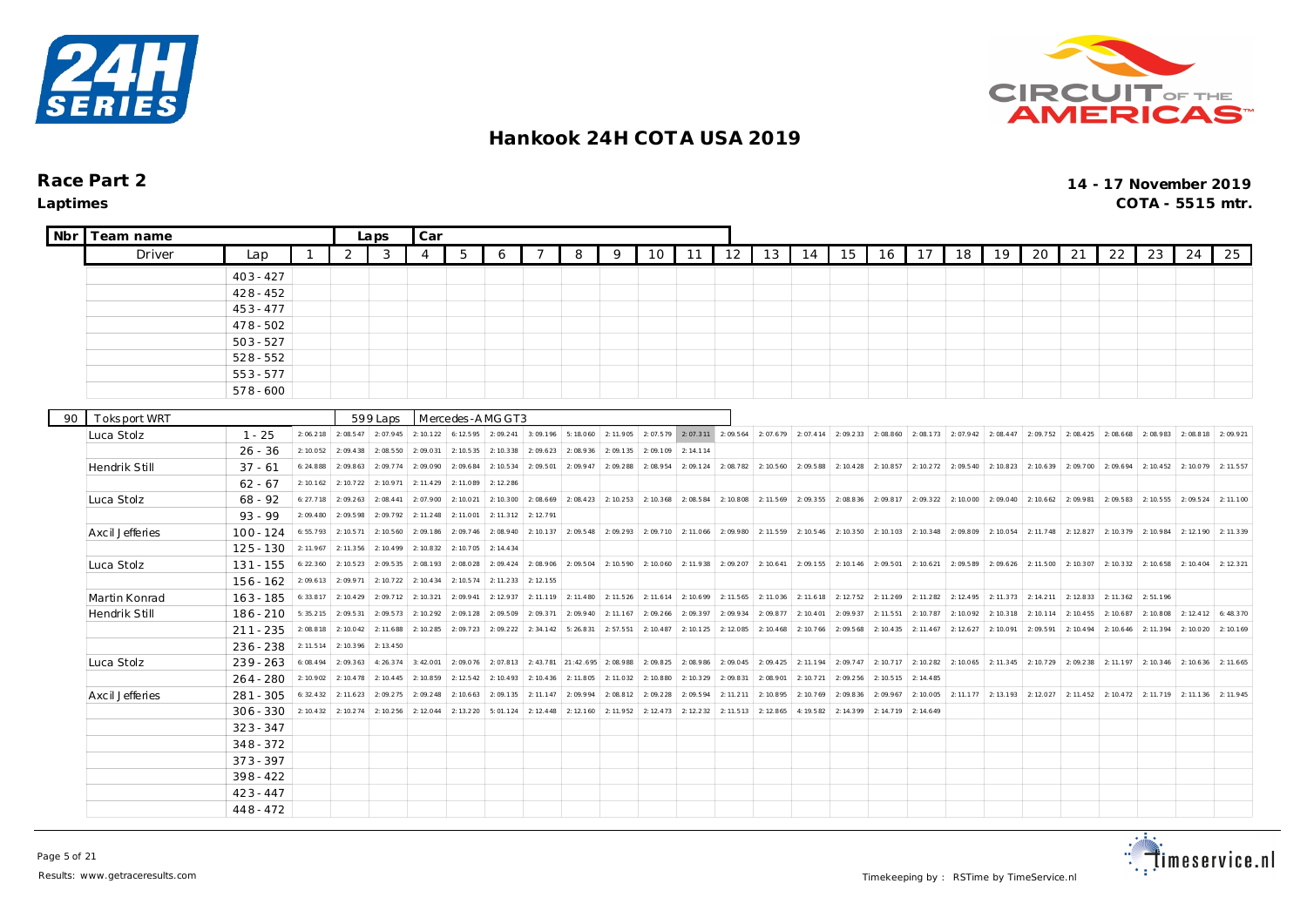



| Nbr | Team name           |                            |                       |                      | Laps                   | Car                    |                       |                                                                                                           |                      |                        |                        |                       |                       |                       |           |           |                              |           |           |           |           |           |                                                             |                     |                       |          |           |
|-----|---------------------|----------------------------|-----------------------|----------------------|------------------------|------------------------|-----------------------|-----------------------------------------------------------------------------------------------------------|----------------------|------------------------|------------------------|-----------------------|-----------------------|-----------------------|-----------|-----------|------------------------------|-----------|-----------|-----------|-----------|-----------|-------------------------------------------------------------|---------------------|-----------------------|----------|-----------|
|     | Driver              | Lap                        |                       | 2                    | 3                      | 4                      | 5                     | 6                                                                                                         |                      | 8                      | 9                      | 10                    | 11                    | 12                    | 13        | 14        | 15                           | 16        | 17        | 18        | 19        | 20        | 21                                                          | 22                  | 23                    | 24       | 25        |
|     |                     | $473 - 497$                |                       |                      |                        |                        |                       |                                                                                                           |                      |                        |                        |                       |                       |                       |           |           |                              |           |           |           |           |           |                                                             |                     |                       |          |           |
|     |                     | $498 - 522$                |                       |                      |                        |                        |                       |                                                                                                           |                      |                        |                        |                       |                       |                       |           |           |                              |           |           |           |           |           |                                                             |                     |                       |          |           |
|     |                     | $523 - 547$                |                       |                      |                        |                        |                       |                                                                                                           |                      |                        |                        |                       |                       |                       |           |           |                              |           |           |           |           |           |                                                             |                     |                       |          |           |
|     |                     | $548 - 572$                |                       |                      |                        |                        |                       |                                                                                                           |                      |                        |                        |                       |                       |                       |           |           |                              |           |           |           |           |           |                                                             |                     |                       |          |           |
|     |                     | $573 - 597$                |                       |                      |                        |                        |                       |                                                                                                           |                      |                        |                        |                       |                       |                       |           |           |                              |           |           |           |           |           |                                                             |                     |                       |          |           |
|     |                     | 598-599                    |                       |                      |                        |                        |                       |                                                                                                           |                      |                        |                        |                       |                       |                       |           |           |                              |           |           |           |           |           |                                                             |                     |                       |          |           |
|     |                     |                            |                       |                      |                        |                        |                       |                                                                                                           |                      |                        |                        |                       |                       |                       |           |           |                              |           |           |           |           |           |                                                             |                     |                       |          |           |
| 91  | Herberth Motorsport |                            |                       |                      | 606 Laps               |                        |                       | Porsche 911 GT3 R (991 II)                                                                                |                      |                        |                        |                       |                       |                       |           |           |                              |           |           |           |           |           |                                                             |                     |                       |          |           |
|     | Robert Renauer      | $1 - 25$                   | 2:09.502              | 2:08.513             | 2:07.927               | 2:07.697               |                       | 2: 08.223   2: 09.661   5: 39.979   7: 41.049   2: 09.486   2: 07.745   2: 07.972   2: 08.813   2: 08.911 |                      |                        |                        |                       |                       |                       |           |           | $2:08.961$ 2:08.264 2:08.681 |           | 2:08.512  | 2:08.763  | 2:08.605  |           | 2: 10.147 2: 09.713 2: 09.471 2: 09.810 2: 11.030 2: 08.955 |                     |                       |          |           |
|     |                     | $26 - 44$                  | 2: 11.561             | 2:09.625             | 2:09.250               | 2:09.477               | 2:09.788              | 2: 10.611                                                                                                 | 2:09.771             | 2:12.101               | 2:10.090               | 2:09.567              | 2:09.950              | 2:09.617              | 2: 11.329 | 2:09.386  | 2: 11.216                    | 2: 10.372 | 2:09.690  | 2: 10.411 | 2: 11.890 |           |                                                             |                     |                       |          |           |
|     | Daniel Allemann     | $45 - 69$                  | 5:51.419              | 2: 14.358            | 2:09.255               | 2:08.851               | 2:10.081              | 2:09.304                                                                                                  | 2:09.357             | 2: 11.140              | 2: 10.476              | 2:13.980              | 2:10.191              | 2: 13.260             | 2: 10.676 | 2:12.954  | 2: 10.408                    | 2:11.061  | 2: 10.410 | 2:10.002  | 2: 11.247 | 2: 13.362 | 2: 11.847                                                   | 2: 10.430           | 2: 11.533             | 2:12.028 | 2: 10.557 |
|     |                     | $70 - 72$                  | 2: 10.441             | 2: 10.477            | 2:12.878               |                        |                       |                                                                                                           |                      |                        |                        |                       |                       |                       |           |           |                              |           |           |           |           |           |                                                             |                     |                       |          |           |
|     | Ralf Bohn           | $73 - 97$                  | 5:58.030              | 2: 13.604            | 2: 10.654              | 2: 10.191              | 2: 10.409             | 2:10.668                                                                                                  | 2: 12.474            | 2:09.756               | 2:09.735               | 2: 10.612             | 2:11.634              | 2: 11.145             | 2:10.916  | 2: 11.575 | 2:11.767                     | 2: 10.213 | 2: 11.344 | 2: 10.350 | 2: 12.554 | 2:11.903  | 2:11.599                                                    | 2: 10.628           | 2: 11.273             | 2:11.391 | 2:13.998  |
|     |                     | $98 - 101$                 | 2:10.900              | 2: 11.784            | 2: 12.131              | 2: 13.850              |                       |                                                                                                           |                      |                        |                        |                       |                       |                       |           |           |                              |           |           |           |           |           |                                                             |                     |                       |          |           |
|     | Alfred Renauer      | $102 - 126$                | 5:50.082              | 2:08.779             | 2:10.018               | 2:08.790               | 2: 10.668             | 2:08.732                                                                                                  | 2:09.401             | 2:09.446               | 2:11.313               | 2:09.444              | 2:09.092              | 2: 10.534             | 2:09.794  | 2:09.227  | 2:10.009                     | 2:09.723  | 2:10.569  | 2:09.848  | 2: 10.401 | 2:09.763  | 2:10.701                                                    | 2:10.296            | 2:12.015              | 2:09.728 | 2:09.829  |
|     |                     | $127 - 129$                | 2:10.807              | 2:09.859             | 2: 15.167              |                        |                       |                                                                                                           |                      |                        |                        |                       |                       |                       |           |           |                              |           |           |           |           |           |                                                             |                     |                       |          |           |
|     | Daniel Allemann     | $130 - 154$                | 5:57.258              | 2:10.037             | 2:09.930               | 2: 11.788              | 2:11.783              | 2:10.936                                                                                                  |                      | $2: 11.643$ 2: 10.528  | 2: 12.523              | 2: 11.541             | 2:12.918              | 2: 11.968             | 2: 12.304 | 2: 11.633 | 2:12.783                     | 2: 12.472 | 2:13.348  | 2: 11.826 | 2: 12.716 | 2: 12.428 | 2: 13.449                                                   | 2: 12.967           | 2: 13.321             | 2:14.959 | 2: 14.932 |
|     |                     | $155 - 159$                | 2: 13.023             | 2: 14.394            | 2: 12.400              | 2: 11.731              | 2: 15.217             |                                                                                                           |                      |                        | 2.11176                |                       |                       |                       |           |           |                              |           |           |           |           | 2.14787   |                                                             |                     |                       |          |           |
|     | Robert Renauer      | $160 - 179$                | 5:46.588              | 2:08.801             | 2:08.386               | 2:09.823               | 2:09.177              | 2:09.872                                                                                                  | 2:10.088             | 2:09.200               |                        | 2: 10.666             | 2:09.270              | 2:09.400              | 2:12.097  | 2: 10.376 | 2: 11.151                    | 2:09.837  | 2:09.619  | 2: 11.771 | 2:10.792  |           |                                                             |                     |                       |          |           |
|     | Ralf Bohn           | 180 - 204                  | 6:00.432              | 2:10.828             | 2: 12.932<br>2: 11.463 | 2: 12.240<br>2: 11.510 | 4:23.163              | 3: 44.110                                                                                                 | 2:13.109<br>2:10.923 | 2: 13.297<br>2: 11.181 | 2: 11.752<br>2: 11.382 | 2:10.980<br>2: 13.469 | 2: 10.427<br>2:12.968 | 2:10.690<br>2: 14.014 | 2:11.920  | 2: 10.648 | 2:11.396                     | 2:11.085  | 2: 13.958 | 2: 12.666 | 2: 11.083 | 2: 12.464 | 2:11.652                                                    |                     | $2: 11.401$ 2: 11.479 | 2:11.357 | 2: 11.181 |
|     |                     | $205 - 216$                | 2: 12.309<br>8:55.755 | 2:11.959<br>3:00.100 | 2: 13.225              | 2: 11.736              | 2: 11.407<br>2:10.938 | 2: 11.843<br>2:09.664                                                                                     | 2:12.028             | 2:09.810               | 2:10.401               | 2:10.797              | 2: 11.395             | 2: 11.385             | 2:10.096  | 2:09.827  | 2: 11.243                    | 2:13.001  | 2: 10.457 | 2: 10.234 | 2: 10.355 | 2: 12.161 | 2:10.837                                                    |                     | $2: 10.497$ 2: 12.162 | 2:11.591 | 2: 14.958 |
|     | Daniel Allemann     | $217 - 241$                | 7:17.173              | 2:09.048             | 2:09.180               | 2:10.766               | 2:09.753              | 2: 10.125                                                                                                 | 2: 12.616            | 2: 11.697              | 2: 11.105              | 2: 10.567             | 2: 12.847             | 2: 11.470             | 2:12.356  | 2: 12.734 | 2: 10.726                    | 2: 14.006 | 2: 11.277 | 2:15.895  |           |           |                                                             |                     |                       |          |           |
|     | Ralf Bohn           | $242 - 259$<br>$260 - 284$ | 6:01.818              | 2:09.280             | 2:08.482               | 2:09.771               | 2:10.196              | 2: 10.391                                                                                                 | 2:09.465             | 2:10.050               | 2:10.062               | 2: 13.434             | 2:11.910              | 2:09.743              | 2:11.894  | 2:09.694  | 2:13.796                     | 2:11.249  | 2: 10.324 | 2: 10.651 | 2: 11.815 | 2:11.208  | 2:10.736                                                    |                     | 2: 10.370 2: 10.145   | 2:09.974 | 2:11.832  |
|     | Alfred Renauer      | $285 - 288$                | 2: 11.198             | 2:09.634             | 2: 10.397              | 2: 16.343              |                       |                                                                                                           |                      |                        |                        |                       |                       |                       |           |           |                              |           |           |           |           |           |                                                             |                     |                       |          |           |
|     | Ralf Bohn           | $289 - 311$                | 6:01.841              | 2:12.339             | 2: 11.123              | 2: 10.875              | 2: 11.141             | 2:12.702                                                                                                  |                      | $2: 14.829$ 2: 11.428  | 2:10.581               | 2: 11.355             | 2:13.033              | 2: 11.492             | 2:11.895  | 2: 11.401 | 2:10.944                     | 2:12.823  | 2: 14.773 | 2: 11.776 | 2:10.967  |           | 2: 12.868 2: 11.775                                         | 2: 10.730 2: 12.773 |                       |          |           |
|     | Alfred Renauer      | $312 - 329$                | 5:37.024              | 2:13.369             | 2: 12.521              | 2:10.109               | 2: 10.731             | 2: 10.260                                                                                                 | 2: 10.147            | 2:10.989               | 2:09.367               | 2:09.710              | 2:09.647              | 2:09.993              | 2: 12.633 | 2: 11.617 | 3:57.018                     | 2: 41.523 | 2: 15.612 | 2:29.588  |           |           |                                                             |                     |                       |          |           |
|     |                     | $330 - 354$                |                       |                      |                        |                        |                       |                                                                                                           |                      |                        |                        |                       |                       |                       |           |           |                              |           |           |           |           |           |                                                             |                     |                       |          |           |
|     |                     | $355 - 379$                |                       |                      |                        |                        |                       |                                                                                                           |                      |                        |                        |                       |                       |                       |           |           |                              |           |           |           |           |           |                                                             |                     |                       |          |           |
|     |                     | $380 - 404$                |                       |                      |                        |                        |                       |                                                                                                           |                      |                        |                        |                       |                       |                       |           |           |                              |           |           |           |           |           |                                                             |                     |                       |          |           |
|     |                     | $405 - 429$                |                       |                      |                        |                        |                       |                                                                                                           |                      |                        |                        |                       |                       |                       |           |           |                              |           |           |           |           |           |                                                             |                     |                       |          |           |
|     |                     | $430 - 454$                |                       |                      |                        |                        |                       |                                                                                                           |                      |                        |                        |                       |                       |                       |           |           |                              |           |           |           |           |           |                                                             |                     |                       |          |           |
|     |                     | $455 - 479$                |                       |                      |                        |                        |                       |                                                                                                           |                      |                        |                        |                       |                       |                       |           |           |                              |           |           |           |           |           |                                                             |                     |                       |          |           |
|     |                     | $480 - 504$                |                       |                      |                        |                        |                       |                                                                                                           |                      |                        |                        |                       |                       |                       |           |           |                              |           |           |           |           |           |                                                             |                     |                       |          |           |

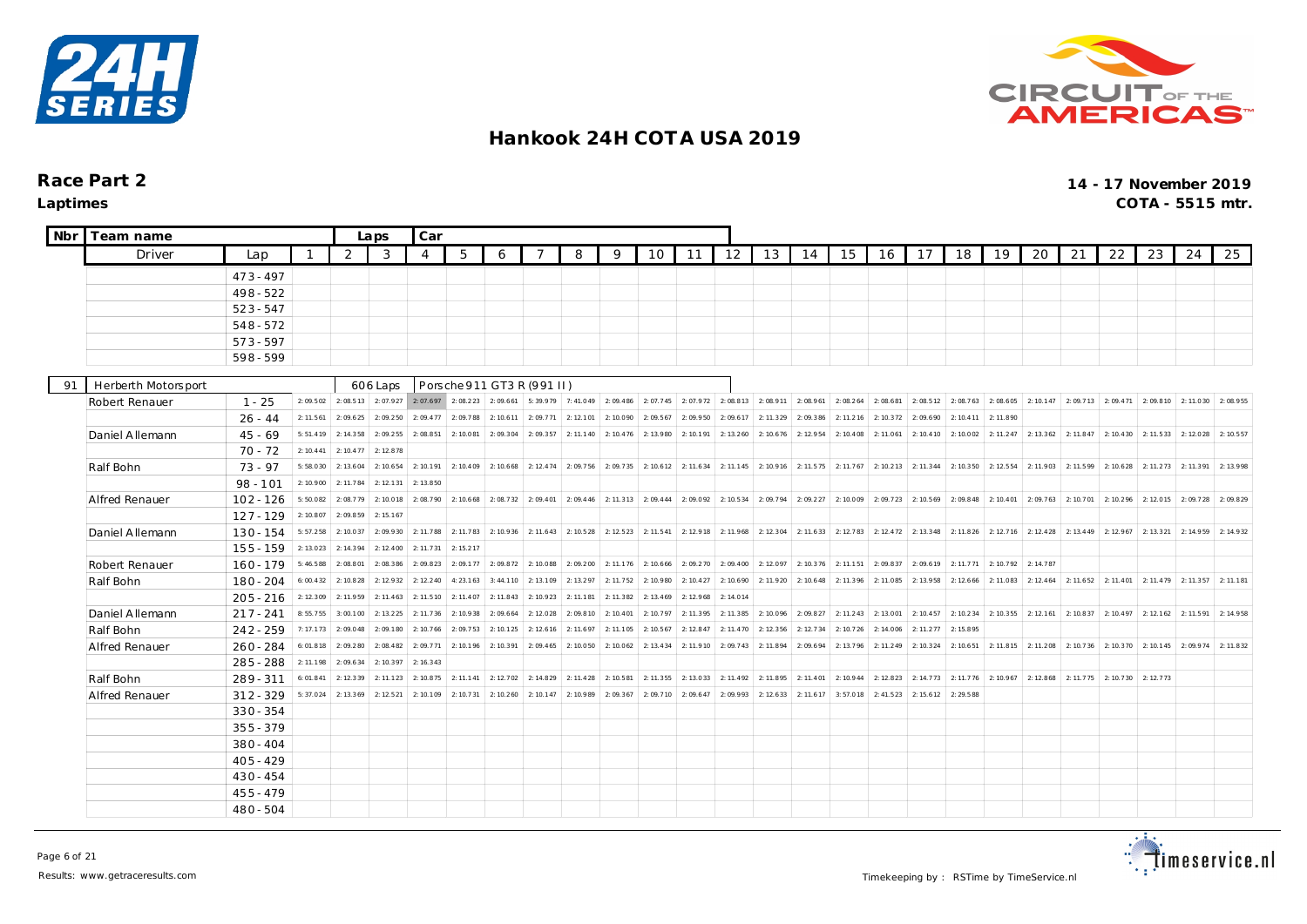



| <b>Nbr</b> | Team name             |             |           |                       | Laps      | Car            |               |           |                       |           |           |           |           |           |                     |                                               |                     |           |                     |           |           |                               |           |           |           |           |           |
|------------|-----------------------|-------------|-----------|-----------------------|-----------|----------------|---------------|-----------|-----------------------|-----------|-----------|-----------|-----------|-----------|---------------------|-----------------------------------------------|---------------------|-----------|---------------------|-----------|-----------|-------------------------------|-----------|-----------|-----------|-----------|-----------|
|            | Driver                | Lap         |           | 2                     | 3         | $\overline{4}$ | 5             | 6         | $\overline{ }$        | 8         | 9         | 10        | 11        | 12        | 13                  | 14                                            | 15                  | 16        | 17                  | 18        | 19        | 20                            | 21        | 22        | 23        | 24        | 25        |
|            |                       | $505 - 529$ |           |                       |           |                |               |           |                       |           |           |           |           |           |                     |                                               |                     |           |                     |           |           |                               |           |           |           |           |           |
|            |                       | $530 - 554$ |           |                       |           |                |               |           |                       |           |           |           |           |           |                     |                                               |                     |           |                     |           |           |                               |           |           |           |           |           |
|            |                       | $555 - 579$ |           |                       |           |                |               |           |                       |           |           |           |           |           |                     |                                               |                     |           |                     |           |           |                               |           |           |           |           |           |
|            |                       | 580 - 604   |           |                       |           |                |               |           |                       |           |           |           |           |           |                     |                                               |                     |           |                     |           |           |                               |           |           |           |           |           |
|            |                       | $605 - 606$ |           |                       |           |                |               |           |                       |           |           |           |           |           |                     |                                               |                     |           |                     |           |           |                               |           |           |           |           |           |
|            |                       |             |           |                       |           |                |               |           |                       |           |           |           |           |           |                     |                                               |                     |           |                     |           |           |                               |           |           |           |           |           |
| 101        | Red C amel-Jordans.nl |             |           |                       | 546 Laps  |                | Cupra TCR DSG |           |                       |           |           |           |           |           |                     |                                               |                     |           |                     |           |           |                               |           |           |           |           |           |
|            | Steven Liquorish      | $1 - 25$    | 2: 29.177 | 2: 26.934             | 2:29.815  | 2: 26.813      | 2:26.975      | 2:26.192  | 2: 26.957             | 3:59.824  | 6:44.864  | 2: 32.414 | 2: 27.033 |           | 2: 27.092 2: 28.979 | 2: 27.318                                     | 2: 26.117           | 2:25.819  | 2: 25.214           | 2:25.397  | 2:26.828  | 2: 24.541                     | 2: 24.429 | 2:25.585  | 2: 27.472 | 2: 25.247 | 2: 27.031 |
|            |                       | $26 - 39$   | 2:25.036  | 2: 25.726             | 2: 26.643 | 2: 26.140      | 2:25.885      | 2:26.100  | 2:26.133              | 2: 26.262 | 2: 28.491 | 2:28.022  | 2: 26.782 | 2:28.950  | 2: 27.177           | 2: 35.527                                     |                     |           |                     |           |           |                               |           |           |           |           |           |
|            | Jerimy Daniel         | $40 - 64$   | 6:40.962  | 2: 25.731             | 2: 24.043 | 2:23.940       | 2:24.037      | 2: 24.472 | 2:25.306              | 2:26.832  | 2:25.018  | 2: 26.375 | 2:25.098  | 2: 25.254 | 2: 24.876           | 2: 24.464                                     | 2: 25.465           | 2: 25.796 | 2:25.885            | 2: 26.269 | 2:26.198  | 2: 26.125                     | 2:25.844  | 2:26.091  | 2:25.871  | 2: 26.169 | 2: 26.341 |
|            |                       | $65 - 82$   | 2:26.658  | 2: 26.320             | 2: 27.137 | 2: 26.961      | 2: 27.467     | 2: 27.157 | 2:27.333              | 2: 27.523 | 2: 29.159 | 2:27.931  | 2: 28.103 | 2:28.050  | 2: 28.456           | 2: 28.112                                     | 2: 28.229           | 2: 28.242 | 2: 29.210           | 2:33.010  |           |                               |           |           |           |           |           |
|            | Jean-Francois Hevey   | $83 - 107$  | 7:22.710  | 2:28.040              | 2:25.908  | 2: 24.646      | 2:24.015      | 2: 26.427 | 2:24.916              | 2: 24.720 | 2: 24.808 | 2: 25.645 | 2: 27.927 | 2: 25.526 | 2:25.207            | 2: 24.872                                     | 2:25.188            | 2: 25.309 | 2: 25.332           | 2: 27.011 | 2: 26.184 | 2: 26.949                     | 2:26.493  | 2: 27.521 | 2: 28.323 | 2: 27.156 | 2: 27.609 |
|            |                       | $108 - 125$ | 2: 27.706 | 2: 27.389             | 2: 27.879 | 2: 27.071      | 2: 27.277     | 2:30.160  | 2:28.345              | 2: 29.124 | 2:30.235  | 2:31.557  | 2:31.112  | 2: 31.722 | 2: 29.164           | 2: 29.741                                     | 2: 29.976           | 2:30.349  | 2: 31.771           | 2:38.799  |           |                               |           |           |           |           |           |
|            | Ivo Breukers          | $126 - 150$ | 6:41.024  | 2: 27.918             | 2: 24.667 | 2: 26.589      | 2:25.054      | 2: 25.923 | 2:26.081              | 2: 24.927 | 2: 24.740 | 2: 25.597 | 2: 25.355 | 2: 27.012 | 2:25.754            | 2: 27.657                                     | 2:26.691            | 2:25.952  | 2: 26.811           | 2: 26.164 | 2: 26.759 | 2: 27.494                     | 2:28.320  | 2:26.895  | 2: 26.586 | 2: 27.688 | 2: 29.176 |
|            |                       | $151 - 155$ | 2:28.918  | 2:28.933              | 2:30.513  | 2: 29.313      | 2:52.048      |           |                       |           |           |           |           |           |                     |                                               |                     |           |                     |           |           |                               |           |           |           |           |           |
|            | Steven Liquorish      | 156 - 180   | 8:21.607  | 2: 33.194             | 2:27.928  | 2:31.932       | 2:31.300      |           | $2: 29.738$ 2: 28.312 | 2:29.500  | 2: 28.865 | 2: 29.231 | 4:45.568  |           |                     | 2: 29.510 2: 27.128 2: 29.171                 | 2: 30.213 2: 27.515 |           | 2: 28.743           | 2:27.849  |           | 2: 26.721 2: 27.686 2: 28.846 |           | 2: 27.416 | 2:30.843  | 2: 28.246 | 2:27.099  |
|            |                       | $181 - 182$ | 2: 28.346 | 2: 32.546             |           |                |               |           |                       |           |           |           |           |           |                     |                                               |                     |           |                     |           |           |                               |           |           |           |           |           |
|            | Jerimy Daniel         | $183 - 207$ | 5:53.796  | 2: 24.650             | 2: 23.977 | 2: 24.129      | 2:26.029      | 2: 24.697 | 2: 24.489             | 2: 24.724 | 2: 27.318 | 2: 24.703 | 2: 25.429 |           |                     | 2: 40.598   15:11.945   2: 25.032   2: 24.087 |                     | 2: 24.462 | 2: 24.222           | 2: 25.031 |           | $2: 24.477$ 2: 24.354         | 2: 24.535 | 2: 24.852 | 2: 25.630 | 2:25.062  | 2: 25.433 |
|            |                       | $208 - 214$ | 2: 26.425 | 2: 25.413             | 2:25.086  | 2: 25.446      | 2:26.086      | 2:28.187  | 2:34.114              |           |           |           |           |           |                     |                                               |                     |           |                     |           |           |                               |           |           |           |           |           |
|            | Jean-Francois Hevey   | $215 - 239$ | 7:17.937  | 2:26.063              | 2: 25.302 | 2: 26.856      | 2:24.783      | 2: 24.765 | 2:25.034              | 2: 25.550 | 2: 26.717 | 2: 26.942 | 2: 26.141 |           | 2: 28.993 2: 27.622 | 2: 27.297                                     | 2: 26.596           | 2: 27.127 | 2:25.902            | 2: 28.449 |           | $2: 27.925$ 2: 26.135         | 2: 26.441 | 2:28.345  | 2: 27.247 | 2:26.500  | 2:26.002  |
|            |                       | $240 - 254$ | 2: 26.712 | 2:26.959              | 2:30.336  | 2: 27.545      | 2:26.957      | 2: 27.443 | 2: 28.270             | 2:30.109  | 2: 31.536 | 2: 28.644 | 2: 28.686 | 2:29.953  | 2:32.539            | 2: 31.422                                     | 2: 46.337           |           |                     |           |           |                               |           |           |           |           |           |
|            | Jerimy Daniel         | $255 - 279$ | 6: 53.741 | 2:28.995              | 2: 26.945 | 2: 28.635      | 2: 28.481     | 2:29.066  | 2: 29.121             | 2:31.903  | 2:30.120  | 2:30.833  | 2:31.055  | 2: 29.174 | 2:31.781            | 2: 29.305                                     | 2: 29.897           | 2: 28.333 | 2: 28.750 2: 29.511 |           |           | 2: 31.317 2: 28.778 2: 29.540 |           | 2: 28.523 | 2:30.176  | 2:28.009  | 2:30.335  |
|            |                       | $280 - 295$ |           | $2: 29.296$ 2: 27.814 | 2: 29.140 | 2:30.642       | 2:28.515      | 2:28.608  | 2:28.500              | 2: 28.766 | 2: 28.569 | 2:30.297  | 2: 29.961 | 2: 28.714 | 4:22.326            | 2:30.776                                      | 2:30.057            | 2:28.663  |                     |           |           |                               |           |           |           |           |           |
|            |                       | 296 - 320   |           |                       |           |                |               |           |                       |           |           |           |           |           |                     |                                               |                     |           |                     |           |           |                               |           |           |           |           |           |
|            |                       | $321 - 345$ |           |                       |           |                |               |           |                       |           |           |           |           |           |                     |                                               |                     |           |                     |           |           |                               |           |           |           |           |           |
|            |                       | $346 - 370$ |           |                       |           |                |               |           |                       |           |           |           |           |           |                     |                                               |                     |           |                     |           |           |                               |           |           |           |           |           |
|            |                       | $371 - 395$ |           |                       |           |                |               |           |                       |           |           |           |           |           |                     |                                               |                     |           |                     |           |           |                               |           |           |           |           |           |
|            |                       | $396 - 420$ |           |                       |           |                |               |           |                       |           |           |           |           |           |                     |                                               |                     |           |                     |           |           |                               |           |           |           |           |           |
|            |                       | $421 - 445$ |           |                       |           |                |               |           |                       |           |           |           |           |           |                     |                                               |                     |           |                     |           |           |                               |           |           |           |           |           |
|            |                       | $446 - 470$ |           |                       |           |                |               |           |                       |           |           |           |           |           |                     |                                               |                     |           |                     |           |           |                               |           |           |           |           |           |
|            |                       | $471 - 495$ |           |                       |           |                |               |           |                       |           |           |           |           |           |                     |                                               |                     |           |                     |           |           |                               |           |           |           |           |           |
|            |                       | 496 - 520   |           |                       |           |                |               |           |                       |           |           |           |           |           |                     |                                               |                     |           |                     |           |           |                               |           |           |           |           |           |
|            |                       | $521 - 545$ |           |                       |           |                |               |           |                       |           |           |           |           |           |                     |                                               |                     |           |                     |           |           |                               |           |           |           |           |           |
|            |                       | 546 - 546   |           |                       |           |                |               |           |                       |           |           |           |           |           |                     |                                               |                     |           |                     |           |           |                               |           |           |           |           |           |

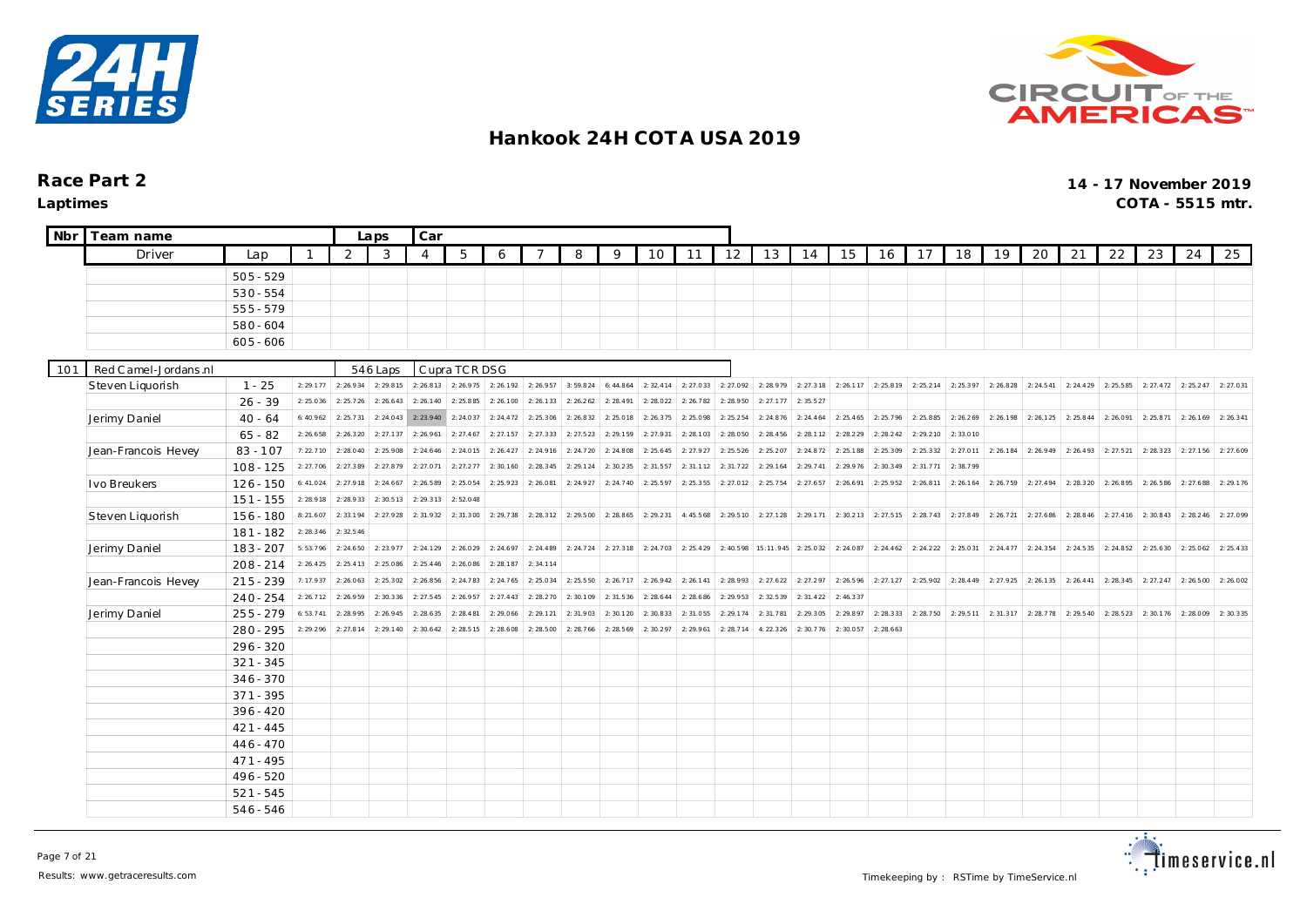



| <b>Nbr</b> | Team name                                |             |              |           | Laps      | Car       |                       |                             |           |           |           |           |           |                       |           |           |           |           |           |           |           |           |           |           |           |           |           |
|------------|------------------------------------------|-------------|--------------|-----------|-----------|-----------|-----------------------|-----------------------------|-----------|-----------|-----------|-----------|-----------|-----------------------|-----------|-----------|-----------|-----------|-----------|-----------|-----------|-----------|-----------|-----------|-----------|-----------|-----------|
|            | Driver                                   | Lap         | $\mathbf{1}$ | 2         | 3         | 4         | 5                     | 6                           |           | 8         | 9         | 10        | 11        | 12                    | 13        | 14        | 15        | 16        | 17        | 18 I      | 19        | 20        | 21        | 22        | 23        | 24        | 25        |
| 107        | MONLAU COMPETICION                       |             |              |           | 510 Laps  |           | Cupra TCR DSG         |                             |           |           |           |           |           |                       |           |           |           |           |           |           |           |           |           |           |           |           |           |
|            | Tom Black                                | $1 - 1$     | 2:30.422     |           |           |           |                       |                             |           |           |           |           |           |                       |           |           |           |           |           |           |           |           |           |           |           |           |           |
|            | Stuart Hall                              | $2 - 7$     | 4:15.728     | 2:23.305  | 2: 22.105 | 2: 21.661 | 2:22.201              | 2:52.892                    |           |           |           |           |           |                       |           |           |           |           |           |           |           |           |           |           |           |           |           |
|            | David Tinn                               | $8 - 32$    | 7:25.520     | 2:37.003  | 2:35.064  | 2:35.590  | 2:38.867              | 2: 36.626                   | 2:35.878  | 2:36.889  | 2:34.081  | 2:33.954  | 2: 35.545 | 2:30.299              | 2: 31.276 | 2: 32.444 | 2:30.491  | 2:32.892  | 2:32.559  | 2:32.180  | 2:32.211  | 2: 31.615 | 2:30.924  | 2:30.215  | 2: 29.727 | 2:31.543  | 2:31.557  |
|            |                                          | $33 - 36$   | 2: 29.863    | 2:28.078  | 2:30.073  | 2:36.373  |                       |                             |           |           |           |           |           |                       |           |           |           |           |           |           |           |           |           |           |           |           |           |
|            | Tom Black                                | $37 - 61$   | 6:35.755     | 2: 36.545 | 2:35.777  | 2:35.072  | 2:34.231              | 2:33.029                    | 2:31.969  | 2: 32.512 | 2:32.130  | 2:32.548  | 2:31.115  | 2:30.556              | 2:30.060  | 2:29.357  | 2: 29.426 | 2:30.704  | 2:30.896  | 2: 33.743 | 2: 30.311 | 2:30.877  | 2:30.729  | 2:30.060  | 2:30.538  | 2:29.372  | 2:33.341  |
|            |                                          | $62 - 77$   | 2: 32.326    | 2:32.888  | 2: 34.561 | 2:32.023  | 2: 34.061             | 2:34.368                    | 2:34.866  | 2:34.089  | 2: 36.301 | 2:40.067  | 2:33.194  | 2: 35.664             | 2:32.029  | 2: 31.243 | 2:33.379  | 2: 37.406 |           |           |           |           |           |           |           |           |           |
|            | Christopher Kemp                         | 78 - 102    | 6:59.463     | 2:33.973  | 2:48.979  | 3: 10.445 | 16:00.525             | 2:30.946                    | 2:28.951  | 2:31.964  | 2: 27.925 | 2: 28.761 | 2:28.951  | 2: 28.318             | 2: 27.874 | 2:28.005  | 2: 27.328 | 2: 27.325 | 2: 28.736 | 2:28.608  | 2: 29.495 | 2: 29.684 | 2: 31.377 | 2:34.878  | 2:30.359  | 2: 33.268 | 2:32.754  |
|            |                                          | $103 - 115$ | 2:30.365     | 2:30.437  | 2: 35.246 | 2:30.924  | 2:31.510              | 2:35.751                    | 2:33.849  | 2:32.628  | 2: 36.372 | 2:30.933  | 2: 33.922 | 2: 32.291             | 2:36.798  |           |           |           |           |           |           |           |           |           |           |           |           |
|            | David Tinn                               | $116 - 140$ | 7:36.912     | 2:38.703  | 2: 34.465 | 2:32.389  | 2: 33.424             | 2:34.156                    | 2:36.073  | 2: 32.636 | 2:32.886  | 2: 34.624 | 2:32.600  | 2: 29.810             | 2:31.570  | 2:30.451  | 2: 29.632 | 2:34.341  | 2:30.031  | 2:30.584  | 2:33.055  | 2:30.354  | 2:32.968  | 2:32.992  | 2:36.180  | 2:31.141  | 2:31.978  |
|            |                                          | $141 - 151$ | 2:34.299     | 2:31.303  | 2:30.051  | 2: 32.307 | 2:31.776              | 2:30.256                    | 2:31.047  | 2:34.583  | 2:36.294  | 2: 40.311 | 2:52.957  |                       |           |           |           |           |           |           |           |           |           |           |           |           |           |
|            | Tom Black                                | $152 - 176$ | 7:29.688     | 2:35.605  | 2:39.171  | 4:53.262  | 2: 33.423             | 2:34.794                    | 2:33.825  | 2:35.119  | 2: 34.563 | 2:35.116  | 2:35.847  | 2:36.065              | 2:34.001  | 2:32.287  | 2:33.030  | 2:31.574  | 2: 34.391 | 2: 33.676 | 2: 33.556 | 2: 31.276 | 2: 32.244 | 2: 32.612 | 2: 31.769 | 2: 32.412 | 2:34.190  |
|            |                                          | $177 - 184$ | 2:35.305     | 2:33.957  | 2:31.829  | 2:31.754  | 2:31.079              | 2:32.220                    | 2:32.870  | 3:07.995  |           |           |           |                       |           |           |           |           |           |           |           |           |           |           |           |           |           |
|            | Christopher Kemp                         | $185 - 205$ | 7:43.233     | 2:32.629  | 2:32.904  | 2: 32.420 | 2: 29.264             | 2:30.893                    | 2:30.967  | 2:31.228  | 2:33.205  | 2: 29.286 | 2: 29.276 | 2:30.220              | 2: 27.810 | 2: 27.512 | 2:28.399  | 2: 27.314 | 2: 27.347 | 2:28.996  | 2: 29.290 | 2:30.471  | 2:41.926  |           |           |           |           |
|            | Stuart Hall                              | $206 - 230$ | 7:36.192     | 2:24.843  | 2: 24.330 | 2: 24.037 | 2: 24.932             | 2: 24.321                   | 2:25.807  | 2: 24.329 | 2: 24.203 | 2: 25.350 | 2:46.951  | 12:00.299             | 2: 26.577 | 2: 23.763 | 2:23.991  | 2: 24.234 | 2:24.799  | 2: 24.221 | 2: 24.420 | 2: 24.709 | 2: 24.846 | 2: 24.734 | 2:24.359  | 2: 25.638 | 2: 24.653 |
|            |                                          | $231 - 233$ | 2: 24.783    | 2:23.956  | 2:28.052  |           |                       |                             |           |           |           |           |           |                       |           |           |           |           |           |           |           |           |           |           |           |           |           |
|            | David Tinn                               | $234 - 252$ | 7:26.638     | 2:45.670  | 2:42.023  | 2:46.006  | 2: 41.722             | 2: 43.938                   | 2:40.953  | 2:39.686  | 2: 40.537 | 2:40.974  | 2:39.138  | 2:37.338              | 2:35.000  | 2: 37.179 | 2: 37.174 | 2: 35.686 | 2: 34.554 | 2: 35.618 | 2: 43.239 |           |           |           |           |           |           |
|            | Stuart Hall                              | $253 - 277$ | 5:36.308     | 2: 24.610 | 2: 23.367 | 2: 23.645 | 2: 36.427             | 2: 31.756                   | 2: 27.535 | 2:26.010  | 2: 25.286 | 2: 24.846 | 2: 24.162 | 2: 24.910             | 2:26.683  | 2:26.137  | 2: 27.043 | 2:28.920  | 4:53.484  | 2:25.292  | 2: 24.741 | 2:25.000  | 2:25.208  | 2: 25.940 | 2:25.778  | 3:21.898  | 3:26.049  |
|            |                                          | $278 - 279$ | 2:30.792     | 2: 32.249 |           |           |                       |                             |           |           |           |           |           |                       |           |           |           |           |           |           |           |           |           |           |           |           |           |
|            |                                          | $280 - 304$ |              |           |           |           |                       |                             |           |           |           |           |           |                       |           |           |           |           |           |           |           |           |           |           |           |           |           |
|            |                                          | $305 - 329$ |              |           |           |           |                       |                             |           |           |           |           |           |                       |           |           |           |           |           |           |           |           |           |           |           |           |           |
|            |                                          | $330 - 354$ |              |           |           |           |                       |                             |           |           |           |           |           |                       |           |           |           |           |           |           |           |           |           |           |           |           |           |
|            |                                          | $355 - 379$ |              |           |           |           |                       |                             |           |           |           |           |           |                       |           |           |           |           |           |           |           |           |           |           |           |           |           |
|            |                                          | $380 - 404$ |              |           |           |           |                       |                             |           |           |           |           |           |                       |           |           |           |           |           |           |           |           |           |           |           |           |           |
|            |                                          | $405 - 429$ |              |           |           |           |                       |                             |           |           |           |           |           |                       |           |           |           |           |           |           |           |           |           |           |           |           |           |
|            |                                          | $430 - 454$ |              |           |           |           |                       |                             |           |           |           |           |           |                       |           |           |           |           |           |           |           |           |           |           |           |           |           |
|            |                                          | $455 - 479$ |              |           |           |           |                       |                             |           |           |           |           |           |                       |           |           |           |           |           |           |           |           |           |           |           |           |           |
|            |                                          | 480 - 504   |              |           |           |           |                       |                             |           |           |           |           |           |                       |           |           |           |           |           |           |           |           |           |           |           |           |           |
|            |                                          | $505 - 510$ |              |           |           |           |                       |                             |           |           |           |           |           |                       |           |           |           |           |           |           |           |           |           |           |           |           |           |
|            |                                          |             |              |           | 538 Laps  |           |                       | Volkswagen Golf GTi TCR DSG |           |           |           |           |           |                       |           |           |           |           |           |           |           |           |           |           |           |           |           |
| 112        | Autorama Motorsport by Wolf-Power Racing | $1 - 7$     | 2: 38.846    | 2: 27.614 | 2:25.583  |           | $2: 28.695$ 2: 25.534 | 2: 26.711                   | 7:53.419  |           |           |           |           |                       |           |           |           |           |           |           |           |           |           |           |           |           |           |
|            | Constantin Kletzer<br>Yannick Mettler    | $8 - 32$    | 14:49.265    | 2: 22.332 | 2: 22.957 | 2: 22.725 | 2:22.094              | 2: 23.423                   | 2: 23.474 | 2: 23.585 | 2: 23.432 | 2: 24.686 | 2:23.652  | $2: 24.170$ 2: 25.680 |           | 2: 26.165 | 2:24.274  | 2:24.898  | 2: 24.817 | 2: 25.206 | 2:25.005  | 2: 25.422 | 2:26.557  | 2:25.968  | 2:26.380  | 2:26.191  | 2:26.507  |
|            |                                          | $33 - 37$   | 2: 27.195    | 2: 28.561 | 2: 27.238 | 2: 27.763 | 2:31.103              |                             |           |           |           |           |           |                       |           |           |           |           |           |           |           |           |           |           |           |           |           |
|            |                                          |             |              |           |           |           |                       |                             |           |           |           |           |           |                       |           |           |           |           |           |           |           |           |           |           |           |           |           |

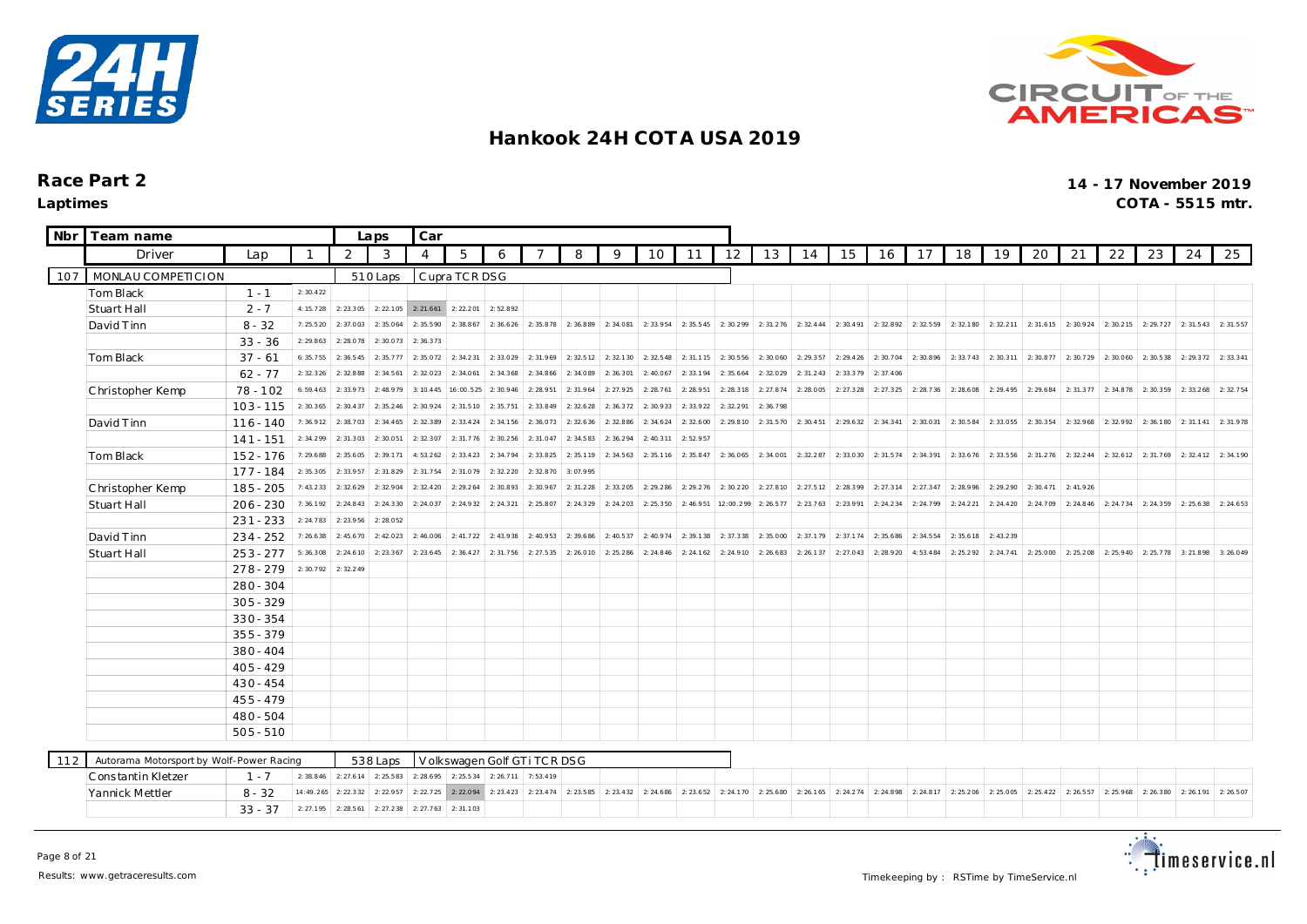



| <b>Nbr</b> | Team name                                |             | Laps         | Car                           |           |                |           |                               |                           |           |           |           |           |           |                     |                       |           |                       |                     |                               |           |           |                                                   |           |                     |           |           |
|------------|------------------------------------------|-------------|--------------|-------------------------------|-----------|----------------|-----------|-------------------------------|---------------------------|-----------|-----------|-----------|-----------|-----------|---------------------|-----------------------|-----------|-----------------------|---------------------|-------------------------------|-----------|-----------|---------------------------------------------------|-----------|---------------------|-----------|-----------|
|            | Driver                                   | Lap         | $\mathbf{1}$ | 2                             | 3         | $\overline{4}$ | 5         | 6                             | 7                         | 8         | 9         | 10        | 11        | 12        | 13                  | 14                    | 15        | 16                    | 17                  | 18                            | 19        | 20        | 21                                                | 22        | 23                  | 24        | 25        |
|            | Roberto Ferri                            | $38 - 62$   | 11:16.240    | 2:25.738                      | 2: 24.661 | 2: 26.398      | 2: 24.584 | 2:25.891                      | 2: 25.449                 | 2:25.108  | 2: 24.570 | 2:24.532  | 2:24.651  | 2: 24.761 | 2: 25.308           | 2: 27.705             | 2: 26.274 | 2: 25.495             | 2:25.427            | 2:26.066                      | 2: 26.463 | 2:26.504  | 2: 26.973                                         | 2:26.382  | 2: 27.172           | 2: 26.756 | 2: 27.357 |
|            |                                          | $63 - 69$   | 2:29.007     | 2:31.984                      | 2:30.315  | 2: 30.466      | 2:29.691  | 2:30.105                      | 2: 31.378                 |           |           |           |           |           |                     |                       |           |                       |                     |                               |           |           |                                                   |           |                     |           |           |
|            | Alberto V es covi                        | 70 - 94     | 6:15.919     | 2:26.285                      | 2:26.009  | 2:30.676       | 2:26.040  | 2: 26.485                     | 2:25.520                  | 2: 27.772 | 2:26.965  | 2: 27.687 | 2:29.395  | 2: 27.758 | 2:28.028            | 2: 28.641             | 2: 27.546 | 2: 29.111             | 2:28.301            | 2:28.870                      | 2:29.668  | 2: 28.723 | 2:30.258                                          | 2:30.369  | 2: 32.247           | 2:29.592  | 2:31.713  |
|            |                                          | $95 - 97$   | 2:31.756     | 2:32.114                      | 2:36.629  |                |           |                               |                           |           |           |           |           |           |                     |                       |           |                       |                     |                               |           |           |                                                   |           |                     |           |           |
|            | Constantin Kletzer                       | $98 - 122$  | 5:53.012     | 2:25.175                      | 2:24.785  | 2: 23.884      | 2:25.788  | 2: 26.311                     | 2:28.557                  | 2:25.548  | 2: 27.131 | 2:28.559  | 2: 26.670 | 2: 27.338 | 2: 26.454           | 2:26.716              | 2:26.907  | 2: 26.666             | 2:28.020            | 2: 27.225                     | 2: 29.961 | 2: 29.146 | 2:31.077                                          | 2:29.285  | 2:30.499            | 2: 29.235 | 2:30.652  |
|            |                                          | $123 - 126$ | 2:30.707     | 2:31.781                      | 2: 32.137 | 2: 35.674      |           |                               |                           |           |           |           |           |           |                     |                       |           |                       |                     |                               |           |           |                                                   |           |                     |           |           |
|            | Jerome O gay                             | $127 - 151$ | 6:39.561     | 2:28.215                      | 2: 25.466 | 2: 25.474      | 2:25.938  | 2: 25.412                     | 2: 24.802                 | 2: 26.664 | 2: 25.836 | 2: 27.275 | 2: 26.667 | 2: 27.438 | 2: 26.990           | 2:26.779              | 2:30.752  | 2:27.391              | 2:27.081            | 2:27.597                      | 2:26.934  | 2:26.667  | 2: 29.569                                         | 2:28.935  | 2: 27.978           | 2:28.209  | 2:27.905  |
|            |                                          | $152 - 154$ | 2: 29.190    | 2:29.818                      | 2: 33.656 |                |           |                               |                           |           |           |           |           |           |                     |                       |           |                       |                     |                               |           |           |                                                   |           |                     |           |           |
|            | Constantin Kletzer                       | $155 - 179$ | 6: 33.433    | 2: 26.125                     | 2: 26.631 | 2:57.704       | 4:30.959  | 2:26.580                      | 2: 25.884                 | 2: 26.673 | 2: 28.752 | 2:28.056  | 2:27.169  | 2:27.315  | 2: 27.491           | 2:28.184              | 2: 26.558 | 2: 26.857             | 2: 27.650           | 2: 27.712                     | 2:27.078  | 2: 27.274 | 2:28.654                                          | 2: 27.974 | 2: 28.322           | 2: 27.712 | 2: 28.141 |
|            |                                          | 180 - 189   | 2:27.094     | 2: 27.715                     | 2:28.425  | 2: 27.664      | 2:28.954  | 2: 29.444                     | 2: 29.075                 | 2:29.437  | 2: 29.279 | 3: 18.146 |           |           |                     |                       |           |                       |                     |                               |           |           |                                                   |           |                     |           |           |
|            | Jerome O gay                             | $190 - 211$ | 7:28.633     | 2:26.896                      | 2: 25.284 | 2: 26.134      | 2: 25.331 | 2:25.349                      | 2: 25.183                 | 2:24.940  | 2: 28.425 | 2: 25.754 | 2:25.389  | 2: 25.483 | 2: 26.242 2: 26.564 |                       |           | 2: 26.173 2: 26.193   | 2: 26.451           | 2:27.896                      | 2:26.873  | 2: 27.174 | 2: 27.759                                         | 3:20.288  |                     |           |           |
|            | Roberto Ferri                            | $212 - 236$ | 6:22.889     | 2:24.706                      | 2: 23.535 | 2: 24.621      | 2: 24.581 | 2:25.600                      | 2: 24.942                 | 2:25.884  | 2: 25.837 | 2: 26.596 | 2: 26.765 | 2:27.826  | 2: 27.142           | 2:27.006              | 2: 26.337 | 2:26.322              | 2: 27.378           | 2:26.015                      | 2:25.387  | 2: 27.324 | 2:26.558                                          | 2:25.706  | 2:26.854            | 2: 26.268 | 2:31.583  |
|            | Yannick Mettler                          | $237 - 261$ | 7:01.407     | 2:24.651                      | 2: 25.947 | 2:25.333       | 2: 23.180 | 2:24.394                      | 2: 26.741                 | 2: 25.266 | 2: 25.505 | 2: 26.312 | 2: 27.475 | 2: 24.637 | 2: 25.112           | 2:25.843              | 2:25.808  | 2: 26.183             | 2: 26.480           | 2:26.773                      | 2: 27.105 | 2: 27.372 | 2: 27.565                                         | 2:27.924  | 2: 27.713 2: 29.107 |           | 2: 27.454 |
|            |                                          | $262 - 272$ | 2: 27.321    | 2: 28.152                     | 2: 29.699 | 2:27.993       | 2: 27.382 | 2:28.906                      | 2: 29.114                 | 2:28.985  | 2: 29.454 | 2: 28.897 | 2: 34.413 |           |                     |                       |           |                       |                     |                               |           |           |                                                   |           |                     |           |           |
|            | Alberto V escovi                         | $273 - 290$ | 6:58.503     | 2: 34.721                     | 2:34.907  | 2:30.814       | 2:33.558  | 2: 36.425                     | 2:35.582                  | 2:33.983  | 2: 33.650 | 2:32.891  | 2: 33.533 | 2: 34.366 | 2:34.271            | 2:35.919              |           | 4: 26.860 2: 41.291   | 2:36.920            | 3:10.417                      |           |           |                                                   |           |                     |           |           |
|            |                                          | $291 - 315$ |              |                               |           |                |           |                               |                           |           |           |           |           |           |                     |                       |           |                       |                     |                               |           |           |                                                   |           |                     |           |           |
|            |                                          | $316 - 340$ |              |                               |           |                |           |                               |                           |           |           |           |           |           |                     |                       |           |                       |                     |                               |           |           |                                                   |           |                     |           |           |
|            |                                          | $341 - 365$ |              |                               |           |                |           |                               |                           |           |           |           |           |           |                     |                       |           |                       |                     |                               |           |           |                                                   |           |                     |           |           |
|            |                                          | $366 - 390$ |              |                               |           |                |           |                               |                           |           |           |           |           |           |                     |                       |           |                       |                     |                               |           |           |                                                   |           |                     |           |           |
|            |                                          | $391 - 415$ |              |                               |           |                |           |                               |                           |           |           |           |           |           |                     |                       |           |                       |                     |                               |           |           |                                                   |           |                     |           |           |
|            |                                          | $416 - 440$ |              |                               |           |                |           |                               |                           |           |           |           |           |           |                     |                       |           |                       |                     |                               |           |           |                                                   |           |                     |           |           |
|            |                                          | $441 - 465$ |              |                               |           |                |           |                               |                           |           |           |           |           |           |                     |                       |           |                       |                     |                               |           |           |                                                   |           |                     |           |           |
|            |                                          | $466 - 490$ |              |                               |           |                |           |                               |                           |           |           |           |           |           |                     |                       |           |                       |                     |                               |           |           |                                                   |           |                     |           |           |
|            |                                          | $491 - 515$ |              |                               |           |                |           |                               |                           |           |           |           |           |           |                     |                       |           |                       |                     |                               |           |           |                                                   |           |                     |           |           |
|            |                                          | $516 - 538$ |              |                               |           |                |           |                               |                           |           |           |           |           |           |                     |                       |           |                       |                     |                               |           |           |                                                   |           |                     |           |           |
| 114        | Autorama Motorsport by Wolf-Power Racing |             |              |                               | 494 Laps  |                |           |                               | Volkswagen Golf GTiTCRDSG |           |           |           |           |           |                     |                       |           |                       |                     |                               |           |           |                                                   |           |                     |           |           |
|            | Jerome O gay                             | $1 - 7$     |              | 2: 32.469 2: 30.511 2: 29.011 |           | 2:28.307       |           | 2: 28.966 2: 30.537 2: 35.078 |                           |           |           |           |           |           |                     |                       |           |                       |                     |                               |           |           |                                                   |           |                     |           |           |
|            | Stefan Tanner                            | $8 - 32$    | 8:46.848     | 2:37.792                      | 2:33.574  | 2: 31.527      | 2: 29.464 | 2:28.387                      | 2: 27.424                 | 2:28.366  | 2:30.132  | 2: 28.167 | 2:29.222  | 2:28.601  |                     | $2: 27.645$ 2: 26.707 |           | 2: 26.874 2: 26.716   | 2: 26.444 2: 27.254 |                               | 2:26.495  | 2:26.858  | 2: 26.167 2: 27.061                               |           | 2: 27.080 2: 27.837 |           | 2:26.954  |
|            |                                          | $33 - 45$   | 2:26.988     | 2: 25.657                     | 2: 25.475 | 2:27.097       | 2: 28.530 | 2:25.936                      | 2: 28.338                 | 2:27.937  | 2: 28.763 | 2: 27.505 | 2: 29.066 | 2: 27.361 | 2:34.095            |                       |           |                       |                     |                               |           |           |                                                   |           |                     |           |           |
|            | Jerome O gay                             | $46 - 70$   | 6:51.847     | 2:28.739                      | 2: 28.126 | 2: 26.495      | 2: 26.524 | 2: 27.138                     | 2: 25.663                 | 2:25.043  | 2: 25.490 | 2: 24.970 | 2: 25.541 | 2: 26.576 | 2:26.228            | 2:25.957              |           | $2: 26.477$ 2: 26.631 |                     | 2: 28.832 2: 26.639 2: 26.948 |           | 2:27.359  | 2: 27.382 2: 26.734                               |           | 2: 27.319 2: 27.499 |           | 2:28.318  |
|            |                                          | $71 - 83$   | 2:29.038     | 2:29.398                      | 2: 28.936 | 2: 27.490      | 2: 28.144 | 2:27.900                      | 2: 29.264                 | 2:29.042  | 2: 29.381 | 2:30.144  | 2:30.001  | 2: 33.164 | 2: 35.730           |                       |           |                       |                     |                               |           |           |                                                   |           |                     |           |           |
|            | Lukas Desserich                          | $84 - 108$  | 7:46.493     | 2: 42.327                     | 2:45.207  | 2: 43.137      | 2: 41.697 | 2: 44.235                     | 2: 41.780                 | 2: 41.542 | 2: 40.446 | 2: 37.874 | 2:43.294  | 2:45.999  | 2:52.766            | : 47:25.4             |           | $2:46.012$ 2:43.771   |                     | 2: 42.765 2: 47.908 2: 43.773 |           |           | 2: 38.711 2: 38.267 2: 38.572 2: 40.196 2: 35.081 |           |                     |           | 2: 35.602 |
|            |                                          | $109 - 117$ | 2:39.184     | 2:41.908                      | 2: 37.447 | 2:36.771       | 2:36.828  | 2:38.665                      | 2:34.979                  | 2:34.296  | 2:48.405  |           |           |           |                     |                       |           |                       |                     |                               |           |           |                                                   |           |                     |           |           |
|            |                                          |             |              |                               |           |                |           |                               |                           |           |           |           |           |           |                     |                       |           |                       |                     |                               |           |           |                                                   |           |                     |           |           |

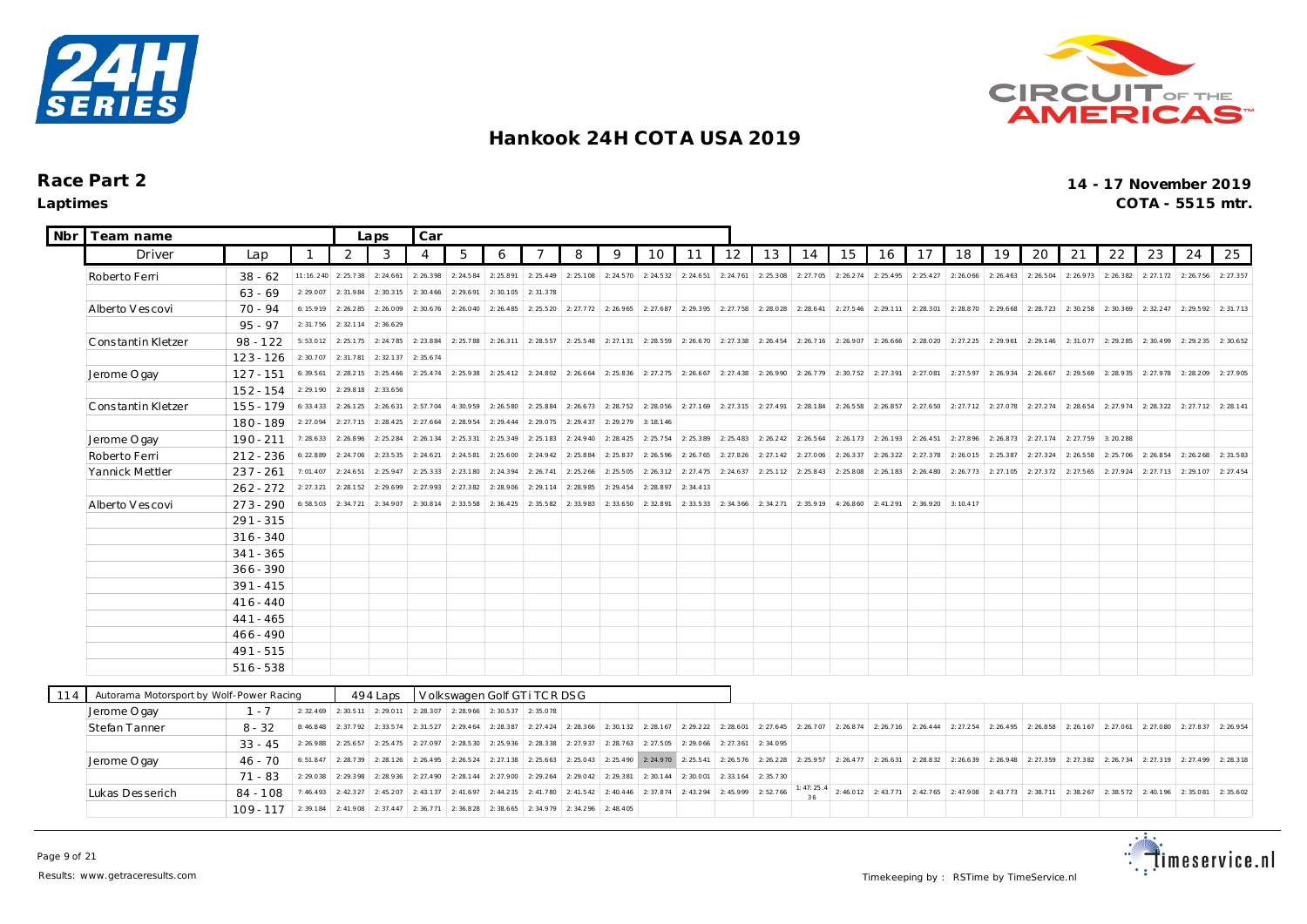



| <b>Nbr</b> | Team name                           |                       |           |                       | Laps      | Car       |               |           |           |           |           |                       |                               |           |           |                                                                                 |                                                   |                       |                       |                       |           |           |           |           |           |           |           |
|------------|-------------------------------------|-----------------------|-----------|-----------------------|-----------|-----------|---------------|-----------|-----------|-----------|-----------|-----------------------|-------------------------------|-----------|-----------|---------------------------------------------------------------------------------|---------------------------------------------------|-----------------------|-----------------------|-----------------------|-----------|-----------|-----------|-----------|-----------|-----------|-----------|
|            | Driver                              | Lap                   |           | 2                     | 3         | -4        | 5             | 6         |           | 8         | 9         | 10                    | 11                            | 12        | 13        | 14                                                                              | 15                                                | 16                    | 17                    | 18                    | 19        | 20        | 21        | 22        | 23        | 24        | 25        |
|            | Christoph Ulrich                    | $118 - 142$           | 6: 11.913 | 2: 29.809             | 2:27.708  | 2: 26.813 | 4:54.508      | 2:28.781  | 2: 28.417 | 2: 27.740 | 2:27.830  | 2:28.812              | 2: 25.746                     | 2: 28.852 | 2: 27.040 | 2:28.714                                                                        | 2:28.959                                          | 2: 28.431             | 2: 27.498             | 2: 28.312             | 2: 26.275 | 2:26.789  | 2: 26.144 | 2: 29.720 | 2: 29.596 | 2:29.800  | 2: 27.729 |
|            |                                     | $143 - 153$           | 2: 27.687 | 2:26.806              | 2: 29.737 | 2:28.319  | 2: 28.254     | 2: 28.621 | 2: 29.176 | 2:30.691  | 2: 28.666 | 2: 55.121             | 5:26.636                      |           |           |                                                                                 |                                                   |                       |                       |                       |           |           |           |           |           |           |           |
|            | Lukas Desserich                     | $154 - 168$           | 7:24.294  | 2:37.173              | 2:35.868  | 2: 36.563 | 2:35.918      | 2: 37.648 | 2:37.812  | 2:35.629  | 2:37.106  | 2:34.307              | 2:36.735                      | 2:41.814  | 2:36.781  | 2:35.178                                                                        | 2:45.638                                          |                       |                       |                       |           |           |           |           |           |           |           |
|            | <b>Stefan Tanner</b>                | $169 - 193$           | 8:20.259  | 4:33.129              | 3:56.931  | 2:30.967  | 2:30.609      | 2:31.909  | 2:32.439  | 2:35.851  | 2:31.291  | 2:30.334              | 2:30.869                      | 2:31.298  | 2:36.074  | 2:33.149                                                                        |                                                   | $2: 31.763$ 2: 29.690 | 2: 28.435             | 2:29.494              | 2:29.174  | 2: 29.997 | 2:29.971  | 2:31.572  | 2: 31.511 | 2: 34.422 | 2:28.978  |
|            |                                     | 194 - 196             | 2:30.147  | 2: 28.454             | 2:39.145  |           |               |           |           |           |           |                       |                               |           |           |                                                                                 |                                                   |                       |                       |                       |           |           |           |           |           |           |           |
|            | Christoph Ulrich                    | $197 - 221$           | 7:06.689  | 2:28.610              | 2: 28.222 | 2: 27.738 | 2:28.518      | 2: 25.772 | 2: 26.370 | 2: 29.642 | 2: 26.645 | 2:25.982              | 2:25.179                      | 2: 26.247 | 2:28.336  | 2:25.770                                                                        |                                                   | 2: 27.042 2: 30.119   | $2: 27.377$ 2: 26.653 |                       | 2:27.073  | 2:29.096  | 2: 26.233 | 2: 28.544 | 2:31.780  | 2: 26.657 | 2: 27.326 |
|            |                                     | $222 - 224$           | 2:28.950  | 2: 31.624             | 2: 34.202 |           |               |           |           |           |           |                       |                               |           |           |                                                                                 |                                                   |                       |                       |                       |           |           |           |           |           |           |           |
|            | Lukas Desserich                     | $225 - 246$           | 8:10.901  | 2:53.606              | 2: 49.367 | 2: 48.844 | 2: 45.046     | 2:45.375  | 2: 44.314 | 2:45.110  | 2:46.039  | 2:48.725              | 2:44.073                      |           |           | 2: 43.355 2: 43.537 2: 41.385                                                   |                                                   | $2: 47.621$ 2: 42.443 | 2: 42.231             | 2: 40.634             | 4:04.217  | 3:18.868  | 2:48.003  | 3:10.593  |           |           |           |
|            |                                     | $247 - 271$           |           |                       |           |           |               |           |           |           |           |                       |                               |           |           |                                                                                 |                                                   |                       |                       |                       |           |           |           |           |           |           |           |
|            |                                     | $272 - 296$           |           |                       |           |           |               |           |           |           |           |                       |                               |           |           |                                                                                 |                                                   |                       |                       |                       |           |           |           |           |           |           |           |
|            |                                     | $297 - 321$           |           |                       |           |           |               |           |           |           |           |                       |                               |           |           |                                                                                 |                                                   |                       |                       |                       |           |           |           |           |           |           |           |
|            |                                     | $322 - 346$           |           |                       |           |           |               |           |           |           |           |                       |                               |           |           |                                                                                 |                                                   |                       |                       |                       |           |           |           |           |           |           |           |
|            |                                     | $347 - 371$           |           |                       |           |           |               |           |           |           |           |                       |                               |           |           |                                                                                 |                                                   |                       |                       |                       |           |           |           |           |           |           |           |
|            |                                     | $372 - 396$           |           |                       |           |           |               |           |           |           |           |                       |                               |           |           |                                                                                 |                                                   |                       |                       |                       |           |           |           |           |           |           |           |
|            |                                     | $397 - 421$           |           |                       |           |           |               |           |           |           |           |                       |                               |           |           |                                                                                 |                                                   |                       |                       |                       |           |           |           |           |           |           |           |
|            |                                     | $422 - 446$           |           |                       |           |           |               |           |           |           |           |                       |                               |           |           |                                                                                 |                                                   |                       |                       |                       |           |           |           |           |           |           |           |
|            |                                     | $447 - 471$           |           |                       |           |           |               |           |           |           |           |                       |                               |           |           |                                                                                 |                                                   |                       |                       |                       |           |           |           |           |           |           |           |
|            |                                     | $472 - 494$           |           |                       |           |           |               |           |           |           |           |                       |                               |           |           |                                                                                 |                                                   |                       |                       |                       |           |           |           |           |           |           |           |
| 131        | TO PC AR sport by Bas Koeten Racing |                       |           |                       | 495 Laps  |           | Cupra TCR DSG |           |           |           |           |                       |                               |           |           |                                                                                 |                                                   |                       |                       |                       |           |           |           |           |           |           |           |
|            | Antti Buri                          | $1 - 25$              |           | $2: 31.366$ 2: 26.088 | 2: 25.501 | 2: 24.999 | 2: 25.158     | 2:25.542  | 2: 26.369 | 3:59.721  |           |                       | 6: 03.141 2: 24.398 2: 23.574 |           |           | 2: 23.431 2: 23.476 2: 23.089 2: 23.916 2: 26.171 2: 23.472 2: 23.976 2: 25.342 |                                                   |                       |                       |                       |           | 2: 26.597 | 2:26.015  | 2:23.975  | 2: 24.321 | 2:24.864  | 2: 27.722 |
|            |                                     | $26 - 33$             | 2: 23.879 | 2: 24.481             | 2: 24.754 | 2: 24.406 | 2: 24.353     | 2:23.938  | 2:24.085  | 2: 24.275 |           |                       |                               |           |           |                                                                                 |                                                   |                       |                       |                       |           |           |           |           |           |           |           |
|            | Kari-Pekka Laaksonen                | $34 - 58$             | 6:31.850  | 2: 25.826             | 2: 27.123 | 2: 24.531 | 2: 25.339     | 2: 25.276 | 2: 26.263 | 2: 25.234 | 2: 26.275 | 2:24.156              | 2:25.056                      | 2: 27.362 | 2: 25.148 | 2:26.080                                                                        | $2: 27.325$ 2: 26.423                             |                       | 2:35.096              | 2: 41.241             | 4:40.488  | 2:26.509  | 2:26.055  | 2: 25.623 | 2: 29.432 | 2:27.558  | 2: 24.946 |
|            |                                     | $59 - 71$             | 2: 26.261 | 2: 27.679             | 2: 26.663 | 2: 29.593 | 2:25.982      | 2:25.784  | 2: 26.143 | 2: 26.745 | 2: 27.105 | 2:25.995              | 2:28.140                      | 2: 27.563 | 2:30.915  |                                                                                 |                                                   |                       |                       |                       |           |           |           |           |           |           |           |
|            | Ronny Jost                          | $72 - 96$             | 6: 51.315 | 2: 26.386             | 2: 26.791 | 2:25.003  | 2: 24.268     | 2:26.779  | 2: 25.137 | 2: 24.297 | 2: 24.582 | 2: 26.337             | 2: 24.204                     | 2: 25.576 | 2: 25.070 | 2: 25.875                                                                       |                                                   | $2: 24.776$ 2:24.965  | $2: 24.914$ 2:25.499  |                       | 2: 24.927 | 2: 25.436 | 2: 26.919 | 2: 25.546 | 2:25.985  | 2: 26.194 | 2: 25.633 |
|            |                                     | $97 - 108$            | 2:26.218  | 2:25.896              | 2:27.019  | 2: 26.638 | 2: 27.703     | 2:28.954  | 2:27.981  | 2: 28.445 | 2: 29.778 | 2:28.713              | 2:30.044                      | 2: 33.177 |           |                                                                                 |                                                   |                       |                       |                       |           |           |           |           |           |           |           |
|            | Fabian Danz                         | $109 - 133$           | 6: 43.909 | 2:25.134              | 2: 24.186 | 2: 22.977 | 2: 24.687     | 2: 24.030 | 2: 23.681 | 2: 24.001 |           | $2: 25.383$ 2: 24.092 | 2:24.443                      |           |           | $2: 24.603$ 2: 24.570 2: 25.676                                                 | 2: 26.850 2: 25.788 2: 26.763 2: 25.629 2: 26.218 |                       |                       |                       |           | 2: 26.862 | 2: 26.561 | 2:27.008  | 2:28.810  | 2:28.527  | 2:30.132  |
|            |                                     | $134 - 141$           | 2: 28.122 | 2:28.706              | 2:28.510  | 2: 28.720 | 2:30.400      | 2: 29.643 | 2:30.951  | 2: 40.419 |           |                       |                               |           |           |                                                                                 |                                                   |                       |                       |                       |           |           |           |           |           |           |           |
|            | Antti Buri                          | $142 - 166$           | 6: 17.345 | 2:23.544              | 2: 24.974 | 2: 24.146 | 2: 24.325     | 2:24.938  | 2: 23.974 | 2:23.949  | 2: 24.401 |                       | 2: 24.756 2: 24.397           |           |           | 2: 24.703 2: 25.160 2: 24.568                                                   |                                                   | $2: 25.541$ 2: 26.269 |                       | $2: 24.215$ 2: 24.712 | 2:24.985  | 2: 24.528 | 2: 24.756 | 2: 24.544 | 2: 25.643 | 2: 24.221 | 2:24.905  |
|            |                                     | $167 - 189$           | 2: 27.544 | 6:14.551              | 2: 24.624 | 2: 23.149 | 2:22.848      | 2:22.870  | 2:24.082  | 2: 22.724 | 2: 23.131 | 2:23.310              | 2:22.706                      | 2: 23.322 | 2:23.068  | 2:23.544                                                                        | 2: 23.996                                         | 2:23.583              | 2:23.492              | 2:23.418              | 2: 23.560 | 2: 23.547 | 2: 23.666 | 2: 24.540 | 2: 26.392 |           |           |
|            | Kari-Pekka Laaksonen                | $190 - 214$           | 6:17.851  | 2:28.058              | 2: 29.377 | 2: 49.126 | 3: 16.363     | 2: 27.496 | 2:53.733  | 5:40.602  | 3:10.134  | 2:26.333              | 2: 26.484                     | 2: 26.671 | 2:29.487  | 2:26.240                                                                        | 2:26.748                                          | 2:25.129              | 2: 29.912             | 2:25.861              | 2:25.137  | 2:25.540  | 2:25.919  | 2: 25.430 | 2: 26.302 | 2:25.599  | 2: 24.991 |
|            |                                     | $215 - 219$ 2: 25.810 |           | 2:25.971              | 2:24.788  | 2:26.100  | 4: 10.565     |           |           |           |           |                       |                               |           |           |                                                                                 |                                                   |                       |                       |                       |           |           |           |           |           |           |           |
|            | Ronny Jost                          | $220 - 244$           | 5:44.687  | 2:26.238              | 2:26.724  | 2:26.606  | 2: 26.212     | 2:24.870  | 2: 28.358 | 2: 26.125 | 2: 25.624 | 2:26.133              | 2:24.863                      | 2: 25.455 | 2:24.141  | 2:25.187                                                                        | 2:25.051                                          | 2: 24.586             | 2: 24.531             | 2:25.175              | 2: 25.302 | 2: 25.246 | 2:26.036  | 2: 25.841 | 2: 27.040 | 2:25.900  | 2: 28.828 |
|            | Fabian Danz                         | $245 - 249$           | 9: 54.316 | 2: 26.405             | 2:25.061  | 2: 25.302 | 2:56.038      |           |           |           |           |                       |                               |           |           |                                                                                 |                                                   |                       |                       |                       |           |           |           |           |           |           |           |

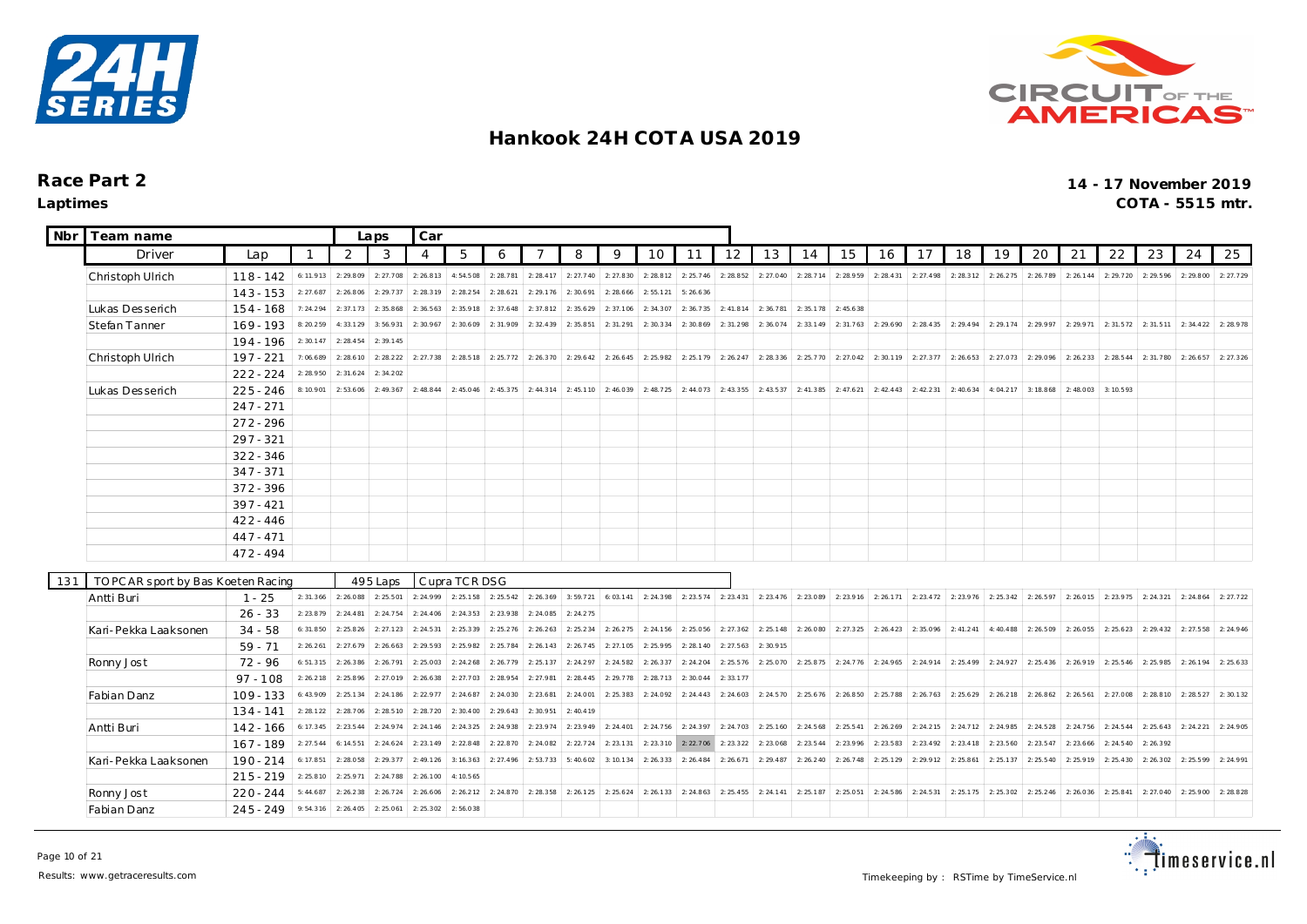



 $\overline{\phantom{a}}$ 

| Nbr | Team name           |             |           |           | Laps      | Car       |                  |           |           |           |           |           |           |           |           |                       |           |                     |           |                               |           |           |           |           |                     |                       |           |
|-----|---------------------|-------------|-----------|-----------|-----------|-----------|------------------|-----------|-----------|-----------|-----------|-----------|-----------|-----------|-----------|-----------------------|-----------|---------------------|-----------|-------------------------------|-----------|-----------|-----------|-----------|---------------------|-----------------------|-----------|
|     | Driver              | Lap         |           | 2         | 3         | 4         | 5                | 6         | 7         | 8         | 9         | 10        | 11        | 12        | 13        | 14                    | 15        | 16                  | 17        | 18                            | 19        | 20        | 21        | 22        | 23                  | 24                    | 25        |
|     |                     | $250 - 274$ |           |           |           |           |                  |           |           |           |           |           |           |           |           |                       |           |                     |           |                               |           |           |           |           |                     |                       |           |
|     |                     | $275 - 299$ |           |           |           |           |                  |           |           |           |           |           |           |           |           |                       |           |                     |           |                               |           |           |           |           |                     |                       |           |
|     |                     | $300 - 324$ |           |           |           |           |                  |           |           |           |           |           |           |           |           |                       |           |                     |           |                               |           |           |           |           |                     |                       |           |
|     |                     | $325 - 349$ |           |           |           |           |                  |           |           |           |           |           |           |           |           |                       |           |                     |           |                               |           |           |           |           |                     |                       |           |
|     |                     | $350 - 374$ |           |           |           |           |                  |           |           |           |           |           |           |           |           |                       |           |                     |           |                               |           |           |           |           |                     |                       |           |
|     |                     | $375 - 399$ |           |           |           |           |                  |           |           |           |           |           |           |           |           |                       |           |                     |           |                               |           |           |           |           |                     |                       |           |
|     |                     | $400 - 424$ |           |           |           |           |                  |           |           |           |           |           |           |           |           |                       |           |                     |           |                               |           |           |           |           |                     |                       |           |
|     |                     | $425 - 449$ |           |           |           |           |                  |           |           |           |           |           |           |           |           |                       |           |                     |           |                               |           |           |           |           |                     |                       |           |
|     |                     | $450 - 474$ |           |           |           |           |                  |           |           |           |           |           |           |           |           |                       |           |                     |           |                               |           |           |           |           |                     |                       |           |
|     |                     | $475 - 495$ |           |           |           |           |                  |           |           |           |           |           |           |           |           |                       |           |                     |           |                               |           |           |           |           |                     |                       |           |
|     |                     |             |           |           |           |           |                  |           |           |           |           |           |           |           |           |                       |           |                     |           |                               |           |           |           |           |                     |                       |           |
| 188 | A C Motors port     |             |           |           | 543 Laps  |           | Audi RS3 LMS DSG |           |           |           |           |           |           |           |           |                       |           |                     |           |                               |           |           |           |           |                     |                       |           |
|     | Vincent Radermecker | $1 - 8$     | 2: 32.262 | 2:26.921  | 2:25.527  | 2: 24.665 | 2:25.026         | 2:26.096  | 2:25.939  | 4:00.820  |           |           |           |           |           |                       |           |                     |           |                               |           |           |           |           |                     |                       |           |
|     | William Neal        | $9 - 33$    | 6:32.308  | 2: 27.761 | 2:24.399  | 2: 25.427 | 2: 24.239        | 2:24.887  | 2:26.167  | 2: 24.687 | 2: 24.010 | 2:25.060  | 2:25.538  | 2:25.900  | 2:26.283  | 2: 26.384             | 2:24.964  | 2:24.946            | 2: 25.299 | 2: 25.835                     | 2: 26.545 | 2:25.792  | 2: 26.457 | 2: 28.197 | 2: 27.359           | 2:27.984              | 2: 28.830 |
|     |                     | $34 - 37$   | 2:33.118  | 2: 31.111 | 2:31.392  | 2:34.059  |                  |           |           |           |           |           |           |           |           |                       |           |                     |           |                               |           |           |           |           |                     |                       |           |
|     | Stephane Perrin     | $38 - 62$   | 6:39.501  | 2:29.782  | 2:27.107  | 2:26.093  | 2:26.830         | 2:25.075  | 2:24.600  | 2: 25.481 | 2: 25.541 | 2: 24.835 | 2: 24.703 | 2: 26.732 | 2: 25.427 | 2:25.189              | 2:25.793  | 2:25.040            | 2: 24.839 | 2: 25.250                     | 2:25.659  | 2:25.619  | 2:26.753  | 2: 25.213 | 2:25.902            | 2: 27.947             | 2: 26.396 |
|     |                     | $63 - 79$   | 2: 27.962 | 2: 27.021 | 2: 27.331 | 2: 27.777 | 2: 27.164        | 2:26.893  | 2: 27.224 | 2:30.199  | 2: 29.355 | 2:29.881  | 2: 31.626 | 2:30.856  | 2:30.075  | 2:30.259              | 2: 31.245 | 2:31.081            | 2:37.033  |                               |           |           |           |           |                     |                       |           |
|     | Matthew Taskinen    | $80 - 104$  | 6:50.177  | 2: 27.447 | 2:25.870  | 2: 25.370 | 2: 24.956        | 2:24.892  | 2: 29.046 | 2:27.533  | 2:25.800  | 2:25.919  | 2: 27.618 | 2:27.129  | 2:27.854  | 2: 29.382             | 2: 27.469 | 2:26.137            | 2: 25.545 | 2: 26.534                     | 2: 26.953 | 2:26.035  | 2:30.190  | 2: 29.290 | 2: 27.374 2: 26.286 |                       | 2: 26.226 |
|     |                     | $105 - 115$ | 2:27.063  | 2: 27.642 | 2:29.832  | 2: 27.464 | 2: 27.556        | 2:28.327  | 2:27.049  | 2: 28.360 | 2: 27.661 | 2: 27.457 | 2:32.877  |           |           |                       |           |                     |           |                               |           |           |           |           |                     |                       |           |
|     | Vincent Radermecker | $116 - 140$ | 6:50.669  | 2: 25.838 | 2:25.000  | 2: 26.725 | 2: 23.045        | 2:23.438  | 2: 24.593 | 2:24.368  | 2: 26.577 | 2: 24.423 | 2: 24.331 | 2:25.911  | 2: 25.275 | 2:32.687              | 2: 25.872 | 2:27.485            | 2: 25.455 | 2: 24.984                     | 2: 25.164 | 2: 26.407 | 2:27.932  | 2: 26.226 | 2: 25.765 2: 26.318 |                       | 2: 26.652 |
|     |                     | $141 - 156$ | 2: 25.949 | 2: 25.947 | 2:26.105  | 2:26.185  | 2: 26.361        | 2: 26.528 | 2: 27.298 | 2:26.755  | 2: 26.612 | 2: 27.172 | 2: 27.171 | 2: 26.677 | 2:27.957  | 2: 28.741             | 2: 28.823 | 2: 28.944           |           |                               |           |           |           |           |                     |                       |           |
|     | Stephane Perrin     | $157 - 181$ | 14:27.455 | 2: 29.122 | 2: 28.227 | 2: 27.290 | 2:26.603         | 2: 26.936 | 2: 27.592 | 4:11.770  | 3:05.545  | 2: 27.786 | 2: 27.738 | 2: 27.170 | 2:26.858  | 2: 26.966             | 2: 26.400 | 2:28.125            | 2: 27.173 | 2: 27.040                     | 2:26.289  | 2:27.980  | 2:26.918  | 2:29.688  |                     | $2: 26.797$ 2: 28.682 | 2: 28.526 |
|     |                     | $182 - 192$ | 2: 28.173 | 2: 26.845 | 2:27.095  | 2:28.800  | 2: 27.849        | 2: 31.587 | 2: 29.187 | 2:28.210  | 2:28.230  | 2:29.155  | 2: 35.573 |           |           |                       |           |                     |           |                               |           |           |           |           |                     |                       |           |
|     | William Neal        | $193 - 217$ | 8:53.940  | 4:42.370  | 2:30.209  | 2:28.857  | 2: 27.134        | 2:25.899  | 2: 24.312 | 2:24.876  | 2: 24.307 | 2:25.208  | 2:24.866  | 2: 25.521 | 2:25.391  | 2: 25.699             |           | 2: 27.149 2: 25.926 |           | 2: 26.364 2: 26.080 2: 26.635 |           | 2: 26.917 | 2:26.991  | 2: 29.375 | 2:32.683            | 5:28.158              | 2:49.899  |
|     |                     | $218 - 227$ | 2: 27.929 | 2:28.030  | 2:28.234  | 2:28.887  | 2: 28.965        | 2: 28.301 | 2:30.233  | 2:30.200  | 2:31.243  | 2:32.579  |           |           |           |                       |           |                     |           |                               |           |           |           |           |                     |                       |           |
|     | Matthew Taskinen    | $228 - 252$ | 7:04.309  | 2: 29.608 | 2:29.011  | 2: 27.662 | 2:26.850         | 2: 27.587 | 2: 27.292 | 2: 26.853 | 2:30.294  | 2: 26.773 | 2: 27.601 | 2: 26.365 |           | $2: 28.917$ 2: 26.936 |           | 2: 28.314 2: 25.430 |           | 2: 26.379 2: 26.732 2: 26.361 |           | 2:25.935  | 2:27.792  | 2: 26.184 |                     | 2: 26.812 2: 26.210   | 2: 26.376 |
|     |                     | $253 - 261$ | 2: 26.564 | 2: 25.164 | 2: 26.722 | 2:26.689  | 2: 27.875        | 2: 27.648 | 2: 29.129 | 2: 26.624 | 2: 33.356 |           |           |           |           |                       |           |                     |           |                               |           |           |           |           |                     |                       |           |
|     | Vincent Radermecker | $262 - 286$ | 9:22.195  | 2:30.593  | 2: 27.741 | 2: 25.531 | 2: 26.340        | 2: 26.405 | 2:30.720  | 2: 26.457 | 2:26.770  | 2:25.593  | 2:27.326  | 2:26.259  | 2: 26.686 | 2: 27.922             | 2:25.580  | 2:28.044            | 2: 25.694 | 2: 26.624                     | 2:26.825  | 2: 27.746 | 2: 28.462 | 2:26.802  | 2: 27.401           | 2: 26.248             | 2: 27.635 |
|     |                     | 287 - 294   | 2: 28.693 | 2: 28.348 | 2:29.580  | 2: 27.613 | 3:52.820         | 3:08.348  | 2:30.730  | 2:33.255  |           |           |           |           |           |                       |           |                     |           |                               |           |           |           |           |                     |                       |           |
|     |                     | $295 - 319$ |           |           |           |           |                  |           |           |           |           |           |           |           |           |                       |           |                     |           |                               |           |           |           |           |                     |                       |           |
|     |                     | $320 - 344$ |           |           |           |           |                  |           |           |           |           |           |           |           |           |                       |           |                     |           |                               |           |           |           |           |                     |                       |           |
|     |                     | $345 - 369$ |           |           |           |           |                  |           |           |           |           |           |           |           |           |                       |           |                     |           |                               |           |           |           |           |                     |                       |           |
|     |                     | $370 - 394$ |           |           |           |           |                  |           |           |           |           |           |           |           |           |                       |           |                     |           |                               |           |           |           |           |                     |                       |           |
|     |                     | $395 - 419$ |           |           |           |           |                  |           |           |           |           |           |           |           |           |                       |           |                     |           |                               |           |           |           |           |                     |                       |           |

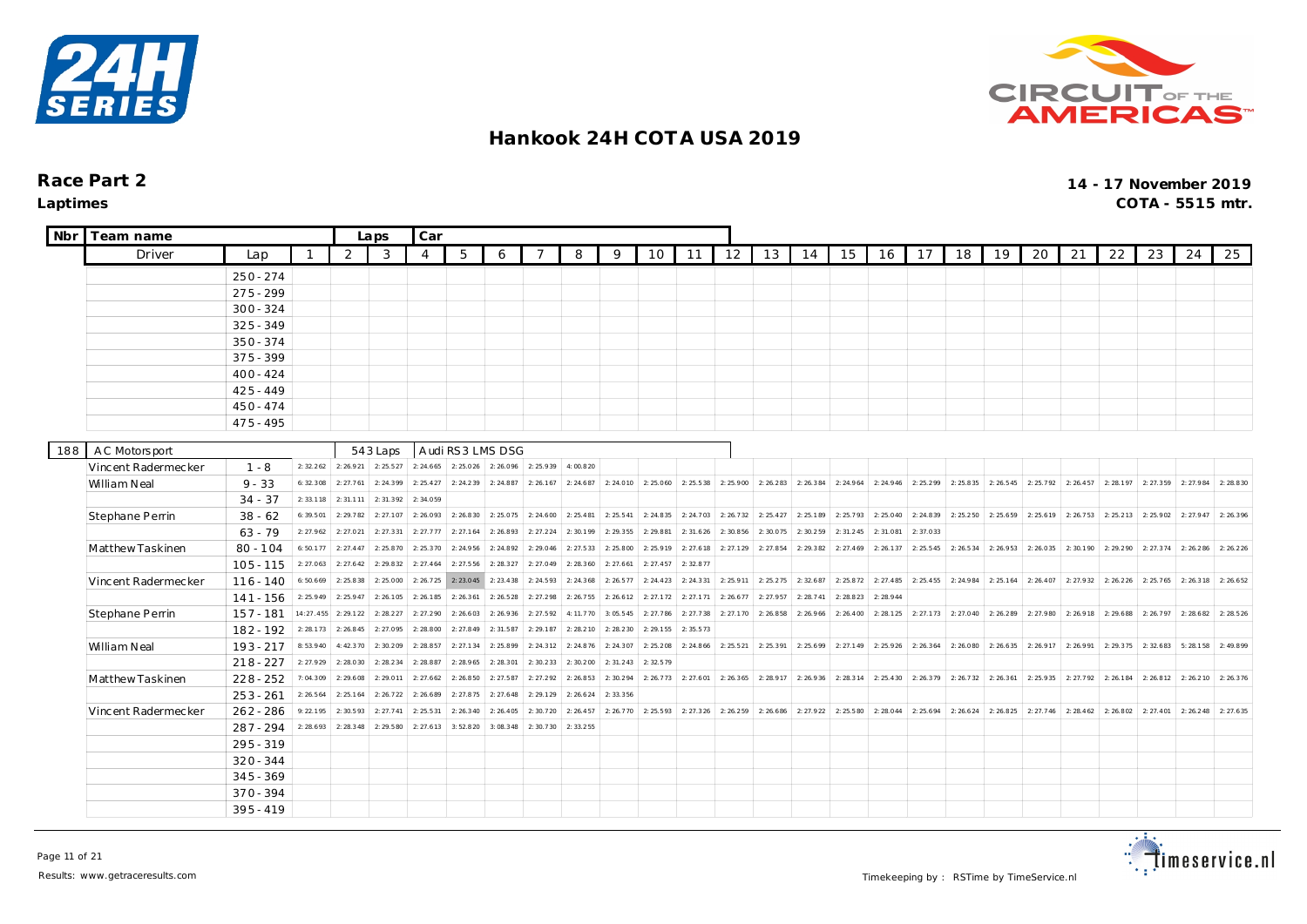



| Nbr | Team name        |             |              |           | Laps      | Car            |           |           |           |                                 |           |                     |                                         |                       |           |           |                     |                                                   |           |                       |           |                                         |           |           |           |           |           |
|-----|------------------|-------------|--------------|-----------|-----------|----------------|-----------|-----------|-----------|---------------------------------|-----------|---------------------|-----------------------------------------|-----------------------|-----------|-----------|---------------------|---------------------------------------------------|-----------|-----------------------|-----------|-----------------------------------------|-----------|-----------|-----------|-----------|-----------|
|     | Driver           | Lap         | $\mathbf{1}$ | 2         | 3         | $\overline{4}$ | 5         | 6         |           | 8                               | 9         | 10                  | 11                                      | 12                    | 13        | 14        | 15                  | 16                                                | 17        | 18                    | 19        | 20                                      | 21        | 22        | 23        | 24        | 25        |
|     |                  | $420 - 444$ |              |           |           |                |           |           |           |                                 |           |                     |                                         |                       |           |           |                     |                                                   |           |                       |           |                                         |           |           |           |           |           |
|     |                  | $445 - 469$ |              |           |           |                |           |           |           |                                 |           |                     |                                         |                       |           |           |                     |                                                   |           |                       |           |                                         |           |           |           |           |           |
|     |                  | $470 - 494$ |              |           |           |                |           |           |           |                                 |           |                     |                                         |                       |           |           |                     |                                                   |           |                       |           |                                         |           |           |           |           |           |
|     |                  | $495 - 519$ |              |           |           |                |           |           |           |                                 |           |                     |                                         |                       |           |           |                     |                                                   |           |                       |           |                                         |           |           |           |           |           |
|     |                  | $520 - 543$ |              |           |           |                |           |           |           |                                 |           |                     |                                         |                       |           |           |                     |                                                   |           |                       |           |                                         |           |           |           |           |           |
|     |                  |             |              |           |           |                |           |           |           |                                 |           |                     |                                         |                       |           |           |                     |                                                   |           |                       |           |                                         |           |           |           |           |           |
| 388 | ST Racing        |             |              |           | 521 Laps  |                | BMWM4 GT4 |           |           |                                 |           |                     |                                         |                       |           |           |                     |                                                   |           |                       |           |                                         |           |           |           |           |           |
|     | Anthony Lazzaro  | $1 - 18$    | 2: 25.438    | 2: 22.283 | 2: 21.880 | 2: 22.625      | 2:21.935  | 2:22.074  | 2: 22.086 | 3:15.088                        | 5: 26.284 | 2: 23.906           | 2: 22.940                               | 2: 21.740             | 2: 22.965 | 2: 22.140 | 2: 22.385           | 2:21.776                                          | 2: 21.907 | 2:28.970              |           |                                         |           |           |           |           |           |
|     | Harry Gottsacker | $19 - 43$   | 8:03.250     | 2:22.868  | 2: 21.201 | 2: 22.718      | 2:22.995  | 2:19.993  | 2: 20.408 | 2:20.852                        | 2: 22.415 | 2: 21.605           | 2:22.198                                | 2: 24.349             | 2:22.809  | 2:22.205  | 2:21.899            | 2: 22.212                                         | 2: 23.566 | 2: 22.667             | 2: 23.079 | 2:23.209                                | 2: 22.746 | 2:22.850  | 2: 24.758 | 2: 24.588 | 2: 23.508 |
|     |                  | $44 - 51$   | 2: 24.646    | 2: 23.310 | 2: 22.936 | 2: 23.524      | 2:22.965  | 2: 23.652 | 2: 23.351 | 2:29.746                        |           |                     |                                         |                       |           |           |                     |                                                   |           |                       |           |                                         |           |           |           |           |           |
|     | Samantha Tan     | $52 - 76$   | 7:29.066     | 2: 27.974 | 2: 23.758 | 2: 23.598      | 2: 23.855 | 2: 23.356 | 2: 22.647 | 2: 24.213                       | 2: 24.403 | 2: 26.354           | 2: 25.812                               | 2: 24.465             | 2: 23.954 | 2:26.050  | 2: 25.370           | 2:25.426                                          | 2: 27.239 | 2:26.293              | 2: 27.332 | 2:26.082                                | 2:24.874  | 2: 24.458 | 2: 27.827 | 2: 25.669 | 2: 25.232 |
|     |                  | $77 - 82$   | 2: 25.396    | 2: 25.169 | 2: 25.178 | 2:26.026       | 2: 25.640 | 2: 29.137 |           |                                 |           |                     |                                         |                       |           |           |                     |                                                   |           |                       |           |                                         |           |           |           |           |           |
|     | John Boyd        | $83 - 107$  | 8:00.754     | 2:26.808  | 2: 26.302 | 2: 27.321      | 2: 25.315 | 2: 26.913 |           | $2: 24.455$ 2: 23.410           |           | 2: 23.664 2: 23.596 | 2: 23.567                               | 2:23.583              | 2: 24.866 | 2:30.168  |                     | 2: 25.194 2: 26.960                               |           | $2: 27.319$ 2:30.554  |           | 2: 29.373 2: 25.796                     | 2: 26.143 | 2: 26.674 | 2: 27.217 | 2: 25.957 | 2: 27.732 |
|     |                  | $108 - 108$ | 2:30.082     |           |           |                |           |           |           |                                 |           |                     |                                         |                       |           |           |                     |                                                   |           |                       |           |                                         |           |           |           |           |           |
|     | Harry Gottsacker | $109 - 130$ | 6:42.112     | 2:22.048  | 2: 19.868 | 2: 20.131      | 2:30.712  | 2:21.069  | 2: 22.386 | 2:26.905                        | 2: 23.368 |                     | 4: 38.442 10:57.644                     | 2:23.583              | 2: 21.724 | 2:22.591  | 2: 23.690 2: 23.844 |                                                   |           |                       |           | 2: 22.687 2: 24.955 2: 23.506 2: 23.048 | 3:09.175  | 8:53.882  |           |           |           |
|     | Samantha Tan     | $131 - 142$ | 48:37.101    | 2: 32.267 | 2: 28.846 | 2: 27.174      | 2:26.728  | 2: 26.967 | 2: 27.834 | 2: 27.929                       | 2:29.288  | 2: 27.641           | 2: 27.936                               | 2:35.519              |           |           |                     |                                                   |           |                       |           |                                         |           |           |           |           |           |
|     | John Boyd        | $143 - 167$ | 7:30.540     | 2: 27.037 | 2: 25.833 | 2: 27.640      | 2:25.011  | 2:28.054  |           | 2: 25.313 2: 27.823             | 2: 25.592 | 2:24.343            | 2: 23.766                               | 2:23.718              | 2: 24.201 | 2:23.966  |                     | 2: 23.569 2: 24.702                               | 2: 24.344 | 2:24.672              |           | $2: 25.617$ 2: 24.555                   | 2:25.926  | 2: 27.256 | 2:27.007  | 2: 27.463 | 2:23.933  |
|     |                  | $168 - 168$ | 2:29.004     |           |           |                |           |           |           |                                 |           |                     |                                         |                       |           |           |                     |                                                   |           |                       |           |                                         |           |           |           |           |           |
|     | Jason Wolfe      | $169 - 193$ | 6:49.329     | 2: 21.328 | 4:27.528  | 4:35.606       | 2: 21.686 |           |           | 2: 19.958 2: 23.528 2: 22.551   |           | 2: 24.078 2: 21.764 |                                         | $2: 21.872$ 2: 20.653 | 2: 21.559 | 2: 20.711 | 2: 23.186           | 2: 22.675                                         |           | $2: 20.929$ 2: 22.300 |           | $2: 21.390$ 2: 21.366                   | 2: 22.557 | 2: 21.761 | 2: 21.299 | 2: 21.918 | 2: 21.521 |
|     |                  | $194 - 194$ | 3: 16.592    |           |           |                |           |           |           |                                 |           |                     |                                         |                       |           |           |                     |                                                   |           |                       |           |                                         |           |           |           |           |           |
|     | Anthony Lazzaro  | $195 - 217$ | 6:48.987     | 2:19.890  | 2: 21.141 | 2:20.119       | 2:20.799  | 2: 22.301 | 2:20.956  | 2: 21.692                       |           | 2: 23.195 2: 22.743 | 2: 23.335                               | 2:23.411              | 2: 24.656 | 2: 23.711 | 2: 26.386           | 2: 27.526                                         | 2:25.043  | 2:26.962              | 2:25.181  | 2:26.780                                | 2: 22.619 | 2: 26.491 | 2:28.701  |           |           |
|     | Harry Gottsacker | $218 - 242$ | 7:12.612     | 2: 25.565 | 2: 25.253 | 2: 22.704      | 2:22.800  | 2: 22.537 | 2:24.550  | 2: 22.760                       | 2: 23.944 | 2: 23.472           | 2: 26.279                               | 2:23.858              | 2: 22.703 | 2: 22.414 | 2: 24.668           | 2: 24.490                                         |           | 2: 24.718 2: 23.517   | 2: 23.688 | 2:25.356                                | 2: 23.442 | 2: 24.679 | 2: 22.915 | 2: 24.027 | 2: 25.111 |
|     |                  | $243 - 247$ | 2: 24.158    | 2: 26.467 | 2: 24.668 | 2:26.004       | 2:28.186  |           |           |                                 |           |                     |                                         |                       |           |           |                     |                                                   |           |                       |           |                                         |           |           |           |           |           |
|     | Jason Wolfe      | $248 - 272$ | 7:28.343     | 2: 21.627 | 2: 19.160 | 2: 25.127      | 2: 22.166 |           |           | $2: 19.952$ 2: 19.965 2: 19.967 |           |                     | 2: 21.070 2: 20.945 2: 21.591 2: 24.796 |                       | 2:21.053  |           |                     | 2: 20.258 2: 21.127 2: 21.179 2: 21.785 2: 22.476 |           |                       |           | 2: 23.409 2: 21.295 2: 21.432           |           | 2:21.093  | 2: 23.352 | 2: 22.214 | 4:07.332  |
|     |                  | $273 - 275$ | 2: 45.162    | 2:22.738  | 2: 22.255 |                |           |           |           |                                 |           |                     |                                         |                       |           |           |                     |                                                   |           |                       |           |                                         |           |           |           |           |           |
|     |                  | $276 - 300$ |              |           |           |                |           |           |           |                                 |           |                     |                                         |                       |           |           |                     |                                                   |           |                       |           |                                         |           |           |           |           |           |
|     |                  | $301 - 325$ |              |           |           |                |           |           |           |                                 |           |                     |                                         |                       |           |           |                     |                                                   |           |                       |           |                                         |           |           |           |           |           |
|     |                  | $326 - 350$ |              |           |           |                |           |           |           |                                 |           |                     |                                         |                       |           |           |                     |                                                   |           |                       |           |                                         |           |           |           |           |           |
|     |                  | $351 - 375$ |              |           |           |                |           |           |           |                                 |           |                     |                                         |                       |           |           |                     |                                                   |           |                       |           |                                         |           |           |           |           |           |
|     |                  | $376 - 400$ |              |           |           |                |           |           |           |                                 |           |                     |                                         |                       |           |           |                     |                                                   |           |                       |           |                                         |           |           |           |           |           |
|     |                  | $401 - 425$ |              |           |           |                |           |           |           |                                 |           |                     |                                         |                       |           |           |                     |                                                   |           |                       |           |                                         |           |           |           |           |           |
|     |                  | $426 - 450$ |              |           |           |                |           |           |           |                                 |           |                     |                                         |                       |           |           |                     |                                                   |           |                       |           |                                         |           |           |           |           |           |
|     |                  | $451 - 475$ |              |           |           |                |           |           |           |                                 |           |                     |                                         |                       |           |           |                     |                                                   |           |                       |           |                                         |           |           |           |           |           |
|     |                  | $476 - 500$ |              |           |           |                |           |           |           |                                 |           |                     |                                         |                       |           |           |                     |                                                   |           |                       |           |                                         |           |           |           |           |           |

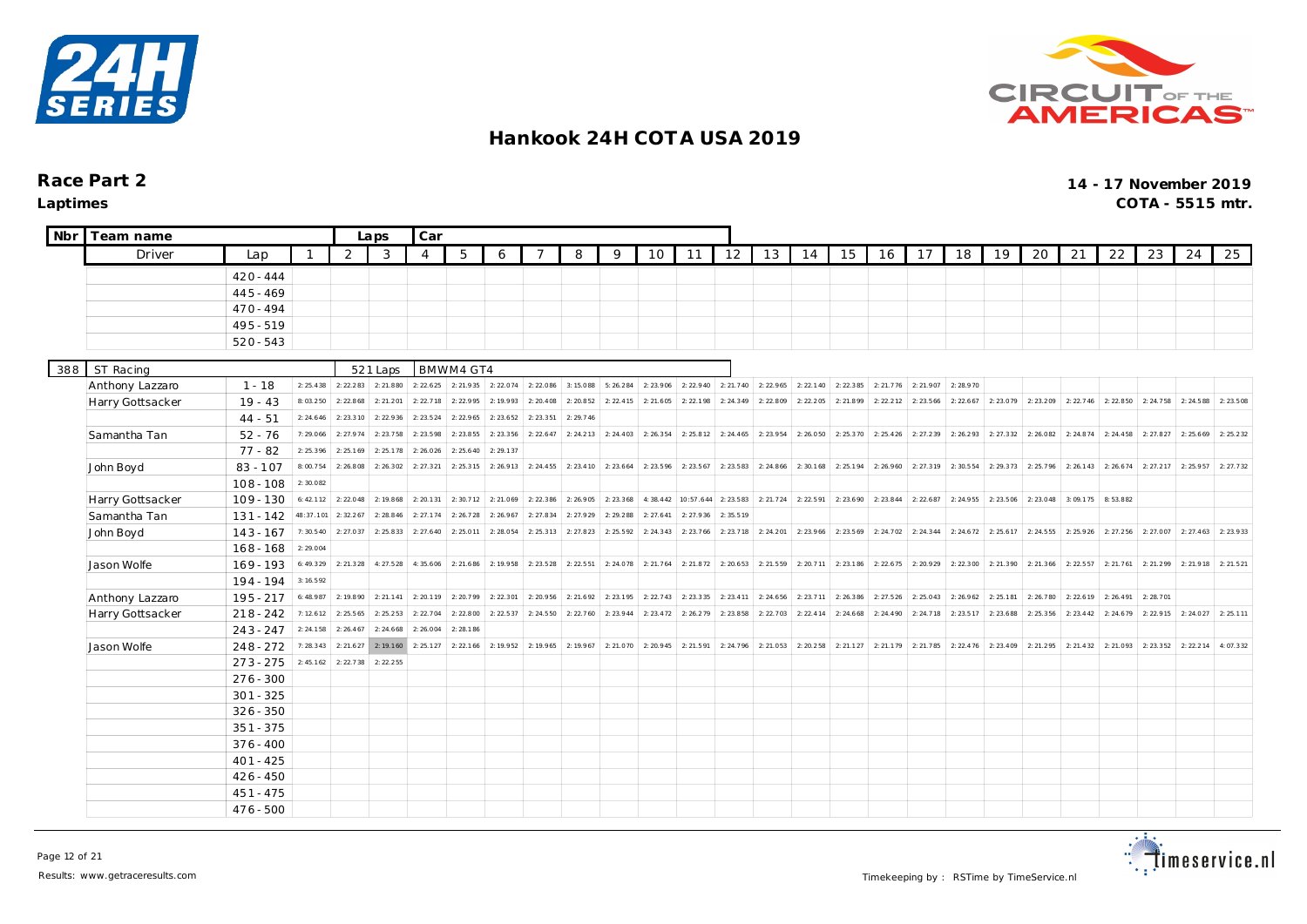



| Nbr | Team name               |             |           |           |           |                |            |           |           |           |           |           |           |           |           |           |           |                      |           |           |           |                                                   |                       |           |                     |           |           |
|-----|-------------------------|-------------|-----------|-----------|-----------|----------------|------------|-----------|-----------|-----------|-----------|-----------|-----------|-----------|-----------|-----------|-----------|----------------------|-----------|-----------|-----------|---------------------------------------------------|-----------------------|-----------|---------------------|-----------|-----------|
|     | Driver                  | Lap         |           | 2         | 3         | $\overline{4}$ | 5          | 6         |           | 8         | 9         | 10        | 11        | 12        | 13        | 14        | 15        | 16                   | 17        | 18        | 19        | 20                                                | 21                    | 22        | 23                  | 24        | 25        |
|     |                         | $501 - 521$ |           |           |           |                |            |           |           |           |           |           |           |           |           |           |           |                      |           |           |           |                                                   |                       |           |                     |           |           |
|     |                         |             |           |           |           |                |            |           |           |           |           |           |           |           |           |           |           |                      |           |           |           |                                                   |                       |           |                     |           |           |
| 401 | Racers Edge Motorsports |             |           |           | 351 Laps  |                | Sin R1 GT4 |           |           |           |           |           |           |           |           |           |           |                      |           |           |           |                                                   |                       |           |                     |           |           |
|     | Ross Smith              | $1 - 25$    | 2:30.440  | 2: 23.194 | 2:23.709  | 2: 21.427      | 2:21.554   | 2: 28.955 | 5:39.808  | 3:24.056  | 2: 25.672 | 2: 22.876 | 2: 24.585 | 2: 22.745 | 2: 23.090 | 2:30.883  |           | 4: 34.044 2: 46.935  |           |           |           | 8: 29.650 2: 22.644 2: 21.168 2: 21.114 2: 21.517 |                       |           | 2: 21.665 2: 22.007 | 2:22.084  | 2: 23.206 |
|     |                         | $26 - 45$   | 2: 21.666 | 2:39.305  | 2:23.849  | 2: 24.047      | 2:24.089   | 2: 22.671 | 2: 22.259 | 2: 23.120 | 2: 24.980 | 2: 23.862 | 2: 25.858 | 2: 24.922 | 2: 23.633 | 2:24.079  | 2: 24.435 | 2: 24.844            | 2: 27.375 | 2:24.358  | 2: 23.246 | 2:38.806                                          |                       |           |                     |           |           |
|     | Marco Di Leo            | $46 - 70$   | 9:10.120  | 2:27.373  | 2: 24.013 | 2: 24.441      | 2: 23.300  | 2:25.071  | 2: 23.580 | 2: 23.972 | 2:23.005  | 2: 23.545 | 2: 24.703 | 2: 24.987 | 2: 25.145 | 2: 25.518 | 2: 26.860 | 2: 27.950            | 2: 25.439 | 2: 25.114 | 2: 24.548 |                                                   | $2: 26.100$ 2: 24.964 | 2: 25.776 | 2:25.032            | 2:26.101  | 2:25.100  |
|     |                         | $71 - 76$   | 2: 25.346 | 2:24.709  | 2:25.800  | 2: 25.749      | 2: 25.183  | 2:32.095  |           |           |           |           |           |           |           |           |           |                      |           |           |           |                                                   |                       |           |                     |           |           |
|     | Jade Buford             | $77 - 101$  | 7:42.514  | 2: 22.407 | 2: 21.701 | 2: 19.767      | 2: 19.528  | 2: 20.625 | 2: 21.669 | 2: 22.621 | 2:22.086  | 2: 21.859 | 2: 23.446 | 2: 22.704 | 2: 23.421 | 2:22.870  | 2: 22.699 | 2:22.931             | 2:22.076  | 2: 22.316 | 2: 21.432 | 2: 24.557                                         | 2: 23.394             | 2: 24.131 | 2: 23.592           | 2: 23.012 | 2: 22.669 |
|     |                         | $102 - 108$ | 2: 22.361 | 2: 22.589 | 2:23.119  | 2:23.735       | 2:24.889   | 2: 24.260 | 2: 28.255 |           |           |           |           |           |           |           |           |                      |           |           |           |                                                   |                       |           |                     |           |           |
|     | Ross Smith              | $109 - 133$ | 7:37.164  | 2: 24.267 | 2: 25.948 | 2: 25.790      | 2: 25.877  | 2: 25.236 | 2: 26.141 | 2: 26.579 | 2: 26.345 | 2:26.182  | 2: 24.872 | 2: 26.450 | 2: 24.567 | 2: 24.325 | 2: 24.890 | 2: 24.330            | 2: 35.549 | 2: 24.972 | 2: 26.363 | 2:25.749                                          | 2: 25.361             | 2: 25.563 | 2:26.906            | 2: 27.187 | 2: 26.979 |
|     |                         | $134 - 141$ | 2: 25.740 | 2:25.974  | 2: 25.759 | 2: 25.688      | 2: 26.463  | 2: 25.400 | 2:25.805  | 2:34.897  |           |           |           |           |           |           |           |                      |           |           |           |                                                   |                       |           |                     |           |           |
|     | Marco Di Leo            | $142 - 166$ | 7:55.920  | 2: 22.607 | 2: 22.213 | 2: 28.454      | 26:11.186  | 4:15.705  |           |           |           |           |           |           |           |           |           |                      |           |           |           |                                                   |                       |           |                     |           |           |
|     |                         | $148 - 172$ |           |           |           |                |            |           |           |           |           |           |           |           |           |           |           |                      |           |           |           |                                                   |                       |           |                     |           |           |
|     |                         | $173 - 197$ |           |           |           |                |            |           |           |           |           |           |           |           |           |           |           |                      |           |           |           |                                                   |                       |           |                     |           |           |
|     |                         | 198 - 222   |           |           |           |                |            |           |           |           |           |           |           |           |           |           |           |                      |           |           |           |                                                   |                       |           |                     |           |           |
|     |                         | $223 - 247$ |           |           |           |                |            |           |           |           |           |           |           |           |           |           |           |                      |           |           |           |                                                   |                       |           |                     |           |           |
|     |                         | $248 - 272$ |           |           |           |                |            |           |           |           |           |           |           |           |           |           |           |                      |           |           |           |                                                   |                       |           |                     |           |           |
|     |                         | $273 - 297$ |           |           |           |                |            |           |           |           |           |           |           |           |           |           |           |                      |           |           |           |                                                   |                       |           |                     |           |           |
|     |                         | $298 - 322$ |           |           |           |                |            |           |           |           |           |           |           |           |           |           |           |                      |           |           |           |                                                   |                       |           |                     |           |           |
|     |                         | $323 - 347$ |           |           |           |                |            |           |           |           |           |           |           |           |           |           |           |                      |           |           |           |                                                   |                       |           |                     |           |           |
|     |                         | $348 - 351$ |           |           |           |                |            |           |           |           |           |           |           |           |           |           |           |                      |           |           |           |                                                   |                       |           |                     |           |           |
|     |                         |             |           |           |           |                |            |           |           |           |           |           |           |           |           |           |           |                      |           |           |           |                                                   |                       |           |                     |           |           |
| 450 | RHC Jorgensen/Strom     |             |           |           | 544 Laps  |                | BMWM4 GT4  |           |           |           |           |           |           |           |           |           |           |                      |           |           |           |                                                   |                       |           |                     |           |           |
|     | <b>Brett Strom</b>      | $1 - 25$    | 2: 25.615 | 2: 22.530 | 2: 22.178 | 2: 24.551      | 2: 22.371  | 2: 22.652 | 2:22.014  | 3: 16.397 | 7: 27.474 | 2: 21.399 | 2: 23.355 | 2: 22.400 | 2: 22.343 | 2:22.260  |           | $2: 22.299$ 2:22.426 | 2: 23.627 | 2: 22.910 | 2: 23.449 | 2: 23.652                                         | 2:23.508              | 2: 24.213 | 2: 23.654           | 2:22.879  | 2: 24.115 |
|     |                         | $26 - 28$   | 2: 21.770 | 2: 22.129 | 2: 24.490 |                |            |           |           |           |           |           |           |           |           |           |           |                      |           |           |           |                                                   |                       |           |                     |           |           |
|     | Daren Jorgensen         | $29 - 53$   | 7:37.503  | 2: 27.543 | 2: 27.949 | 2: 28.451      | 2:27.054   | 2:26.183  | 2: 25.441 | 2:26.908  | 2: 27.349 | 2:26.175  | 2: 25.556 | 2: 26.243 | 2: 27.574 | 2: 27.747 | 2: 24.965 | 2: 27.351            | 2:26.058  | 2: 25.484 | 2:25.051  | 2: 26.758                                         | 2: 25.238             | 2: 25.659 | 2:28.830            | 2:26.768  | 2: 26.941 |
|     |                         | $54 - 61$   | 2:30.881  | 2: 28.345 | 2: 28.607 | 2: 27.372      | 2:26.881   | 2:28.658  | 2: 27.925 | 2:33.290  |           |           |           |           |           |           |           |                      |           |           |           |                                                   |                       |           |                     |           |           |
|     | Jon Miller              | $62 - 86$   | 7:41.216  | 2: 22.066 | 2: 23.711 | 2: 22.449      | 2: 22.357  | 2: 23.624 | 2:23.903  | 2: 22.758 | 2: 23.544 | 2: 23.753 | 2: 22.350 | 2: 23.429 | 2:23.220  | 2: 23.168 | 2: 23.515 | 2:21.905             | 2: 22.432 | 2: 22.737 | 2: 23.521 | 2: 23.271                                         | 2: 22.765             | 2:22.954  | 2: 24.360           | 2: 23.163 | 2: 23.402 |
|     |                         | $87 - 99$   | 2: 22.923 | 2:24.839  | 2: 24.492 | 2: 23.359      | 2:23.862   | 2: 23.615 | 2: 23.777 | 2: 24.590 | 2: 24.686 | 2: 26.274 | 2: 24.111 | 2: 24.674 | 2:30.802  |           |           |                      |           |           |           |                                                   |                       |           |                     |           |           |
|     | Danny van Dongen        | $100 - 124$ | 7:09.295  | 2: 21.033 | 2: 22.120 | 2: 21.474      | 2:21.695   | 2:21.958  | 2:22.023  | 2: 22.463 | 2: 23.484 | 2: 22.581 | 2: 23.221 | 2: 22.165 | 2: 22.468 | 2:22.508  | 2: 23.536 | 2:22.998             | 2: 22.773 | 2: 22.922 | 2: 23.102 | 2:22.609                                          | 2: 23.694             | 2: 23.651 | 2: 23.819           | 2: 23.503 | 2: 23.984 |
|     |                         | $125 - 129$ | 2: 24.156 | 2:23.900  | 2: 23.427 | 2: 23.653      | 2:26.435   |           |           |           |           |           |           |           |           |           |           |                      |           |           |           |                                                   |                       |           |                     |           |           |
|     | <b>Brett Strom</b>      | $130 - 154$ | 7:18.808  | 2:23.593  | 2:22.016  | 2: 24.288      | 2:23.080   | 2:23.095  | 2: 23.260 | 2: 23.348 | 2:22.979  | 2: 23.615 | 2: 23.288 | 2:23.371  | 2: 23.786 | 2: 23.883 | 2: 23.104 | 2: 23.684            | 2: 23.899 | 2: 24.357 | 2: 24.734 | 2: 23.045                                         | 2: 22.732             | 2:23.730  | 2: 23.976           | 2:24.150  | 2:24.299  |
|     |                         | $155 - 163$ | 2: 23.349 | 2:23.063  | 2: 23.310 | 2: 23.255      | 2: 22.924  | 2: 24.468 | 2: 23.988 | 2: 24.450 | 2: 27.780 |           |           |           |           |           |           |                      |           |           |           |                                                   |                       |           |                     |           |           |
|     | Daren Jorgensen         | $164 - 188$ | 7:50.793  | 2:27.335  | 2: 28.454 | 4:58.707       | 2: 28.481  | 2:28.308  | 2: 27.922 | 2: 26.936 | 2: 27.193 | 2:25.952  | 2: 26.913 | 2: 27.588 | 2:26.188  | 2: 27.535 | 2: 27.796 | 2: 28.519            | 2: 27.547 | 2: 26.441 | 2: 25.440 | 2:25.678                                          | 2: 26.307             | 2: 25.673 | 2: 29.921           | 2: 29.471 | 2:30.040  |
|     |                         | 189 - 195   | 2:26.803  | 2:26.899  | 2:31.723  | 2: 32.230      | 2:30.021   | 2:30.256  | 2: 35.696 |           |           |           |           |           |           |           |           |                      |           |           |           |                                                   |                       |           |                     |           |           |

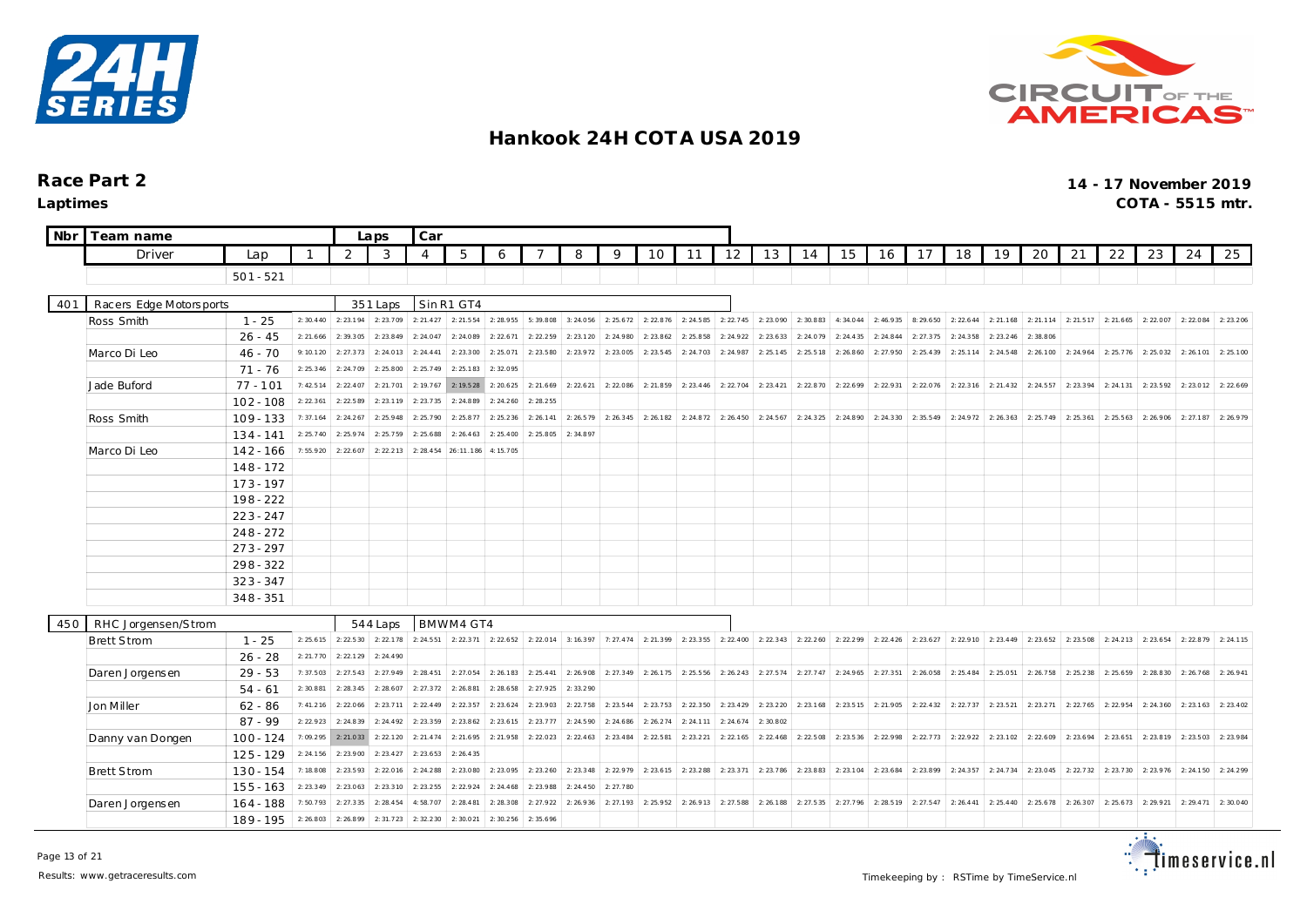



| Nbr | Team name          |                            |                      | Laps                  | Car                  |                        |                                                   |                        |                      |                     |           |           |           |                                                                                                     |                     |           |           |                                                                                 |           |                                   |           |           |                     |           |           |           |           |
|-----|--------------------|----------------------------|----------------------|-----------------------|----------------------|------------------------|---------------------------------------------------|------------------------|----------------------|---------------------|-----------|-----------|-----------|-----------------------------------------------------------------------------------------------------|---------------------|-----------|-----------|---------------------------------------------------------------------------------|-----------|-----------------------------------|-----------|-----------|---------------------|-----------|-----------|-----------|-----------|
|     | Driver             | Lap                        | $\mathbf{1}$         | 2                     | 3                    | $\overline{4}$         | 5                                                 | 6                      |                      | 8                   | 9         | 10        | 11        | 12                                                                                                  | 13                  | 14        | 15        | 16                                                                              | 17        | 18                                | 19        | 20        | 21                  | 22        | 23        | 24        | 25        |
|     | Jon Miller         | $196 - 219$                | 10:04.087            | 3:34.367              | 2: 25.231            | 2: 23.525              | 2: 22.605                                         | 2:21.899               | 2: 22.405            | 2: 22.385           | 2:23.098  | 2: 22.467 | 2: 23.348 | 2: 22.584                                                                                           | 2: 21.527           | 2:21.555  | 2: 22.526 | 2: 22.698                                                                       | 2: 22.652 | 2: 22.117                         | 2: 22.477 | 2: 23.045 | 2: 22.694           | 2: 24.843 | 2: 24.633 | 5:02.740  |           |
|     | <b>Brett Strom</b> | $220 - 244$                | 6:10.946             | 2: 26.462             | 2: 23.582            | 2: 22.716              | 2: 24.367                                         | 2: 22.246              | 2: 22.578            | 2:24.090            | 2: 23.426 | 2: 24.147 | 2:23.873  | 2: 23.042                                                                                           | 2: 27.113           | 2:24.552  | 2: 24.507 | 2:23.190                                                                        | 2: 24.819 | 2: 24.221                         | 2:23.319  | 2: 23.026 | 2: 24.371           | 2: 23.698 | 2: 24.501 | 2:23.913  | 2:23.711  |
|     |                    | $245 - 250$                | 2: 23.601            | 2:23.901              | 2:23.690             | 2: 24.185              | 2: 24.310                                         | 2:28.826               |                      |                     |           |           |           |                                                                                                     |                     |           |           |                                                                                 |           |                                   |           |           |                     |           |           |           |           |
|     | Jon Miller         | $251 - 275$                | 9:56.110             | 2: 24.471             | 2:22.082             | 2: 22.284              | 2: 24.657                                         | 2: 23.628              | 2: 23.598            | 2:23.009            | 2: 23.358 | 2:23.194  | 2: 24.509 | 2: 24.026                                                                                           | 2: 23.636           | 2: 24.034 | 2: 23.067 | 2: 22.492                                                                       | 2: 23.293 | 2:24.438                          | 2: 24.544 | 2: 23.785 | 2: 24.619           | 2:26.108  | 2: 25.172 | 2:24.029  | 2: 26.434 |
|     | Danny van Dongen   | $276 - 298$                | 6: 35.254            | 2:24.970              | 2: 26.100            | 2:23.889               | 2: 24.319                                         | 2: 24.406              | 2: 25.442            | 2: 24.230           | 2: 24.034 | 2:24.071  | 2: 24.157 | 2: 25.252                                                                                           | 2: 26.537           | 2: 24.803 | 2: 26.146 | 2: 24.288                                                                       | 2: 25.523 | 2:24.885                          | 2: 25.250 | 4:23.570  | 2: 25.677           | 2: 27.490 | 2:25.913  |           |           |
|     |                    | $299 - 323$                |                      |                       |                      |                        |                                                   |                        |                      |                     |           |           |           |                                                                                                     |                     |           |           |                                                                                 |           |                                   |           |           |                     |           |           |           |           |
|     |                    | $324 - 348$                |                      |                       |                      |                        |                                                   |                        |                      |                     |           |           |           |                                                                                                     |                     |           |           |                                                                                 |           |                                   |           |           |                     |           |           |           |           |
|     |                    | $349 - 373$                |                      |                       |                      |                        |                                                   |                        |                      |                     |           |           |           |                                                                                                     |                     |           |           |                                                                                 |           |                                   |           |           |                     |           |           |           |           |
|     |                    | $374 - 398$                |                      |                       |                      |                        |                                                   |                        |                      |                     |           |           |           |                                                                                                     |                     |           |           |                                                                                 |           |                                   |           |           |                     |           |           |           |           |
|     |                    | $399 - 423$                |                      |                       |                      |                        |                                                   |                        |                      |                     |           |           |           |                                                                                                     |                     |           |           |                                                                                 |           |                                   |           |           |                     |           |           |           |           |
|     |                    | $424 - 448$                |                      |                       |                      |                        |                                                   |                        |                      |                     |           |           |           |                                                                                                     |                     |           |           |                                                                                 |           |                                   |           |           |                     |           |           |           |           |
|     |                    | $449 - 473$                |                      |                       |                      |                        |                                                   |                        |                      |                     |           |           |           |                                                                                                     |                     |           |           |                                                                                 |           |                                   |           |           |                     |           |           |           |           |
|     |                    | $474 - 498$                |                      |                       |                      |                        |                                                   |                        |                      |                     |           |           |           |                                                                                                     |                     |           |           |                                                                                 |           |                                   |           |           |                     |           |           |           |           |
|     |                    | $499 - 523$                |                      |                       |                      |                        |                                                   |                        |                      |                     |           |           |           |                                                                                                     |                     |           |           |                                                                                 |           |                                   |           |           |                     |           |           |           |           |
|     |                    | $524 - 544$                |                      |                       |                      |                        |                                                   |                        |                      |                     |           |           |           |                                                                                                     |                     |           |           |                                                                                 |           |                                   |           |           |                     |           |           |           |           |
|     |                    |                            |                      |                       |                      |                        |                                                   |                        |                      |                     |           |           |           |                                                                                                     |                     |           |           |                                                                                 |           |                                   |           |           |                     |           |           |           |           |
| 451 | Sorg Rennsport     |                            |                      |                       | 540 Laps             |                        | BMWM4 GT4                                         |                        |                      |                     |           |           |           |                                                                                                     |                     |           |           |                                                                                 |           |                                   |           |           |                     |           |           |           |           |
|     | Jason Hart         | $1 - 25$                   | 2: 24.222            |                       | 2: 20.735 2: 20.081  |                        | 2: 18.336 2: 18.170 2: 18.639 2: 19.542 2: 46.854 |                        |                      |                     | 7:02.167  | 2: 20.158 | 2: 19.912 |                                                                                                     |                     |           |           | 2: 19.759 2: 19.736 2: 21.592 2: 21.102 2: 21.538 2: 21.974 2: 22.747 2: 21.257 |           |                                   |           | 2: 22.018 | 2: 21.870 2: 22.361 |           | 2:22.606  | 2:21.391  | 2: 21.638 |
|     |                    | $26 - 41$                  | 2: 21.788            | 2: 21.805             | 2: 21.487            | 2: 21.827              | 2: 21.957                                         | 2: 22.330              | 2: 23.555            | 2: 23.812           | 2: 24.394 | 2: 24.046 | 2: 23.461 | 2:23.188                                                                                            | 2: 23.148           | 2:23.961  | 2: 24.643 | 2: 28.625                                                                       |           |                                   |           |           |                     |           |           |           |           |
|     | Björn Simon        | $42 - 66$                  | 10:02.711            | 2: 22.037             | 2:21.947             | 2:21.983               | 2: 22.319                                         | 2:23.361               | 2: 23.635            | 2:23.379            | 2: 24.482 | 2:23.739  | 2: 24.233 | 2: 24.640                                                                                           | 2: 27.606           | 2:24.863  | 2:25.118  | 2:24.180                                                                        |           | 2: 25.791 2: 25.344 2: 24.424     |           | 2:25.376  | 2: 25.263           | 2:24.056  | 2: 25.646 | 2: 25.446 | 2: 24.062 |
|     |                    | $67 - 70$                  | 2: 25.653            | 2: 25.977             | 2:26.285             | 2: 28.408              |                                                   |                        |                      |                     |           |           |           |                                                                                                     |                     |           |           |                                                                                 |           |                                   |           |           |                     |           |           |           |           |
|     | Olaf Meyer         | $71 - 95$                  | 7:38.974             | 2: 24.354             | 2:23.506             | 2: 23.672              | $2: 24.759$ 2: 24.462                             |                        | $2: 24.277$ 2:25.068 |                     | 2: 25.907 | 2:25.194  | 2: 25.299 | 2:26.098                                                                                            | 2: 28.194 2: 28.226 |           |           | 2: 25.206 2: 25.956                                                             |           | 2: 26.707 2: 27.571               | 2:26.929  | 2: 27.739 | 2: 27.741           | 2:28.599  | 2: 29.546 | 2:28.061  | 2: 27.527 |
|     |                    | $96 - 99$                  | 2: 27.612            | 2: 27.239             | 2:28.554             | 2: 37.572              |                                                   |                        |                      |                     |           |           |           |                                                                                                     |                     |           |           |                                                                                 |           |                                   |           |           |                     |           |           |           |           |
|     | Matt Travis        | $100 - 124$                | 8:09.229             | 2: 22.488             | 2: 22.533            | 2: 23.623              | 2: 22.196                                         | 2: 22.344              | 2: 23.708            | 2: 24.099           | 2: 24.203 | 2: 24.226 | 2: 23.960 | 2: 24.220                                                                                           | 2: 25.889           | 2: 24.467 | 2: 23.830 | 2:23.675                                                                        |           | 2: 24.082 2: 23.384               | 2:23.887  | 2:23.896  | 2:23.955            | 2: 23.946 | 2:23.991  | 2: 24.361 | 2:23.791  |
|     |                    | $125 - 131$                | 2:23.791             | 2: 24.573             | 2: 26.412            | 2: 25.267              | 2: 24.528                                         | 2: 24.067              | 2:28.030             |                     |           |           |           |                                                                                                     |                     |           |           |                                                                                 |           |                                   |           |           |                     |           |           |           |           |
|     | Simon Tibbett      | $132 - 156$                | 8:00.357             | 2:21.399              | 2:22.159             | 2:22.074               | 2: 21.946                                         | 2: 22.959              | 2: 22.250            | 2: 22.532           | 2: 22.275 | 2: 22.253 | 2: 23.320 | 2: 23.326                                                                                           | 2: 22.861           | 2: 23.847 |           | $2: 23.753$ 2:25.181                                                            |           | $2: 24.724$   2:23.819   2:24.343 |           | 2:23.871  | 2: 23.485           | 2: 23.916 | 2: 24.749 | 2:23.354  | 2: 24.812 |
|     |                    | $157 - 162$                | 2: 23.623            | 2:23.392              | 2:25.081             | 2: 24.768              | 2: 24.154                                         | 2:35.201               |                      |                     |           |           |           |                                                                                                     |                     |           |           |                                                                                 |           |                                   |           |           |                     |           |           |           |           |
|     | Jason Hart         | $163 - 187$                | 7:19.644             | 2: 21.853             | 2: 21.689            | 4:29.784               | 2: 39.362                                         | 2:20.766               |                      |                     |           |           |           | 2: 20.758 2: 21.678 2: 22.639 2: 21.922 2: 22.839 2: 22.375 2: 24.076 2: 23.747 2: 29.123 2: 22.734 |                     |           |           |                                                                                 |           | 2: 22.029 2: 22.323 2: 21.830     |           | 2:22.078  | 2: 23.229           | 2:22.633  | 2: 22.238 | 2:23.774  | 2: 22.922 |
|     |                    | 188 - 194                  | 2: 22.675            | 2: 22.765             | 2: 24.152            | 2: 23.603              | 2:23.608                                          | 2: 22.626              | 2: 24.674            |                     |           |           |           |                                                                                                     |                     |           |           |                                                                                 |           |                                   |           |           |                     |           |           |           |           |
|     | Björn Simon        | 195 - 218                  | 11:49.751            | 4:08.157              | 2: 23.526            | 2: 25.385              | 2:26.286                                          | 2: 23.747              |                      | 2: 23.770 2: 23.250 | 2: 23.613 | 2: 23.526 | 2: 24.115 | 2: 24.054 2: 23.581                                                                                 |                     | 2:24.056  |           | 2: 25.753 2: 26.850                                                             |           | 2: 24.289 2: 24.825 2: 25.703     |           | 2:26.550  | 2: 26.454           | 2:24.809  | 2: 25.579 | 5:10.392  |           |
|     | Jason Hart         | $219 - 243$                | 6: 41.056            | 2: 22.490             | 2: 22.557            | 2:22.015               | 2:21.508                                          | 2:23.804               | 2: 22.953            | 2:22.034            | 2: 22.383 | 2:22.853  | 2:21.808  | 2: 22.379                                                                                           | 2: 23.621           | 2:22.586  | 2: 22.755 | 2:22.796                                                                        | 2:23.395  | $2: 23.340$ 2: 24.064             |           | 2: 23.683 | 2: 24.503           | 2: 23.106 | 2: 27.995 | 6:46.258  | 2: 24.805 |
|     |                    | $244 - 267$                | 2: 23.829            | 2:23.186              | 2:24.916             | 2: 23.361              | 2: 24.126                                         | 2:24.097               | 2:25.002             | 2: 24.608           | 2:23.859  | 2:23.899  | 2: 23.583 | 2: 24.375                                                                                           | 2: 23.764           | 2:23.863  | 2:25.502  | 2:24.193                                                                        | 2: 25.430 | 2:27.322                          | 2:25.085  | 2: 24.854 | 2:25.026            | 2: 24.363 | 2: 24.542 | 2:28.392  |           |
|     | Matt Travis        | $268 - 292$<br>$293 - 298$ | 6:56.515<br>2:23.969 | 2: 24.644<br>2:23.827 | 2:23.877<br>4:24.473 | 2: 22.752<br>2: 24.749 | 2: 23.599<br>2: 25.660                            | 2: 22.722<br>2: 25.239 | 2: 24.037            | 2: 23.463           | 2:22.991  | 2:25.238  | 2: 22.986 | 2:23.113                                                                                            | 2: 24.166           | 2:23.896  | 2: 23.837 | 2:23.863                                                                        | 2: 23.318 | 2: 24.287                         | 2: 23.631 | 2: 23.485 | 2: 24.777           | 2: 23.765 | 2: 23.876 | 2: 23.400 | 2: 24.270 |

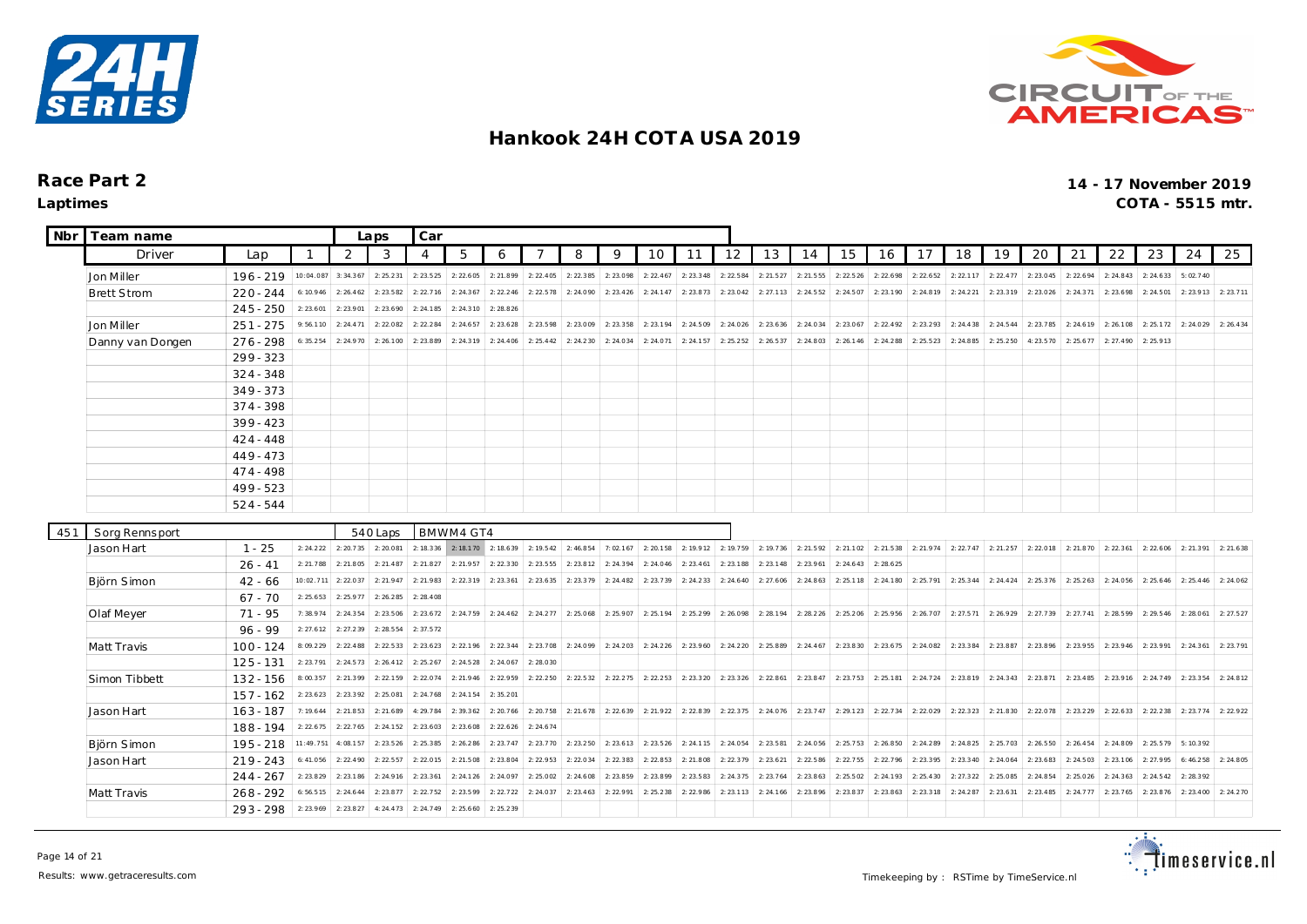



| <b>Nbr</b> | Team name                |                            |                       | Laps                   | Car                    |                       |                       |                     |           |                     |           |           |           |           |                       |           |                                                   |           |           |                               |                     |           |                       |           |           |           |           |
|------------|--------------------------|----------------------------|-----------------------|------------------------|------------------------|-----------------------|-----------------------|---------------------|-----------|---------------------|-----------|-----------|-----------|-----------|-----------------------|-----------|---------------------------------------------------|-----------|-----------|-------------------------------|---------------------|-----------|-----------------------|-----------|-----------|-----------|-----------|
|            | Driver                   | Lap                        | $\mathbf{1}$          | 2                      | 3                      | $\overline{4}$        | 5                     | 6                   | 7         | 8                   | 9         | 10        | 11        | 12        | 13                    | 14        | 15                                                | 16        | 17        | 18                            | 19                  | 20        | 21                    | 22        | 23        | 24        | 25        |
|            |                          | $299 - 323$                |                       |                        |                        |                       |                       |                     |           |                     |           |           |           |           |                       |           |                                                   |           |           |                               |                     |           |                       |           |           |           |           |
|            |                          | $324 - 348$                |                       |                        |                        |                       |                       |                     |           |                     |           |           |           |           |                       |           |                                                   |           |           |                               |                     |           |                       |           |           |           |           |
|            |                          | $349 - 373$                |                       |                        |                        |                       |                       |                     |           |                     |           |           |           |           |                       |           |                                                   |           |           |                               |                     |           |                       |           |           |           |           |
|            |                          | 374 - 398                  |                       |                        |                        |                       |                       |                     |           |                     |           |           |           |           |                       |           |                                                   |           |           |                               |                     |           |                       |           |           |           |           |
|            |                          | $399 - 423$                |                       |                        |                        |                       |                       |                     |           |                     |           |           |           |           |                       |           |                                                   |           |           |                               |                     |           |                       |           |           |           |           |
|            |                          | $424 - 448$                |                       |                        |                        |                       |                       |                     |           |                     |           |           |           |           |                       |           |                                                   |           |           |                               |                     |           |                       |           |           |           |           |
|            |                          | $449 - 473$                |                       |                        |                        |                       |                       |                     |           |                     |           |           |           |           |                       |           |                                                   |           |           |                               |                     |           |                       |           |           |           |           |
|            |                          | $474 - 498$                |                       |                        |                        |                       |                       |                     |           |                     |           |           |           |           |                       |           |                                                   |           |           |                               |                     |           |                       |           |           |           |           |
|            |                          | $499 - 523$                |                       |                        |                        |                       |                       |                     |           |                     |           |           |           |           |                       |           |                                                   |           |           |                               |                     |           |                       |           |           |           |           |
|            |                          | $524 - 540$                |                       |                        |                        |                       |                       |                     |           |                     |           |           |           |           |                       |           |                                                   |           |           |                               |                     |           |                       |           |           |           |           |
|            |                          |                            |                       |                        |                        |                       |                       |                     |           |                     |           |           |           |           |                       |           |                                                   |           |           |                               |                     |           |                       |           |           |           |           |
| 464        | Black Falcon Team Textar |                            |                       |                        | 556 Laps               |                       | Mercedes-AMG GTX      |                     |           |                     |           |           |           |           |                       |           |                                                   |           |           |                               |                     |           |                       |           |           |           |           |
|            | Axel König               | $1 - 8$                    | 2: 22.716             |                        | 2: 21.904 2: 24.732    | 2: 21.751             | 2: 20.049             | 2: 20.586           | 2: 19.742 | 2:46.518            |           |           |           |           |                       |           |                                                   |           |           |                               |                     |           |                       |           |           |           |           |
|            | Axel Sartingen           | $9 - 33$                   | 8:18.124              | 2: 20.220              | 2:21.415               | 2: 21.159             | 2: 21.415             | 2: 21.126           | 2: 20.825 | 2: 21.677           | 2: 21.219 | 2: 23.166 | 2:22.880  | 2:21.887  | 2:36.835              | 2: 21.771 | 2:22.904                                          | 2:22.982  | 2:22.993  | 2:22.017                      | 2: 21.892           | 2: 22.874 | 2: 24.150             | 2: 22.677 | 2:22.101  | 2: 23.243 | 2: 22.925 |
|            |                          | $34 - 43$                  | 2: 24.990             | 2: 24.221              | 2:24.857               | 2:25.918              | 2:25.069              | 2:25.092            | 2:23.954  | 2:24.821            | 2: 24.641 | 2:31.902  |           |           |                       |           |                                                   |           |           |                               |                     |           |                       |           |           |           |           |
|            | Alexander Böhm           | $44 - 68$                  | 9:12.640              | 2:17.659               | 2: 17.285              | 2: 21.699             | 2: 22.233             | 2: 20.397           | 2: 20.478 | 2: 20.276           | 2:17.999  | 2: 18.143 | 2: 18.483 | 2: 18.486 | 2:19.282              | 2:20.062  | 2: 20.596                                         | 2: 20.255 | 2:19.767  | 2: 19.461                     | 2:18.579            | 2:19.109  | 2: 21.443             | 2: 20.279 | 2:19.458  | 2:19.290  | 2:20.072  |
|            |                          | $69 - 78$                  | 2: 20.626             | 2: 21.878              | 2:19.768               | 2: 22.424             | 2:22.295              | 2:20.576            | 2: 20.222 | 2: 21.760           | 2: 20.737 | 2: 26.684 |           |           |                       |           |                                                   |           |           |                               |                     |           |                       |           |           |           |           |
|            | Daniel Schwerfeld        | $79 - 103$                 | 7:22.920              | 2:15.231               | 2: 18.232              | 2:16.097              | 2: 15.921             | 2:17.099            | 2: 19.527 | 2:16.845            | 2: 17.479 | 2:17.176  | 2:17.730  | 2:18.196  | 2:19.234              | 2: 18.258 | 2:19.481                                          | 2: 17.601 | 2: 18.182 | 2:19.143                      | 2:18.588            |           | 2: 18.4 28 2: 19.1 97 | 2:19.670  | 2:20.831  | 2: 19.720 | 2: 20.153 |
|            |                          | $104 - 109$                | 2: 19.187             | 2:19.810               | 2: 19.402<br>2: 20.452 | 2:19.855              | 2:19.896              | 2:22.805            | 2:19.074  | 2: 20.420           | 2:22.718  | 2: 21.632 | 2:21.816  |           | $2: 20.924$ 2: 22.494 |           | 2: 23.809 2: 23.905 2: 23.011                     |           | 2: 24.746 |                               |                     |           | 2: 22.098 2: 23.405   |           |           |           |           |
|            | Norbert Schneider        | $110 - 134$                | 7:28.051              | 2: 22.423              | 2: 22.983              | 2: 22.346<br>2:22.063 | 2: 23.201             | 2:19.656            | 2: 21.941 |                     |           |           |           |           |                       |           |                                                   |           |           |                               | 2: 20.550 2: 20.959 |           |                       | 2: 22.944 | 2: 22.321 | 2:22.093  | 2:19.907  |
|            |                          | $135 - 143$                | 2: 23.106             | 2:24.139               |                        | 2: 21.858             | 2: 24.728             | 2: 21.929           | 2: 23.981 | 2: 22.643           | 2: 28.307 | 2:23.341  |           |           |                       |           | 2: 23.730 2: 25.323 2: 24.136 2: 24.283 2: 24.140 |           | 2:24.296  | 2: 23.918 2: 24.971           |                     |           | $2: 23.003$ 2: 24.739 | 2: 24.617 | 2: 24.561 | 2: 27.859 |           |
|            | Axel König               | $144 - 168$<br>$169 - 171$ | 7:27.539<br>2: 23.438 | 2: 20.435<br>2: 27.501 | 2: 20.473<br>4:03.200  |                       | 2: 20.532             | 2: 21.613           |           | 2: 22.330           | 2: 22.649 |           | 2: 22.347 |           |                       |           |                                                   |           |           |                               |                     |           |                       |           |           |           | 2:24.931  |
|            |                          |                            | 11:04.191             | 2: 24.014              | 2: 23.215              |                       | $2: 22.185$ 2: 24.521 | 2: 24.127 2: 23.357 |           | 2: 23.662           | 2: 24.051 | 2:25.991  | 2: 27.793 |           | $2: 26.346$ 2: 27.618 |           | $2: 26.523$   2:26.014   2:25.641                 |           |           | 2: 25.970 2: 26.488 2: 26.221 |                     |           | $2: 25.790$ 2: 27.962 | 2: 27.714 | 2:26.389  | 2:30.988  | 2:28.045  |
|            | Axel Sartingen           | 172 - 196<br>197 - 199     | 2: 28.547             | 2: 25.148              | 3:59.788               |                       |                       |                     |           |                     |           |           |           |           |                       |           |                                                   |           |           |                               |                     |           |                       |           |           |           |           |
|            | Alexander Böhm           | $200 - 224$                | 7:25.390              | 2: 17.280              | 2: 19.135              | 2: 18.528             | 2: 21.226             | 2:18.718            |           | 2: 18.957 2: 22.042 | 2:20.720  | 2:19.289  | 2: 19.457 | 2:19.600  | 2:19.666              | 2: 19.357 | 2: 19.558                                         | 2: 20.884 | 2:23.928  | 2: 21.245                     | 2:19.356            |           | 2: 21.607 2: 20.992   | 2: 20.478 | 5:11.243  | 5:35.558  | 2:23.913  |
|            |                          | $225 - 244$                | 2: 23.687             | 2:23.298               | 2: 22.757              | 2: 24.034             | 2: 24.137             | 2: 25.350           | 2: 24.466 | 2:24.395            | 2: 26.348 | 2:23.303  | 2:29.170  | 2: 22.975 | 2:23.516              | 2: 22.842 | 2:23.933                                          | 2:22.041  | 2: 21.774 | 2: 22.567                     | 2: 23.291           | 2: 27.701 |                       |           |           |           |           |
|            | Daniel Schwerfeld        | $245 - 269$                | 6:31.210              | 2: 22.565              | 2: 20.551              | 2: 20.255             | 2:22.012              | 2: 21.184           | 2: 21.274 | 2: 22.210           | 2:20.770  | 2:20.908  | 2:21.399  | 2: 21.106 | 2: 21.297             | 2:20.998  | 2: 22.616                                         | 2: 20.861 | 2: 21.548 | 2:20.007                      | 2:20.377            | 2:19.744  | 2: 20.751             | 2: 20.665 | 2:20.803  | 2: 20.445 | 2:20.606  |
|            |                          | $270 - 277$                | 2: 20.166             | 2: 21.103              | 2:20.805               | 2:20.283              | 2: 21.884             | 2: 20.478           | 2: 21.483 | 2: 23.576           |           |           |           |           |                       |           |                                                   |           |           |                               |                     |           |                       |           |           |           |           |
|            | Norbert Schneider        | $278 - 302$                | 7:58.926              | 2: 26.743              | 2: 25.324              | 2: 27.190             | 2: 29.652             | 2: 25.436           | 2:26.270  | 2: 23.305           | 2: 22.398 | 2:25.099  | 2: 24.658 | 2: 23.290 | 2: 27.227             | 2: 23.426 | 2:26.110                                          | 2: 24.832 | 2:23.981  | 2:25.209                      | 2: 25.175           | 2:26.090  | 2:25.928              | 3:13.455  | 4:01.697  | 2:29.185  | 2: 28.159 |
|            |                          | $303 - 327$                |                       |                        |                        |                       |                       |                     |           |                     |           |           |           |           |                       |           |                                                   |           |           |                               |                     |           |                       |           |           |           |           |
|            |                          | $328 - 352$                |                       |                        |                        |                       |                       |                     |           |                     |           |           |           |           |                       |           |                                                   |           |           |                               |                     |           |                       |           |           |           |           |
|            |                          | $353 - 377$                |                       |                        |                        |                       |                       |                     |           |                     |           |           |           |           |                       |           |                                                   |           |           |                               |                     |           |                       |           |           |           |           |
|            |                          | $378 - 402$                |                       |                        |                        |                       |                       |                     |           |                     |           |           |           |           |                       |           |                                                   |           |           |                               |                     |           |                       |           |           |           |           |

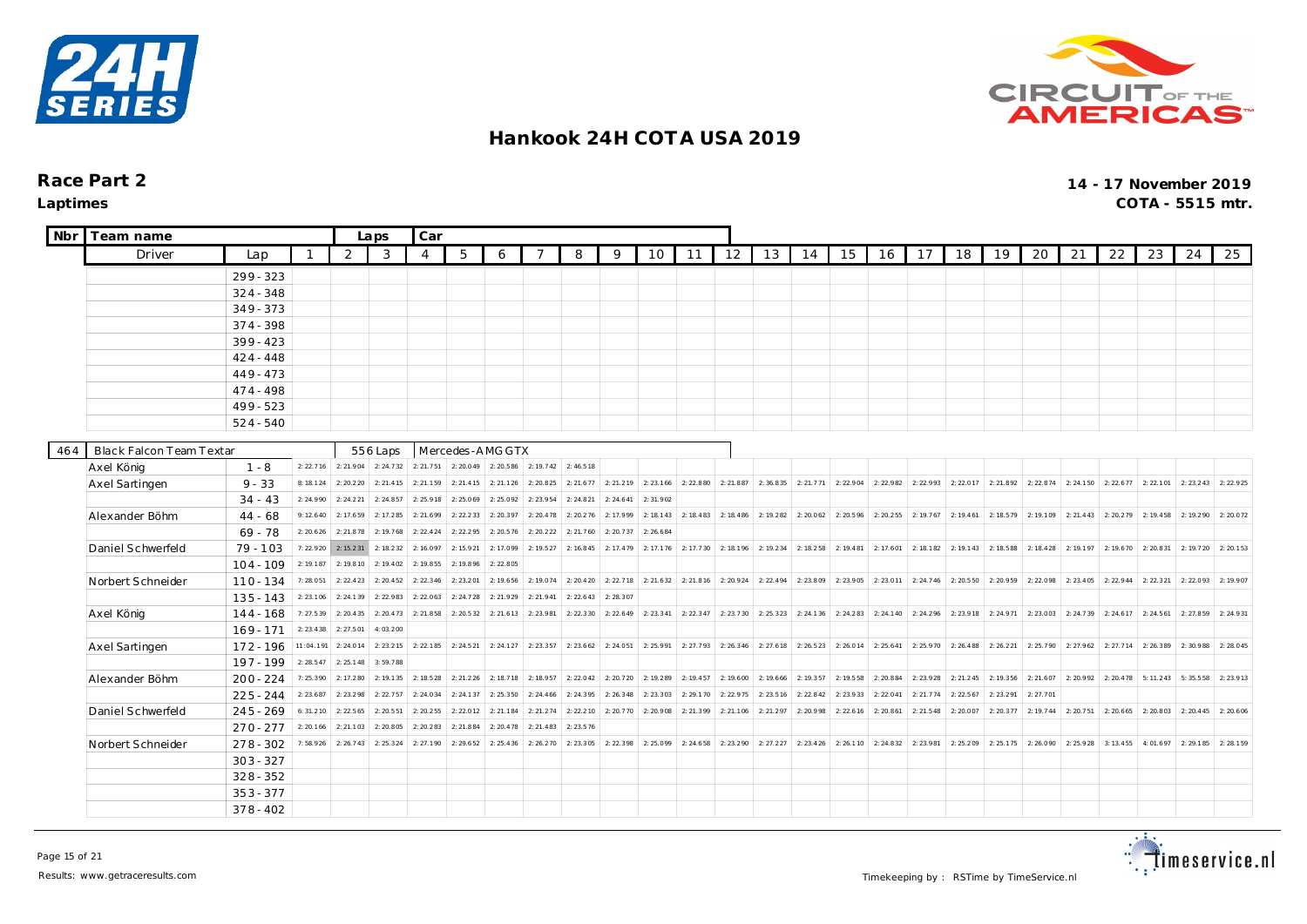



| <b>Nbr</b> | Team name            |             |           |           | Laps                  | Car            |                                           |           |           |           |           |           |           |           |           |           |           |           |           |           |           |           |           |           |                     |           |           |
|------------|----------------------|-------------|-----------|-----------|-----------------------|----------------|-------------------------------------------|-----------|-----------|-----------|-----------|-----------|-----------|-----------|-----------|-----------|-----------|-----------|-----------|-----------|-----------|-----------|-----------|-----------|---------------------|-----------|-----------|
|            | Driver               | Lap         |           | 2         | 3                     | $\overline{4}$ | 5                                         | 6         |           | 8         | 9         | 10        | 11        | 12        | 13        | 14        | 15        | 16        | 17        | 18        | 19        | 20        | 21        | 22        | 23                  | 24        | 25        |
|            |                      | $403 - 427$ |           |           |                       |                |                                           |           |           |           |           |           |           |           |           |           |           |           |           |           |           |           |           |           |                     |           |           |
|            |                      | $428 - 452$ |           |           |                       |                |                                           |           |           |           |           |           |           |           |           |           |           |           |           |           |           |           |           |           |                     |           |           |
|            |                      | $453 - 477$ |           |           |                       |                |                                           |           |           |           |           |           |           |           |           |           |           |           |           |           |           |           |           |           |                     |           |           |
|            |                      | $478 - 502$ |           |           |                       |                |                                           |           |           |           |           |           |           |           |           |           |           |           |           |           |           |           |           |           |                     |           |           |
|            |                      | $503 - 527$ |           |           |                       |                |                                           |           |           |           |           |           |           |           |           |           |           |           |           |           |           |           |           |           |                     |           |           |
|            |                      | $528 - 552$ |           |           |                       |                |                                           |           |           |           |           |           |           |           |           |           |           |           |           |           |           |           |           |           |                     |           |           |
|            |                      | $553 - 556$ |           |           |                       |                |                                           |           |           |           |           |           |           |           |           |           |           |           |           |           |           |           |           |           |                     |           |           |
| 710        | Leipert Motorsport   |             |           |           | 567 Laps              |                | Lamborghini Huracán Super Trofeo Evo 2018 |           |           |           |           |           |           |           |           |           |           |           |           |           |           |           |           |           |                     |           |           |
|            | Aleksander Schjerpen | $1 - 8$     | 2: 17.427 |           | $2: 16.418$ 2: 13.963 |                | $2: 13.138$ $2: 12.378$                   | 2: 13.492 | 2: 13.023 | 2: 16.523 |           |           |           |           |           |           |           |           |           |           |           |           |           |           |                     |           |           |
|            | Harald Schlotter     | $9 - 33$    | 8:30.366  | 2:22.068  | 2: 17.609             | 2: 17.769      | 2:17.989                                  | 2: 16.526 | 2:15.974  | 2: 16.559 | 2: 18.522 | 2: 17.495 | 2:18.179  | 2: 16.445 | 2:16.755  | 2:20.282  | 2: 18.515 | 2:20.018  | 2: 17.374 | 2: 17.810 | 2: 17.346 | 2: 19.717 | 2:16.881  | 2: 16.753 | 2: 18.358           | 2:18.583  | 2: 17.829 |
|            |                      | $34 - 40$   | 2: 17.663 | 2: 18.684 | 2:18.084              | 2:18.705       | 2:21.379                                  | 2:19.203  | 3:13.602  |           |           |           |           |           |           |           |           |           |           |           |           |           |           |           |                     |           |           |
|            | Denis Soglaev        | $41 - 63$   | 8:44.802  | 2: 22.114 | 2: 24.752             | 2: 22.225      | 2:23.335                                  | 2: 18.110 | 2: 18.121 | 2: 20.172 | 2: 33.043 | 2: 23.271 | 2:21.693  | 2:23.727  | 2: 23.124 | 2: 23.262 | 2: 22.239 | 2: 24.288 | 2: 23.264 | 2: 20.736 | 2: 20.212 | 2: 22.763 | 2: 21.832 | 2: 21.562 | 2:25.796            |           |           |
|            | Alexey Karachev      | $64 - 88$   | 6:03.763  | 2: 14.513 | 2: 14.102             | 2: 14.113      | 2: 14.285                                 | 2: 17.422 | 2: 13.428 | 2: 13.843 | 2: 16.201 | 2: 14.233 | 2: 14.215 | 2: 13.743 | 2:14.235  | 2: 12.913 | 2:14.072  | 2:13.071  | 2: 12.934 | 2: 13.331 | 2: 14.549 | 2:13.807  | 2: 15.468 |           | 2: 15.323 2: 14.575 | 2:15.018  | 2: 13.529 |
|            |                      | $89 - 94$   | 2: 16.297 | 2: 16.674 | 2: 14.560             | 2: 16.283      | 2:16.790                                  | 2: 41.871 |           |           |           |           |           |           |           |           |           |           |           |           |           |           |           |           |                     |           |           |
|            | Gregg Gorski         | $95 - 119$  | 7:07.350  | 2:19.100  | 2:20.889              | 2: 21.545      | 2: 21.123                                 | 2: 18.334 | 2: 17.414 | 2: 19.233 | 2: 20.316 | 2:19.220  | 2:18.940  | 2: 19.767 | 2: 21.236 | 2: 19.847 | 2:19.566  | 2: 17.554 | 2: 17.219 | 2: 22.302 | 2: 18.337 | 2:20.803  | 2:19.294  | 2: 22.412 | 2:19.413            | 2:19.260  | 2: 18.877 |
|            |                      | $120 - 143$ | 2:18.704  | 2: 21.437 | 2: 22.794             | 2:19.819       | 2: 20.722                                 | 2: 22.378 | 2: 27.429 | 6:33.362  | 2: 21.649 | 2: 20.425 | 2:20.880  | 2: 21.840 | 2:21.702  | 2:24.893  | 2: 19.541 | 2: 20.566 | 2:19.906  | 2: 20.413 | 2: 21.617 | 2:19.103  | 2:18.336  | 2: 18.617 | 2: 21.484           | 2:32.033  |           |
|            | Harald Schlotter     | $144 - 168$ | 5:59.258  | 2:21.989  | 2: 19.305             | 2: 18.481      | 2:16.956                                  | 2: 17.304 | 2:18.922  | 2: 19.181 | 2: 19.240 | 2: 20.396 | 2:20.031  | 2:20.060  | 2:18.947  | 2: 21.148 | 2: 20.652 | 2: 20.389 | 2: 18.774 | 2:19.064  | 2: 18.852 | 2: 20.248 | 2:21.826  | 2:19.228  | 2: 20.398           | 2:18.678  | 2:19.869  |
|            |                      | $169 - 189$ | 2: 18.321 | 2: 19.229 | 2: 19.622             | 2:18.713       | 2: 27.419                                 | 5:55.834  | 2:19.963  | 2: 19.304 | 2: 19.264 | 2: 18.625 | 2:19.351  | 2:19.864  | 2:18.753  | 2:19.639  | 2: 20.297 | 2: 19.824 | 2: 19.400 | 2: 20.660 | 2: 20.513 | 2: 21.574 | 2: 27.482 |           |                     |           |           |
|            | Aleksander Schjerpen | $190 - 214$ | 6:34.361  | 2: 16.123 | 2: 15.814             | 2: 16.479      | 2:15.101                                  | 2: 14.994 | 2:15.900  | 2: 17.549 | 2: 14.175 | 2: 14.924 | 2: 13.960 | 2: 13.763 | 2:17.671  | 2:14.795  | 3:09.423  | 6:56.233  | 2: 16.534 | 2:17.234  | 2: 15.419 | 2: 17.347 | 2:18.781  | 2: 15.703 | 2: 16.461           | 2: 15.452 | 2: 18.534 |
|            |                      | $215 - 238$ | 2: 17.638 | 2: 15.879 | 2: 16.543             | 2: 17.133      | 2: 16.635                                 | 2: 16.543 | 2: 18.212 | 2:19.720  | 2:16.920  | 2:18.819  | 2: 17.054 | 2: 18.310 | 2:18.907  | 5:02.443  | 3:19.118  | 2:18.806  | 2: 18.548 | 2:17.089  | 2:18.927  | 2: 18.726 | 2:20.026  | 2: 20.154 | 2:18.820            | 2:24.070  |           |
|            | Gregg Gorski         | $239 - 263$ | : 42.682  | 2:29.524  | 2: 23.449             | 2: 24.941      | 2:24.378                                  | 2: 23.230 | 2:21.119  | 2: 21.488 | 2: 21.780 | 2:20.720  | 2:21.982  | 2:19.957  | 2:19.900  | 2:19.525  | 2:20.810  | 2: 21.916 | 2: 20.502 | 2: 21.512 | 2: 20.558 | 2: 22.105 | 2:19.502  | 2: 21.978 | 2:19.809            | 2:18.934  | 2: 20.178 |
|            |                      | $264 - 287$ | 2: 21.787 | 2:23.729  | 2: 20.643             | 2: 20.973      | 2:21.475                                  | 2: 20.377 | 2:32.509  | 6:10.571  | 2: 24.629 | 2:20.230  | 2: 24.528 | 2:20.002  | 2:20.314  | 2:20.798  | 2: 20.692 | 2: 21.206 | 2:19.034  | 2:21.996  | 2:19.928  | 2: 18.784 | 2:17.801  | 2: 16.861 | 2: 18.625           | 2:31.369  |           |
|            | Alexey Karachev      | $288 - 309$ | 6: 29.792 | 2:23.257  | 2: 22.299             | 2: 21.475      | 2:21.726                                  | 2:24.080  | 2: 21.625 | 2:21.005  | 2: 20.672 | 2:19.822  | 2:18.727  | 2:17.339  | 2:20.808  | 2: 17.723 | 2: 18.361 | 2:18.789  | 2: 21.553 | 2:20.708  | 4:09.878  | 2: 35.397 | 2:22.016  | 2: 20.226 |                     |           |           |
|            |                      | $310 - 334$ |           |           |                       |                |                                           |           |           |           |           |           |           |           |           |           |           |           |           |           |           |           |           |           |                     |           |           |
|            |                      | $335 - 359$ |           |           |                       |                |                                           |           |           |           |           |           |           |           |           |           |           |           |           |           |           |           |           |           |                     |           |           |
|            |                      | $360 - 384$ |           |           |                       |                |                                           |           |           |           |           |           |           |           |           |           |           |           |           |           |           |           |           |           |                     |           |           |
|            |                      | $385 - 409$ |           |           |                       |                |                                           |           |           |           |           |           |           |           |           |           |           |           |           |           |           |           |           |           |                     |           |           |
|            |                      | $410 - 434$ |           |           |                       |                |                                           |           |           |           |           |           |           |           |           |           |           |           |           |           |           |           |           |           |                     |           |           |
|            |                      | $435 - 459$ |           |           |                       |                |                                           |           |           |           |           |           |           |           |           |           |           |           |           |           |           |           |           |           |                     |           |           |
|            |                      | $460 - 484$ |           |           |                       |                |                                           |           |           |           |           |           |           |           |           |           |           |           |           |           |           |           |           |           |                     |           |           |
|            |                      | $485 - 509$ |           |           |                       |                |                                           |           |           |           |           |           |           |           |           |           |           |           |           |           |           |           |           |           |                     |           |           |
|            |                      | $510 - 534$ |           |           |                       |                |                                           |           |           |           |           |           |           |           |           |           |           |           |           |           |           |           |           |           |                     |           |           |
|            |                      | $535 - 559$ |           |           |                       |                |                                           |           |           |           |           |           |           |           |           |           |           |           |           |           |           |           |           |           |                     |           |           |

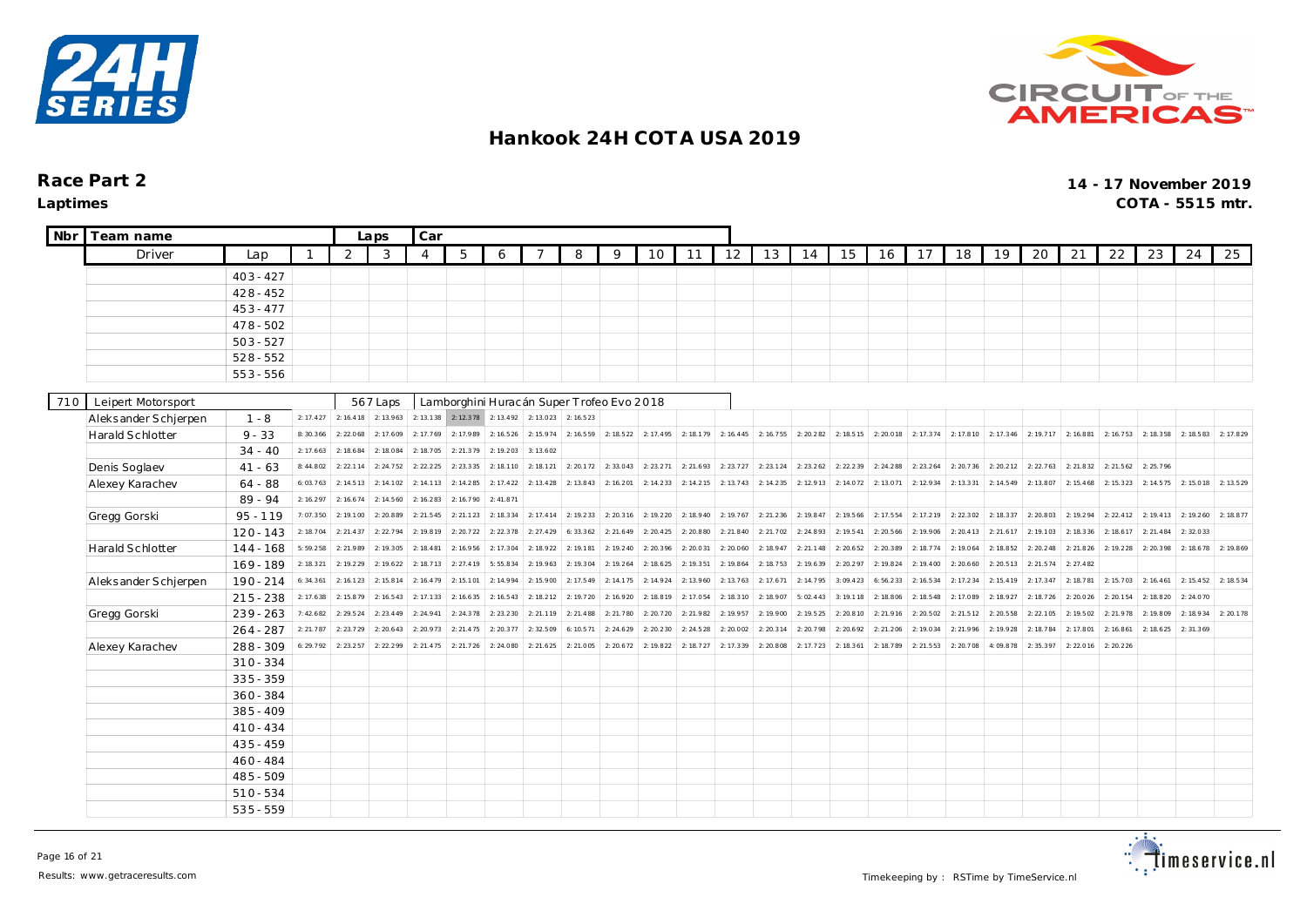



| Nbr | Team name          |             |                       |                     | Laps                            | Car                   |                       |                      |                     |           |           |           |           |           |           |           |           |           |           |           |           |           |                     |                     |                       |           |           |
|-----|--------------------|-------------|-----------------------|---------------------|---------------------------------|-----------------------|-----------------------|----------------------|---------------------|-----------|-----------|-----------|-----------|-----------|-----------|-----------|-----------|-----------|-----------|-----------|-----------|-----------|---------------------|---------------------|-----------------------|-----------|-----------|
|     | Driver             | Lap         |                       | 2                   | 3                               | $\overline{4}$        | 5                     | 6                    |                     | 8         | 9         | 10        | 11        | 12        | 13        | 14        | 15        | 16        | 17        | 18        | 19        | 20        | 21                  | 22                  | 23                    | 24        | 25        |
|     |                    | $560 - 567$ |                       |                     |                                 |                       |                       |                      |                     |           |           |           |           |           |           |           |           |           |           |           |           |           |                     |                     |                       |           |           |
|     |                    |             |                       |                     |                                 |                       |                       |                      |                     |           |           |           |           |           |           |           |           |           |           |           |           |           |                     |                     |                       |           |           |
| 717 | C or Euser Racing  |             |                       |                     | 531 Laps                        |                       | MARC II V8            |                      |                     |           |           |           |           |           |           |           |           |           |           |           |           |           |                     |                     |                       |           |           |
|     | Cor Euser          | $1 - 25$    | 2:16.051              | 2: 17.499 2: 16.676 |                                 | 2: 15.358             | 2:15.273              | 2:14.709             | 2: 16.601           | 2:19.026  | 8:20.459  | 2: 15.491 | 2: 14.503 | 2: 14.653 | 2: 15.124 | 2:15.951  | 2: 16.046 | 2: 15.968 | 2: 16.612 | 2: 15.375 | 2: 15.515 | 2: 15.962 | 2: 16.191           | 2: 17.159           | 2: 15.7 16 2: 16.7 17 |           | 2: 15.368 |
|     |                    | $26 - 47$   | 2: 16.896             | 2: 14.566           | 2: 15.469                       | 2: 15.417             | 2:15.517              | 2: 15.840            | 2: 14.897           | 2:18.176  | 2: 14.857 | 2:14.982  | 2: 16.203 | 2:15.338  | 2: 15.556 | 2: 15.010 | 2: 15.747 | 2: 16.013 | 2: 15.995 | 2: 15.229 | 2: 15.752 | 2: 15.201 | 2: 16.315           | 2:20.038            |                       |           |           |
|     | Einar Thorsen      | $48 - 72$   | 8:47.701              | 2: 19.263           | 2:19.326                        | 2:18.056              | 2:18.084              | 2: 17.868            | 2:18.352            | 2: 18.478 | 2: 21.184 | 2:18.893  | 2: 17.861 | 2: 18.123 | 2: 17.463 | 2: 18.740 | 2:18.290  | 2: 20.564 | 2: 18.627 | 2: 18.347 | 2:18.380  | 2: 20.628 | 2:18.739            | 2:18.998            | 2:19.013              | 2:17.895  | 2:18.019  |
|     |                    | $73 - 97$   | 2: 17.353             | 2:19.629            | 2: 18.265                       | 2: 18.302             | 2:19.280              | 2:18.890             | 2:18.042            | 2:18.192  | 2: 17.061 | 2:20.986  | 2: 18.223 | 2: 17.265 | 2:18.025  | 2: 21.391 | 6:35.878  | 2: 20.522 | 2:20.065  | 2: 19.501 | 2: 19.948 | 2: 21.936 | 2: 20.405           | 2: 21.131           | 2: 18.996             | 2:17.838  | 2:18.987  |
|     |                    | 98 - 98     | 2: 22.641             |                     |                                 |                       |                       |                      |                     |           |           |           |           |           |           |           |           |           |           |           |           |           |                     |                     |                       |           |           |
|     | Sam A Ilpass       | $99 - 123$  | 5:12.220              | 2: 23.273 2: 23.555 |                                 | 2: 21.446             | 2:22.399              | 2: 24.479            | 2:23.976            | 2:23.295  | 2:23.028  | 2: 22.303 | 2: 21.895 | 2: 23.423 | 2: 23.281 | 2: 27.169 | 2: 25.296 | 2: 26.363 | 2: 24.366 | 2: 23.415 | 2: 25.074 | 2: 24.710 | 2:25.124            | 2: 24.209           | 2:22.933              | 2:23.007  | 2: 27.295 |
|     |                    | $124 - 127$ | 2: 24.633             | 2: 25.593           | 2: 22.916                       | 2: 27.849             |                       |                      |                     |           |           |           |           |           |           |           |           |           |           |           |           |           |                     |                     |                       |           |           |
|     | Ward Sluys         | $128 - 152$ | 17:31.658             | 2:18.069            | 2: 17.412                       | 2:17.153              | 2:15.145              | 2: 14.416            | 2:15.751            | 2: 17.287 | 2: 16.786 | 2: 20.663 | 10:52.154 | 2: 18.696 | 2:17.697  | 2: 17.736 | 2: 16.513 | 2: 17.070 | 2: 16.462 | 2: 17.316 | 2:16.021  | 2:18.045  | 2: 17.643           | 2:15.740            | 2: 15.486             | 2: 16.290 | 2: 18.497 |
|     |                    | $153 - 168$ | 2: 16.642             | 2:18.042            | 2: 16.613                       | 2: 17.456             | 2: 18.517             | 2:16.806             | 2: 18.122           | 2: 18.572 | 2:17.882  | 2: 20.418 | 2:18.054  | 2: 21.162 | 2:17.958  | 2: 17.439 | 2: 16.438 | 3:05.105  |           |           |           |           |                     |                     |                       |           |           |
|     | Jim Briody         | $169 - 193$ | 6: 28.462             | 2:20.883            | 2:19.386                        | 2:19.197              | 2:17.563              | 2: 18.545            | 2:17.796            | 2: 17.427 | 2:17.995  | 2: 16.886 | 2:16.979  | 2: 16.710 | 2:18.956  | 2: 19.225 | 2:17.783  | 2:17.813  | 2: 18.219 | 2: 18.451 | 2:17.379  | 2: 24.830 | 6: 26.368           | 2:19.701            | 2:19.470              | 2:19.129  | 2: 20.517 |
|     |                    | 194 - 198   | 2: 21.194             | 2: 23.031           | 2: 23.249                       | 2: 19.366             | 3:26.919              |                      |                     |           |           |           |           |           |           |           |           |           |           |           |           |           |                     |                     |                       |           |           |
|     | Sam A Ilpass       | 199 - 219   | 7:54.293<br>: 15: 11. | 2: 27.241           | 2: 23.690                       | 2: 23.205             | 2: 22.673             | 2: 23.605            | 2: 22.452           | 2:21.705  | 2: 26.221 | 2:26.159  | 2: 26.671 | 2:23.751  | 2: 23.161 | 2: 24.032 | 2: 23.301 | 2: 22.598 | 2: 22.912 | 2: 21.511 | 2: 22.645 | 2: 21.164 | 2:22.017            |                     |                       |           |           |
|     | Einar Thorsen      | $220 - 244$ |                       | 2:33.596            | 2:30.817                        | 2:27.800              | 2:24.980              | 2: 24.723            | 2:25.029            | 2: 23.120 | 2: 22.871 | 2: 25.275 | 2: 25.821 | 2:24.739  | 2: 22.538 | 2: 23.442 | 2: 24.406 | 2: 23.514 | 2: 21.631 | 2:22.923  | 2: 21.198 | 2: 22.109 | 2: 20.894           | 2: 21.554           | 2: 22.434             | 2: 20.895 | 2:22.009  |
|     |                    | $245 - 259$ | 2: 23.234             | 2: 22.721           | 2: 23.460                       | 2: 22.704             | 2:25.000              | 2:25.708             | 2: 22.752           | 2:22.793  | 2:25.788  | 2:21.792  | 2:19.525  | 2:19.719  | 2: 20.403 | 2: 20.958 | 2: 25.376 |           |           |           |           |           |                     |                     |                       |           |           |
|     | Jim Briody         | $260 - 274$ | 7: 32.532             | 2:30.147            | 2:31.613                        | 2: 28.512             | 2:26.719              | 2: 27.876            | 2:26.070            | 2:26.570  | 2: 27.289 | 2: 27.075 | 2: 26.214 | 2:49.702  | 4:26.914  | 2: 26.776 | 2:33.922  |           |           |           |           |           |                     |                     |                       |           |           |
|     |                    | $275 - 299$ |                       |                     |                                 |                       |                       |                      |                     |           |           |           |           |           |           |           |           |           |           |           |           |           |                     |                     |                       |           |           |
|     |                    | $300 - 324$ |                       |                     |                                 |                       |                       |                      |                     |           |           |           |           |           |           |           |           |           |           |           |           |           |                     |                     |                       |           |           |
|     |                    | $325 - 349$ |                       |                     |                                 |                       |                       |                      |                     |           |           |           |           |           |           |           |           |           |           |           |           |           |                     |                     |                       |           |           |
|     |                    | $350 - 374$ |                       |                     |                                 |                       |                       |                      |                     |           |           |           |           |           |           |           |           |           |           |           |           |           |                     |                     |                       |           |           |
|     |                    | 375 - 399   |                       |                     |                                 |                       |                       |                      |                     |           |           |           |           |           |           |           |           |           |           |           |           |           |                     |                     |                       |           |           |
|     |                    | $400 - 424$ |                       |                     |                                 |                       |                       |                      |                     |           |           |           |           |           |           |           |           |           |           |           |           |           |                     |                     |                       |           |           |
|     |                    | $425 - 449$ |                       |                     |                                 |                       |                       |                      |                     |           |           |           |           |           |           |           |           |           |           |           |           |           |                     |                     |                       |           |           |
|     |                    | $450 - 474$ |                       |                     |                                 |                       |                       |                      |                     |           |           |           |           |           |           |           |           |           |           |           |           |           |                     |                     |                       |           |           |
|     |                    | $475 - 499$ |                       |                     |                                 |                       |                       |                      |                     |           |           |           |           |           |           |           |           |           |           |           |           |           |                     |                     |                       |           |           |
|     |                    | $500 - 524$ |                       |                     |                                 |                       |                       |                      |                     |           |           |           |           |           |           |           |           |           |           |           |           |           |                     |                     |                       |           |           |
|     |                    | $525 - 531$ |                       |                     |                                 |                       |                       |                      |                     |           |           |           |           |           |           |           |           |           |           |           |           |           |                     |                     |                       |           |           |
| 851 | Sorg Rennsport     |             |                       |                     | 489 Laps                        |                       |                       | BMW M240i Racing Cup |                     |           |           |           |           |           |           |           |           |           |           |           |           |           |                     |                     |                       |           |           |
|     | Frank S. Woody III | $1 - 25$    | 2:42.689              |                     | 2: 41.065 2: 41.405             |                       | $2: 40.785$ 2: 38.045 | 2:37.887             | 2:57.738            | 5:36.417  | 5:04.316  | 2: 40.338 | 2:38.903  | 2: 41.366 | 2: 42.569 | 2:39.822  | 2:39.990  | 2:38.764  | 2:39.196  | 2: 43.229 | 2: 44.114 |           | 2: 41.452 2: 39.814 | 2: 40.398 2: 40.158 |                       | 2:40.323  | 2:38.583  |
|     |                    | $26 - 42$   | 2: 43.336             | 2:41.744            | 2:39.181                        | 2: 41.985             | 2:38.575              | 2: 40.710            | 2:39.624            | 2:41.974  | 2: 41.383 | 2: 40.442 | 2: 42.548 | 2: 40.782 | 2: 41.647 | 2:46.734  | 2: 44.193 | 2: 42.405 | 2:49.678  |           |           |           |                     |                     |                       |           |           |
|     | Johan Schwartz     | $43 - 67$   | 27:00.100 2:33.346    |                     | 2:32.024                        | 2:31.218              | 2: 29.772             | 2:30.320             | 2:30.376            | 2:30.322  | 2: 31.462 | 2: 31.767 | 2:30.507  | 2:31.172  | 2:31.389  | 2:31.587  | 2: 31.434 | 2:31.926  | 2: 33.620 | 2:37.038  | 2: 34.548 | 2:32.290  | 2:32.527            | 2:33.077            | 2:31.554              | 2:32.343  | 2:32.946  |
|     |                    | $68 - 78$   |                       |                     | $2: 32.719$ 2: 33.675 2: 33.658 | $2: 32.495$ 2: 33.408 |                       |                      | 2: 34.111 2: 33.224 | 2:35.665  | 2: 34.263 | 2:33.971  | 2: 43.225 |           |           |           |           |           |           |           |           |           |                     |                     |                       |           |           |
|     |                    |             |                       |                     |                                 |                       |                       |                      |                     |           |           |           |           |           |           |           |           |           |           |           |           |           |                     |                     |                       |           |           |

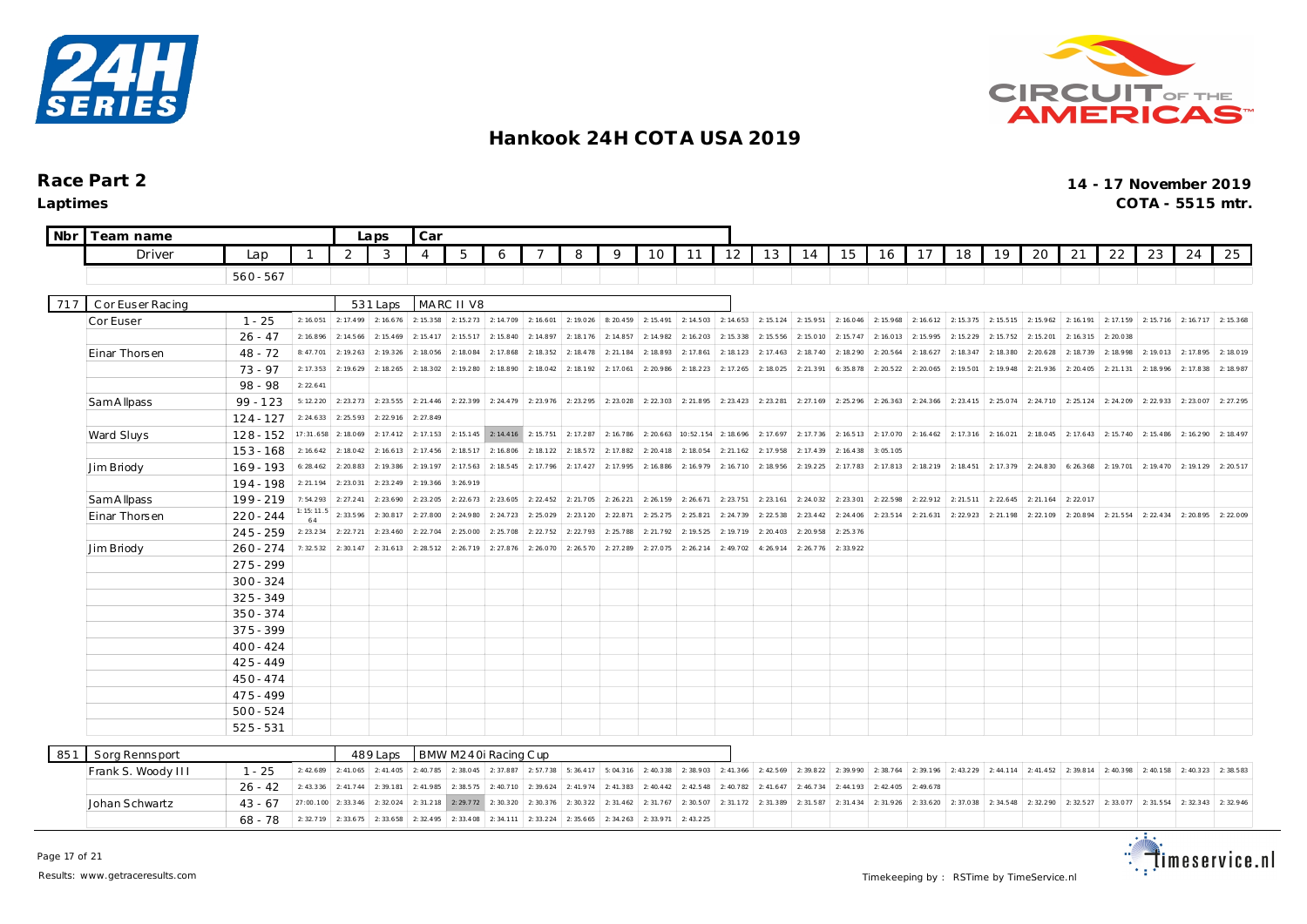



| <b>Nbr</b> | Team name               |             |           | Laps                | Car       |                |                    |           |           |           |           |           |           |           |           |                               |                                                                                                                                                                           |                                         |           |                       |           |           |           |                       |           |           |           |
|------------|-------------------------|-------------|-----------|---------------------|-----------|----------------|--------------------|-----------|-----------|-----------|-----------|-----------|-----------|-----------|-----------|-------------------------------|---------------------------------------------------------------------------------------------------------------------------------------------------------------------------|-----------------------------------------|-----------|-----------------------|-----------|-----------|-----------|-----------------------|-----------|-----------|-----------|
|            | Driver                  | Lap         |           | 2                   | 3         | $\overline{4}$ | 5                  | 6         | 7         | 8         | 9         | 10        | 11        | 12        | 13        | 14                            | 15                                                                                                                                                                        | 16                                      | 17        | 18                    | 19        | 20        | 21        | 22                    | 23        | 24        | 25        |
|            | Benito Tagle            | $79 - 103$  | 8:11.977  | 2:44.082            | 2:42.938  | 2:40.652       | 2:39.256           | 2: 40.637 | 2: 41.172 | 2: 41.212 | 2: 42.355 | 2:41.338  | 2: 41.466 | 2:40.909  | 2:39.741  | 2: 43.282                     | 2: 40.241                                                                                                                                                                 | 2:39.948                                | 2: 38.839 | 2:39.475              | 2:38.942  | 2:39.368  | 2:39.384  | 2:38.451              | 2: 39.336 | 2:43.379  | 2:40.895  |
|            |                         | $104 - 120$ | 2: 41.076 | 2:40.097            | 2:38.799  | 2:40.040       | 2:39.397           | 2:39.500  | 2:39.429  | 2:40.091  | 2:39.964  | 2:38.675  | 2:39.443  | 2:39.162  | 2:39.946  | 2:39.486                      | 2:39.264                                                                                                                                                                  | 2:38.916                                | 2: 42.140 |                       |           |           |           |                       |           |           |           |
|            | Michael Nielsen         | $121 - 145$ | 7:27.368  | 2: 36.360           | 2:37.085  | 2: 37.819      | 2: 38.442          | 2:38.429  | 2:36.921  | 2: 36.418 | 2:36.651  | 2:36.908  | 2:36.029  | 2:34.930  | 2:35.300  | 2:36.986                      | 2:36.896                                                                                                                                                                  | 2: 36.545                               | 2:36.918  | 2:40.064              | 2: 40.776 | 2: 36.451 | 2:36.661  | 2:39.190              | 2:36.054  | 2: 36.459 | 2: 37.354 |
|            |                         | $146 - 162$ | 2:36.610  | 2:36.359            | 2:37.240  | 5:05.315       | 7:05.732           | 2:38.338  | 2: 38.627 | 2: 37.403 | 2:36.881  | 2:36.419  | 2: 37.444 | 2:37.018  | 2:38.185  | 2:37.189                      | 2:36.576                                                                                                                                                                  | 2:37.705                                | 2: 41.188 |                       |           |           |           |                       |           |           |           |
|            | Frank S. Woody III      | $163 - 187$ | 6: 44.223 | 2:48.358            | 2:46.395  | 2:46.262       | 2: 44.687          | 2:44.957  | 2:45.864  | 2:45.093  | 2: 43.306 | 2:47.035  | 2:45.234  | 4:32.543  | 4: 41.472 | 2:48.657                      | 2: 47.541                                                                                                                                                                 | 2:45.080                                | 2: 43.454 | 2: 43.046             | 3:36.354  | 8:34.201  | 2: 45.336 | 2: 44.362             | 2: 41.352 | 2: 41.640 | 2:42.684  |
|            |                         | 188 - 192   | 2:46.149  | 2:43.189            | 2: 41.516 | 2:43.069       | 5:07.479           |           |           |           |           |           |           |           |           |                               |                                                                                                                                                                           |                                         |           |                       |           |           |           |                       |           |           |           |
|            | Johan Schwartz          | $193 - 217$ | 5:59.972  | 2:36.038            | 2: 33.725 | 2: 34.127      | 2:34.837           | 2: 34.347 | 2: 33.964 | 2: 34.872 | 2: 35.235 | 2:35.155  | 2: 35.863 | 2: 34.744 | 2: 34.677 | 2:39.566                      | 2:36.050                                                                                                                                                                  | 2: 34.691                               | 2:35.066  | 2:36.186              | 2: 34.773 | 2: 34.676 | 2: 34.796 | 2:35.078              | 2:35.581  | 2:36.582  | 2: 35.156 |
|            |                         | $218 - 224$ | 2: 35.236 | 2:34.783            | 2:35.155  | 2:33.783       | 2: 34.474          | 2:34.691  | 2: 41.031 |           |           |           |           |           |           |                               |                                                                                                                                                                           |                                         |           |                       |           |           |           |                       |           |           |           |
|            | Michael Nielsen         | $225 - 246$ | 7:31.898  | 2:46.429            | 2: 44.933 | 2: 44.273      | 2: 44.153          | 2:45.771  | 2: 41.699 | 2: 43.376 | 2: 40.769 | 2:40.398  | 2: 42.832 | 2: 40.397 | 2:39.392  | 2:40.208                      | 2:38.748                                                                                                                                                                  | 2:38.802                                | 2:39.854  | 2:38.812              | 2:38.689  | 2:39.541  | 2:38.971  | 2:46.600              |           |           |           |
|            | Benito Tagle            | $247 - 264$ | 8:41.491  | 2:48.744            | 2: 51.713 | 2:49.968       | 2: 47.709          | 2:47.151  | 2: 45.485 | 2: 43.364 | 2: 43.616 | 2: 44.677 | 2: 43.577 | 2: 41.677 | 2: 42.615 | 2:40.515                      | 3: 47.729                                                                                                                                                                 | 3:29.921                                | 2: 40.305 | 2:40.843              |           |           |           |                       |           |           |           |
|            |                         | $265 - 289$ |           |                     |           |                |                    |           |           |           |           |           |           |           |           |                               |                                                                                                                                                                           |                                         |           |                       |           |           |           |                       |           |           |           |
|            |                         | $290 - 314$ |           |                     |           |                |                    |           |           |           |           |           |           |           |           |                               |                                                                                                                                                                           |                                         |           |                       |           |           |           |                       |           |           |           |
|            |                         | $315 - 339$ |           |                     |           |                |                    |           |           |           |           |           |           |           |           |                               |                                                                                                                                                                           |                                         |           |                       |           |           |           |                       |           |           |           |
|            |                         | $340 - 364$ |           |                     |           |                |                    |           |           |           |           |           |           |           |           |                               |                                                                                                                                                                           |                                         |           |                       |           |           |           |                       |           |           |           |
|            |                         | $365 - 389$ |           |                     |           |                |                    |           |           |           |           |           |           |           |           |                               |                                                                                                                                                                           |                                         |           |                       |           |           |           |                       |           |           |           |
|            |                         | $390 - 414$ |           |                     |           |                |                    |           |           |           |           |           |           |           |           |                               |                                                                                                                                                                           |                                         |           |                       |           |           |           |                       |           |           |           |
|            |                         | $415 - 439$ |           |                     |           |                |                    |           |           |           |           |           |           |           |           |                               |                                                                                                                                                                           |                                         |           |                       |           |           |           |                       |           |           |           |
|            |                         | $440 - 464$ |           |                     |           |                |                    |           |           |           |           |           |           |           |           |                               |                                                                                                                                                                           |                                         |           |                       |           |           |           |                       |           |           |           |
|            |                         | $465 - 489$ |           |                     |           |                |                    |           |           |           |           |           |           |           |           |                               |                                                                                                                                                                           |                                         |           |                       |           |           |           |                       |           |           |           |
| 906        | Kelly-Moss Roadand Race |             |           |                     | 507 Laps  |                | Porsche 991-II Cup |           |           |           |           |           |           |           |           |                               |                                                                                                                                                                           |                                         |           |                       |           |           |           |                       |           |           |           |
|            | Andrew Davis            | $1 - 25$    |           | 2: 22.912 21:37.551 | 3:02.494  | 2: 13.947      | 2: 16.216          | 2: 12.551 | 2:12.937  | 2: 13.177 | 2: 13.791 | 2:13.870  | 2: 13.741 | 2: 14.507 | 2: 14.304 | 2:13.961                      | 2: 14.567                                                                                                                                                                 | 2: 15.777                               | 2: 15.500 | 2: 16.276             | 2: 14.230 | 2: 13.816 | 2: 14.221 | 2: 15.167             | 2: 14.397 | 2: 14.114 | 2: 14.213 |
|            |                         | $26 - 37$   | 2: 14.737 | 2:15.124            | 2: 15.238 | 2: 15.554      | 2: 17.249          | 2:14.302  | 2: 15.318 | 2: 14.195 | 2: 14.299 | 2:15.134  | 2: 14.914 | 2:19.780  |           |                               |                                                                                                                                                                           |                                         |           |                       |           |           |           |                       |           |           |           |
|            | David Ducote            | $38 - 62$   | 7:54.519  | 2:14.556            | 2: 14.597 | 2:19.843       | 2: 16.107          | 2: 15.677 | 2: 18.156 | 2: 17.613 | 2:19.228  | 2:16.051  | 2: 16.767 | 2: 18.713 | 2: 17.060 | 2:17.210                      |                                                                                                                                                                           | $2: 15.740$ 2: 20.314                   | 2: 17.617 | 2:16.572              | 2: 16.953 | 2: 16.762 | 2: 15.944 | 2: 16.623             | 2: 16.775 | 2: 16.522 | 2:16.995  |
|            |                         | $63 - 72$   | 2: 16.742 | 2:17.087            | 2:18.015  | 2: 17.395      | 2: 18.520          | 2:18.699  | 2: 16.548 | 2:19.039  | 2: 16.678 | 2:23.900  |           |           |           |                               |                                                                                                                                                                           |                                         |           |                       |           |           |           |                       |           |           |           |
|            | Wayne Ducote            | $73 - 97$   | 8:09.879  | 2: 22.698           | 2: 23.141 | 2:21.735       | 2: 24.130          | 2: 22.824 | 2: 22.446 | 2:22.500  | 2:19.703  | 2: 25.272 | 2: 22.329 | 2: 20.242 | 2: 21.361 | 2:22.016                      | 2: 22.456                                                                                                                                                                 | 2: 22.650                               | 2: 21.502 | 2:20.990              | 2: 20.648 | 2: 21.362 | 2: 21.590 | 2: 22.268             | 2: 22.256 | 2:21.987  | 2: 22.160 |
|            |                         | $98 - 106$  | 2: 21.715 | 2: 21.480           | 2:20.358  | 2:20.387       | 2: 21.854          | 2: 22.565 | 2: 21.321 | 2:21.023  | 2:30.666  |           |           |           |           |                               |                                                                                                                                                                           |                                         |           |                       |           |           |           |                       |           |           |           |
|            | Chapman Ducote          | $107 - 131$ | 7:30.908  | 2: 21.787           | 2: 18.746 | 2: 17.537      | 2:20.133           | 2:18.805  | 2: 20.541 | 2:18.369  | 2: 18.712 | 2: 18.177 | 2: 19.369 | 2: 18.673 | 2: 18.837 | 2: 20.535                     | 2: 18.569                                                                                                                                                                 | 2:19.358                                | 2: 20.186 | 2: 20.246             | 2: 19.435 | 2: 18.543 | 2: 18.564 | 2: 20.350             | 2: 21.215 | 2: 21.338 | 2: 23.212 |
|            |                         | $132 - 143$ | 2:19.750  | 2:17.905            | 2: 20.448 | 2:18.688       | 2:19.583           | 2: 22.640 | 2: 19.350 | 2:19.057  | 2:20.002  | 2:20.058  | 2:20.027  | 2: 33.213 |           |                               |                                                                                                                                                                           |                                         |           |                       |           |           |           |                       |           |           |           |
|            | Alan Metni              | $144 - 168$ | 7:13.900  | 2:16.979            | 2: 15.930 | 2:16.609       | 2: 16.298          | 2:16.083  | 2: 16.745 | 2:17.376  | 2: 16.979 | 2: 20.706 | 2: 16.278 | 2: 17.634 | 2: 16.849 | 2:17.464                      |                                                                                                                                                                           | 2: 19.045 2: 17.043                     |           | $2: 17.336$ 2: 18.389 | 2:19.413  | 2: 20.474 | 2: 17.146 | 2:19.523              | 2: 17.662 | 2:18.201  | 2: 17.454 |
|            |                         | $169 - 180$ | 3:04.176  | 6:53.043            | 2: 17.145 | 2: 17.795      | 2:18.025           | 2: 17.192 | 2: 17.851 | 2.17732   | 2: 16.676 | 2: 16.662 | 2:20.267  | 2: 23.507 |           |                               |                                                                                                                                                                           |                                         |           |                       |           |           |           |                       |           |           |           |
|            | Wayne Ducote            | 181 - 205   | 7:49.589  | 2:23.170            | 2: 22.926 | 2:23.025       | 2: 21.804          | 2: 21.215 | 2: 18.819 | 2: 20.672 | 2: 22.428 | 2:21.588  | 2: 23.363 |           |           | 2: 21.035 2: 21.525 2: 21.863 |                                                                                                                                                                           | 2: 23.625 2: 23.404 2: 21.044 3: 51.031 |           |                       | 5:07.284  | 2:23.303  |           | $2: 23.797$ 2: 20.920 | 2: 21.028 | 2:22.924  | 2:22.098  |
|            |                         | $206 - 213$ | 2: 21.531 | 2:25.785            | 2:30.863  | 2: 25.107      | 2:26.836           | 2: 22.947 | 2: 23.392 | 2:32.099  |           |           |           |           |           |                               |                                                                                                                                                                           |                                         |           |                       |           |           |           |                       |           |           |           |
|            | David Ducote            | $214 - 238$ |           | 7: 23.653 2: 18.636 | 2:16.998  | 2: 16.873      | 2: 17.241          | 3:14.884  | 5:00.721  |           |           |           |           |           |           |                               | 2.20.25 2:19.964 2:19.168 2:19.168 2:19.494 2:20.784 2:21.256 2:18.444 2:18.646 2:21.949 2:20.391 2:21.456 2:18.882 2:18.961 2:25.606 2:20.713 2:22.019 2:19.764 2:20.807 |                                         |           |                       |           |           |           |                       |           |           |           |

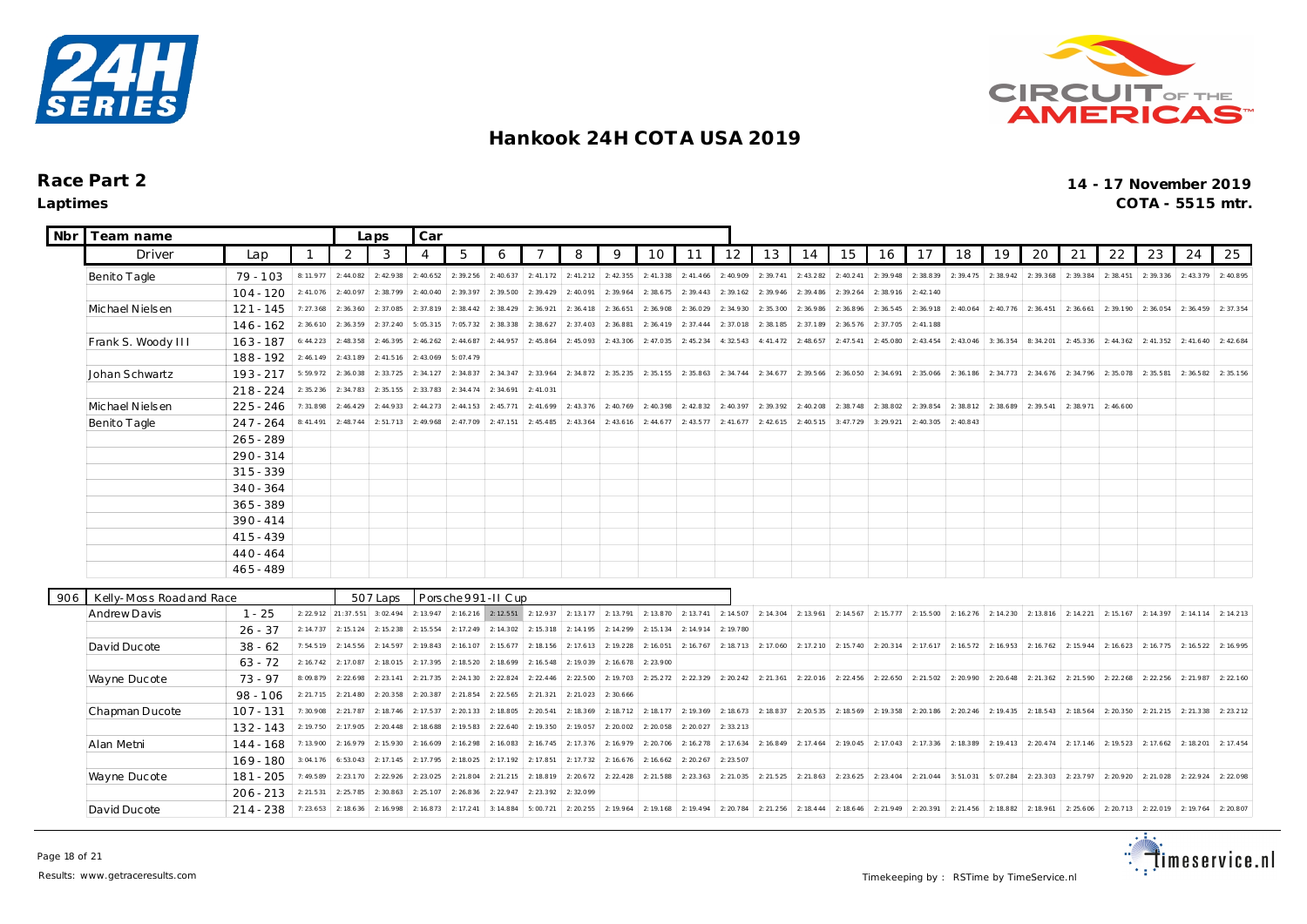



| <b>Nbr</b> | Team name              |                        |                      | Laps                  | Car                   |           |           |                                                                       |                       |                     |           |                    |           |           |           |                                                                                                   |                     |           |           |                     |           |           |                                                   |           |                       |           |           |
|------------|------------------------|------------------------|----------------------|-----------------------|-----------------------|-----------|-----------|-----------------------------------------------------------------------|-----------------------|---------------------|-----------|--------------------|-----------|-----------|-----------|---------------------------------------------------------------------------------------------------|---------------------|-----------|-----------|---------------------|-----------|-----------|---------------------------------------------------|-----------|-----------------------|-----------|-----------|
|            | Driver                 | Lap                    |                      | 2                     | 3                     | 4         | 5         | 6                                                                     |                       | 8                   | 9         | 10                 | 11        | 12        | 13        | 14                                                                                                | 15                  | 16        | 17        | 18                  | 19        | 20        | 21                                                | 22        | 23                    | 24        | 25        |
|            |                        | $239 - 245$            | 2: 19.460            | 2: 20.812             | 2: 18.814             | 2: 20.503 | 2:21.745  | 2: 18.636                                                             | 2: 21.496             |                     |           |                    |           |           |           |                                                                                                   |                     |           |           |                     |           |           |                                                   |           |                       |           |           |
|            |                        | $246 - 270$            |                      |                       |                       |           |           |                                                                       |                       |                     |           |                    |           |           |           |                                                                                                   |                     |           |           |                     |           |           |                                                   |           |                       |           |           |
|            |                        | $271 - 295$            |                      |                       |                       |           |           |                                                                       |                       |                     |           |                    |           |           |           |                                                                                                   |                     |           |           |                     |           |           |                                                   |           |                       |           |           |
|            |                        | $296 - 320$            |                      |                       |                       |           |           |                                                                       |                       |                     |           |                    |           |           |           |                                                                                                   |                     |           |           |                     |           |           |                                                   |           |                       |           |           |
|            |                        | $321 - 345$            |                      |                       |                       |           |           |                                                                       |                       |                     |           |                    |           |           |           |                                                                                                   |                     |           |           |                     |           |           |                                                   |           |                       |           |           |
|            |                        | $346 - 370$            |                      |                       |                       |           |           |                                                                       |                       |                     |           |                    |           |           |           |                                                                                                   |                     |           |           |                     |           |           |                                                   |           |                       |           |           |
|            |                        | $371 - 395$            |                      |                       |                       |           |           |                                                                       |                       |                     |           |                    |           |           |           |                                                                                                   |                     |           |           |                     |           |           |                                                   |           |                       |           |           |
|            |                        | $396 - 420$            |                      |                       |                       |           |           |                                                                       |                       |                     |           |                    |           |           |           |                                                                                                   |                     |           |           |                     |           |           |                                                   |           |                       |           |           |
|            |                        | $421 - 445$            |                      |                       |                       |           |           |                                                                       |                       |                     |           |                    |           |           |           |                                                                                                   |                     |           |           |                     |           |           |                                                   |           |                       |           |           |
|            |                        | $446 - 470$            |                      |                       |                       |           |           |                                                                       |                       |                     |           |                    |           |           |           |                                                                                                   |                     |           |           |                     |           |           |                                                   |           |                       |           |           |
|            |                        | $471 - 495$            |                      |                       |                       |           |           |                                                                       |                       |                     |           |                    |           |           |           |                                                                                                   |                     |           |           |                     |           |           |                                                   |           |                       |           |           |
|            |                        | 496 - 507              |                      |                       |                       |           |           |                                                                       |                       |                     |           |                    |           |           |           |                                                                                                   |                     |           |           |                     |           |           |                                                   |           |                       |           |           |
|            |                        |                        |                      |                       |                       |           |           |                                                                       |                       |                     |           |                    |           |           |           |                                                                                                   |                     |           |           |                     |           |           |                                                   |           |                       |           |           |
| 911        | Porsche Lorient Racing |                        |                      |                       | 542 Laps              |           |           | Porsche 991-II Cup                                                    |                       |                     |           |                    |           |           |           |                                                                                                   |                     |           |           |                     |           |           |                                                   |           |                       |           |           |
|            | Jean-François Demorge  | $1 - 25$               | 2:25.055             | 2: 21.312             | 2: 22.542             | 2: 23.797 |           | 2: 21.893 2: 23.022 2: 21.069 3: 11.752 7: 08.704 2: 22.662 2: 21.134 |                       |                     |           |                    |           |           |           | $\vert$ 2: 23.629 $\vert$ 2: 24.666 $\vert$ 2: 25.526 $\vert$ 2: 24.076 $\vert$ 2: 25.980 $\vert$ |                     |           |           | 2: 27.124 2: 25.739 | 2: 27.366 |           | 2: 25.297 2: 26.545 2: 23.975 2: 23.211 2: 23.100 |           |                       |           | 2:25.935  |
|            |                        | $26 - 32$              | 2: 21.832            | 2: 23.261             | 2: 24.860             | 2: 24.706 | 2:23.191  | 2: 22.319                                                             | 2:31.439              |                     |           |                    |           |           |           |                                                                                                   |                     |           |           |                     |           |           |                                                   |           |                       |           |           |
|            | Eric Mouez             | $33 - 57$              | 6:51.435             | 2:24.178<br>2: 28.737 | 2: 23.770<br>2:34.274 | 2: 23.045 | 2: 25.244 | 2: 23.506                                                             |                       | 2: 21.874 2: 26.793 |           | 5:30.069 31:36.891 | 2: 28.429 | 2: 23.134 | 2: 24.151 | 2: 21.256                                                                                         | 2:22.685            | 2: 22.687 | 2: 20.431 | 2: 23.377           | 2: 24.959 |           | 2: 23.105 2: 21.025                               | 2:21.778  | 2: 21.910             | 2:21.498  | 2: 21.275 |
|            |                        | $58 - 60$              | 2:26.388<br>6:31.635 | 2: 24.812             | 2: 22.253             | 2: 20.957 | 2: 20.944 |                                                                       | $2: 21.795$ 2: 20.426 | 2:23.003            | 2: 22.267 | 2: 21.352          | 2: 22.377 | 2: 22.123 | 2: 21.118 | 2: 20.252                                                                                         | 2: 22.753 2: 21.649 |           | 2: 20.502 | 2:19.012            | 2: 20.371 | 2:20.505  | 2:20.041                                          |           | $2: 22.779$ 2: 20.541 | 2: 20.106 | 2: 20.251 |
|            | Dominique Bastien      | $61 - 85$<br>$86 - 99$ | 2: 20.641            | 2:22.012              | 2: 20.972             | 2:22.088  | 2:20.807  | 2: 20.843                                                             | 2: 21.587             | 2:22.079            | 2:20.900  | 2: 21.822          | 2: 21.688 | 2: 23.183 | 2: 22.248 | 2: 25.668                                                                                         |                     |           |           |                     |           |           |                                                   |           |                       |           |           |
|            | Frédéric Ancel         | $100 - 124$            | 7: 16.431            | 2: 21.180             | 2: 20.535             | 2: 16.966 | 2:16.585  | 2:18.607                                                              | 2:17.804              | 2:18.783            | 2: 20.239 | 2:19.831           | 2: 17.723 | 2:22.007  | 2:18.904  | 2:17.974                                                                                          | 2:18.075            | 2:18.678  | 2:17.897  | 2:18.710            | 2:19.924  | 2: 21.647 | 2:18.744                                          |           | 2: 18.320 2: 19.099   | 2:18.751  | 2: 18.526 |
|            |                        | $125 - 149$            | 2:19.093             | 2: 19.517             | 2: 19.483             | 2: 19.111 | 2:19.529  | 2:19.230                                                              | 2:19.559              | 2: 20.702           | 2:20.192  | 2:18.688           | 2:20.002  | 2:23.988  | 4:42.995  | 2:20.025                                                                                          | 2: 19.681           | 2: 22.842 | 2:19.601  | 2: 21.566           | 2: 20.479 | 2: 20.467 | 2:20.503                                          | 2: 20.321 | 2: 21.385             | 2:20.014  | 2: 23.452 |
|            | Eric Mouez             | $150 - 174$            | 9:10.977             | 2: 29.675             | 2: 24.637             | 2: 24.146 | 2: 24.501 | 2: 23.701                                                             | 2:27.888              | 4:30.743            | 6:10.491  | 2: 23.433          | 2: 22.685 | 2: 24.151 | 2: 24.375 | 2: 23.024                                                                                         | 2:24.546            | 2: 23.421 | 2: 24.378 | 2:26.110            | 2: 25.171 | 2:24.912  | 2: 25.400                                         | 2: 23.640 | 2: 22.217             | 2: 24.167 | 2: 26.315 |
|            |                        | 175 - 180              | 2: 25.941            | 2: 24.152             | 2: 23.143             | 2: 26.179 | 2: 27.835 | 2: 34.529                                                             |                       |                     |           |                    |           |           |           |                                                                                                   |                     |           |           |                     |           |           |                                                   |           |                       |           |           |
|            | Dominique Bastien      | 181 - 205              | 6:52.830             | 2: 21.840             | 2: 20.695             | 2: 20.781 | 3:15.475  | 5:36.624                                                              | 2: 22.687             | 2:20.801            | 2: 21.035 | 2: 22.216          | 2:20.110  | 2: 22.983 | 2:21.273  | 2: 20.584                                                                                         | 2:26.886            | 2: 21.299 | 2: 19.623 | 2: 20.692           | 2:19.489  |           | 2: 21.136 2: 20.828                               |           | 2: 22.710 2: 29.190   | 2: 22.639 | 2: 21.768 |
|            |                        | $206 - 221$            | 2: 23.423            | 2:22.694              | 2: 29.627             | 7:08.771  | 2: 25.445 | 2: 24.467                                                             | 2:25.017              | 2:25.078            | 2:23.800  | 2:29.909           | 2:25.719  | 2:25.959  | 2:27.960  | 2:31.135                                                                                          | 2:36.086            | 2:46.694  |           |                     |           |           |                                                   |           |                       |           |           |
|            | Jean-François Demorge  | $222 - 246$            | 7:07.652             | 2: 25.213             | 2: 29.721             | 2: 27.126 | 2: 27.048 | 2: 27.705                                                             | 2: 26.526             | 2: 26.873           | 2: 29.161 | 2: 28.196          | 2: 27.289 | 2: 24.856 | 2: 25.174 | 2: 25.144                                                                                         | 2:26.727            | 2:26.795  | 2: 26.386 | 2: 28.248           | 2: 26.274 | 2:23.676  | 2:25.954                                          | 2:25.890  | 2: 24.695             | 2:27.693  | 2: 25.269 |
|            |                        | $247 - 258$            | 2:26.560             | 2: 24.867             | 2: 25.372             | 2: 24.195 | 2:26.071  | 2: 27.651                                                             | 2:30.394              | 2:26.200            | 2: 24.133 | 2: 25.269          | 2:24.989  | 2:38.702  |           |                                                                                                   |                     |           |           |                     |           |           |                                                   |           |                       |           |           |
|            | Frédéric Ancel         | $259 - 283$            | 7:13.841             | 2:22.002              | 2:18.974              | 2:18.288  | 2:18.971  | 2: 18.642                                                             | 2: 20.127             | 2:23.054            | 2: 24.401 | 2:22.091           | 2: 20.674 | 2: 21.257 | 2: 21.151 | 2: 20.556                                                                                         | 2: 20.240           | 2:22.091  | 2: 20.826 | 2: 23.957           | 2: 21.243 | 2:22.086  | 2: 23.414                                         | 2: 21.462 | 2: 23.505             | 2: 23.148 | 2: 23.156 |
|            |                        | 284 - 289              | 2: 23.961            | 2:28.07               | 4:32.297              | 2:28.189  | 2:31.059  | 2: 34.747                                                             |                       |                     |           |                    |           |           |           |                                                                                                   |                     |           |           |                     |           |           |                                                   |           |                       |           |           |
|            |                        | $290 - 314$            |                      |                       |                       |           |           |                                                                       |                       |                     |           |                    |           |           |           |                                                                                                   |                     |           |           |                     |           |           |                                                   |           |                       |           |           |
|            |                        | $315 - 339$            |                      |                       |                       |           |           |                                                                       |                       |                     |           |                    |           |           |           |                                                                                                   |                     |           |           |                     |           |           |                                                   |           |                       |           |           |
|            |                        | $340 - 364$            |                      |                       |                       |           |           |                                                                       |                       |                     |           |                    |           |           |           |                                                                                                   |                     |           |           |                     |           |           |                                                   |           |                       |           |           |
|            |                        | $365 - 389$            |                      |                       |                       |           |           |                                                                       |                       |                     |           |                    |           |           |           |                                                                                                   |                     |           |           |                     |           |           |                                                   |           |                       |           |           |

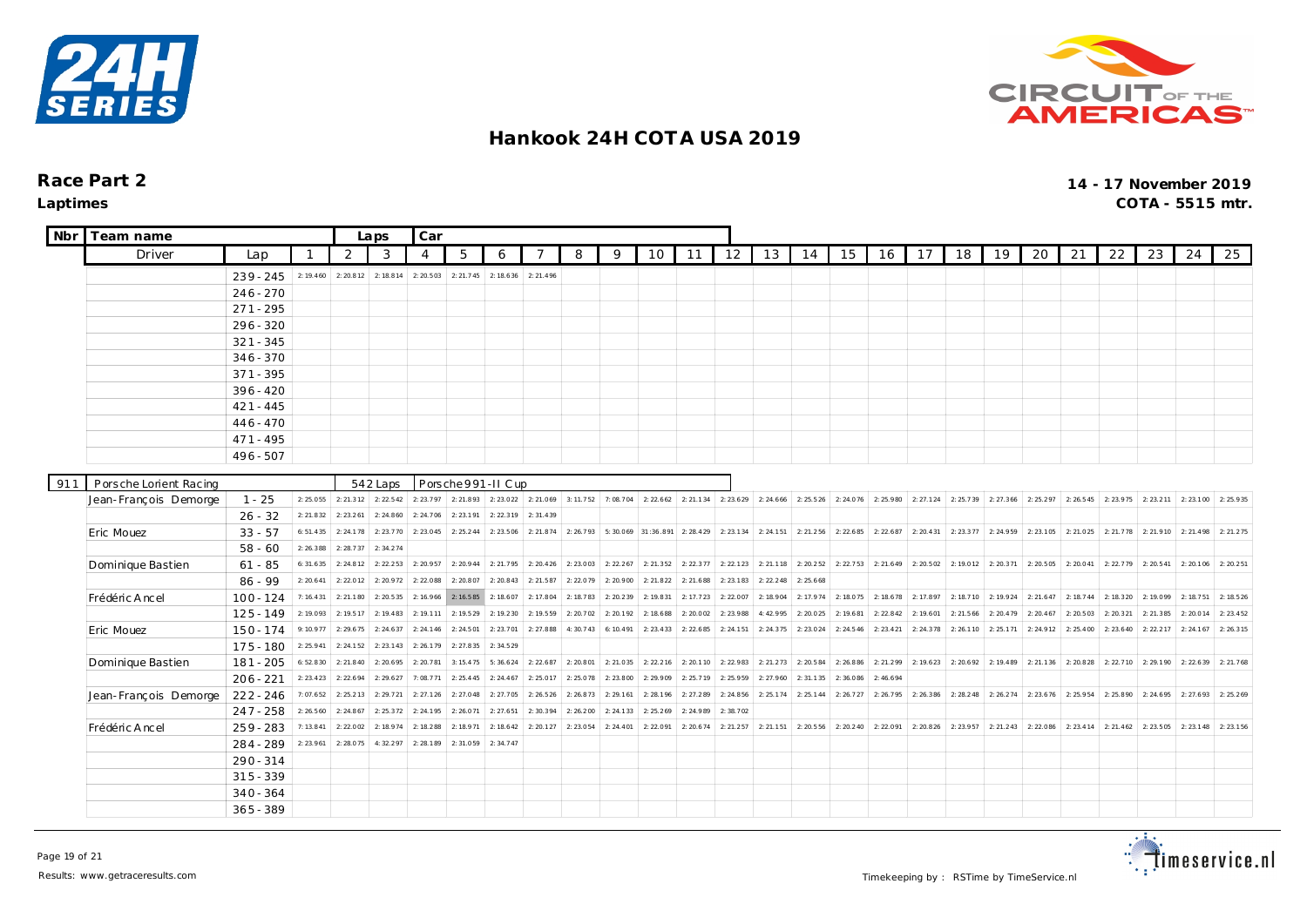



| Nbr | Team name         |             |             | Laps      | Car       |                |           |                    |           |                                         |           |                                             |           |                       |           |           |                               |                               |                       |                       |                                               |                       |                     |           |           |           |           |
|-----|-------------------|-------------|-------------|-----------|-----------|----------------|-----------|--------------------|-----------|-----------------------------------------|-----------|---------------------------------------------|-----------|-----------------------|-----------|-----------|-------------------------------|-------------------------------|-----------------------|-----------------------|-----------------------------------------------|-----------------------|---------------------|-----------|-----------|-----------|-----------|
|     | Driver            | Lap         | $\mathbf 1$ | 2         | 3         | $\overline{4}$ | 5         | 6                  | 7         | 8                                       | 9         | 10                                          | 11        | 12                    | 13        | 14        | 15                            | 16                            | 17                    | 18                    | 19                                            | 20                    | 21                  | 22        | 23        | 24        | 25        |
|     |                   | $390 - 414$ |             |           |           |                |           |                    |           |                                         |           |                                             |           |                       |           |           |                               |                               |                       |                       |                                               |                       |                     |           |           |           |           |
|     |                   | $415 - 439$ |             |           |           |                |           |                    |           |                                         |           |                                             |           |                       |           |           |                               |                               |                       |                       |                                               |                       |                     |           |           |           |           |
|     |                   | $440 - 464$ |             |           |           |                |           |                    |           |                                         |           |                                             |           |                       |           |           |                               |                               |                       |                       |                                               |                       |                     |           |           |           |           |
|     |                   | $465 - 489$ |             |           |           |                |           |                    |           |                                         |           |                                             |           |                       |           |           |                               |                               |                       |                       |                                               |                       |                     |           |           |           |           |
|     |                   | 490-514     |             |           |           |                |           |                    |           |                                         |           |                                             |           |                       |           |           |                               |                               |                       |                       |                                               |                       |                     |           |           |           |           |
|     |                   | $515 - 539$ |             |           |           |                |           |                    |           |                                         |           |                                             |           |                       |           |           |                               |                               |                       |                       |                                               |                       |                     |           |           |           |           |
|     |                   | $540 - 542$ |             |           |           |                |           |                    |           |                                         |           |                                             |           |                       |           |           |                               |                               |                       |                       |                                               |                       |                     |           |           |           |           |
|     |                   |             |             |           |           |                |           |                    |           |                                         |           |                                             |           |                       |           |           |                               |                               |                       |                       |                                               |                       |                     |           |           |           |           |
| 978 | Speed Lover       |             |             |           | 488 Laps  |                |           | Porsche 991-II Cup |           |                                         |           |                                             |           |                       |           |           |                               |                               |                       |                       |                                               |                       |                     |           |           |           |           |
|     | Pierre-Yves Paque | $1 - 25$    | 2: 23.345   | 2: 22.279 | 2: 20.638 | 2:19.750       | 2:18.638  |                    |           | 2: 18.899 46:38.622 2: 24.117 2: 22.034 |           | 2: 22.622                                   | 2: 21.531 | 2: 21.272             | 2: 20.468 | 2: 21.148 | 2: 21.168                     | 2:20.688                      | 2:20.835              | 2: 20.511             | 2:22.094                                      | 2: 22.237             | 2: 22.633           | 2:22.098  | 2: 21.852 | 2: 22.711 | 2:20.820  |
|     |                   | $26 - 41$   | 2: 20.961   | 2: 21.132 | 2: 22.551 | 2: 22.947      | 2: 21.435 | 2: 23.143          | 2: 22.127 | 2: 22.646                               | 2: 23.925 | 2:21.081                                    | 2: 22.217 | 2:21.853              | 2: 23.836 | 2: 22.638 | 2: 24.109                     | 2:39.802                      |                       |                       |                                               |                       |                     |           |           |           |           |
|     | Gerald Tan        | $42 - 66$   | 10:04.099   | 2:25.333  | 2:23.795  | 2:25.005       | 2: 21.858 | 2: 22.550          | 2: 22.415 | 2:20.913                                | 2: 20.741 | 2: 22.137                                   | 2: 22.785 | 2: 21.272             | 2: 21.212 | 2:21.059  | 2:21.991                      | 2: 21.233                     | 2:20.729              | 2:22.899              | 2: 21.426                                     | 2:21.510              | 2:23.131            | 2: 22.523 | 2:23.881  | 2: 21.139 | 2: 20.693 |
|     |                   | $67 - 75$   | 2: 22.970   | 2: 24.561 | 2: 22.397 | 2: 22.924      | 2: 21.550 | 2: 22.025          | 2: 22.320 | 2: 22.413                               | 2:29.021  |                                             |           |                       |           |           |                               |                               |                       |                       |                                               |                       |                     |           |           |           |           |
|     | Nigel Farmer      | $76 - 100$  | 8:12.885    | 2:20.778  | 2:20.010  | 2:19.815       | 2: 22.344 | 2: 19.331          | 2: 18.363 | 2:19.138                                |           | $2: 18.415$ 2: 18.769                       | 2: 21.903 | 2: 21.103             | 2:18.807  | 2:20.207  | 2: 20.285                     | 2:18.908                      |                       | 2: 18.672 2: 23.707   |                                               | $2: 21.672$ 2: 24.141 | 2:21.094            | 2: 21.309 | 2: 22.762 | 2:22.891  | 2: 22.249 |
|     |                   | $101 - 103$ | 2: 21.299   | 2:24.115  | 2:34.213  |                |           |                    |           |                                         |           |                                             |           |                       |           |           |                               |                               |                       |                       |                                               |                       |                     |           |           |           |           |
|     | Richard Verburg   | $104 - 128$ | 7:34.311    | 2: 23.351 | 2: 22.120 | 2: 21.916      | 2: 21.581 | 2: 21.582          | 2: 20.435 | 2:19.078                                |           | 2: 20.866 37:08.721                         | 2: 21.308 | 2:19.511              | 2: 21.148 | 2: 20.216 | 2: 20.687                     | 2:20.739                      | 2: 22.445             | 2:20.379              | 2:20.041                                      |                       | 2: 19.760 2: 21.578 | 2:21.584  | 2: 22.383 | 2: 20.459 | 2:20.811  |
|     |                   | $129 - 135$ | 2: 21.746   | 2:20.789  | 2: 21.531 | 2: 23.240      | 2: 20.439 | 2:22.292           | 2:36.168  |                                         |           |                                             |           |                       |           |           |                               |                               |                       |                       |                                               |                       |                     |           |           |           |           |
|     | Pierre-Yves Paque | $136 - 160$ | 7:42.912    | 2: 24.364 | 2: 25.759 | 4:03.473       | 3:18.156  | 2:23.185           | 2: 23.010 | 2:22.534                                |           | 2: 23.1 63 2: 21.4 73 2: 19.4 65 2: 21.8 66 |           |                       | 2: 19.400 |           | 2: 20.649 2: 21.708 2: 28.406 |                               |                       |                       | 6: 53.825   2: 23.175   2: 22.713   2: 21.697 |                       | 2:19.990            | 2: 21.619 | 2: 20.641 | 2: 20.711 | 2: 23.629 |
|     |                   | $161 - 168$ | 2: 22.778   | 2:22.060  | 2: 21.105 | 2: 21.445      | 2:23.329  | 2: 22.144          | 2: 24.538 | 2: 27.743                               |           |                                             |           |                       |           |           |                               |                               |                       |                       |                                               |                       |                     |           |           |           |           |
|     | Gerald Tan        | $169 - 193$ | 9:16.098    | 2:26.773  | 2: 23.825 | 2: 23.553      | 2: 22.639 | 2: 24.003          | 2: 21.237 | 2:21.997                                |           | $2: 21.153$ 2: 20.582                       |           | $2: 21.107$ 2: 23.167 | 2:22.007  | 2: 21.436 | 2: 28.760                     | 6: 28.476                     |                       | $2: 22.357$ 2: 21.282 | 2: 21.737                                     | 2:22.035              | 2:59.492            | 5:29.876  | 2: 26.615 | 2: 23.902 | 2: 23.896 |
|     |                   | $194 - 200$ | 2: 22.142   | 2: 23.473 | 2: 23.776 | 2: 23.175      | 2: 23.124 | 2: 21.992          | 2: 28.849 |                                         |           |                                             |           |                       |           |           |                               |                               |                       |                       |                                               |                       |                     |           |           |           |           |
|     | Nigel Farmer      | $201 - 225$ | 6:34.525    | 2:32.575  | 2: 26.146 | 2: 25.690      | 2:25.057  | 2:26.659           | 2:25.027  | 2: 25.452                               |           | $2: 26.736$ 2: 26.067                       |           | $2: 28.154$ 2: 26.268 | 2: 26.035 |           |                               | 2: 26.949 2: 24.787 2: 25.216 | $2: 32.456$ 6: 31.787 |                       |                                               | $2: 26.077$ 2: 26.169 | 2:26.598            | 2:28.451  | 2: 23.123 | 2: 23.421 | 2: 22.723 |
|     |                   | $226 - 233$ | 2: 22.478   | 2: 23.442 | 2: 27.232 | 2: 25.178      | 2: 23.492 | 2: 27.756          | 2: 26.266 | 2:32.309                                |           |                                             |           |                       |           |           |                               |                               |                       |                       |                                               |                       |                     |           |           |           |           |
|     | Richard Verburg   | $234 - 258$ | 6: 20.452   | 2:24.513  | 2: 23.888 | 2: 23.618      | 2: 20.823 | 2: 20.894          | 2: 20.455 | 2:20.502                                |           | $2: 20.749$ 2: 21.687                       |           | $2: 20.509$ 2: 20.241 | 2: 20.876 |           |                               | 2: 22.479 2: 22.333 2: 24.674 | 2:30.917              |                       | $5: 34.182$ 2: 21.971 2: 21.844               |                       | 2: 22.604           | 2:20.823  | 2:20.219  | 2: 23.536 | 2: 22.856 |
|     |                   | $259 - 268$ | 2:22.109    | 2:23.396  | 2:23.775  | 2:22.980       | 2: 20.227 | 2: 22.231          | 4:03.056  | 2:52.906                                | 2:26.025  | 2:21.729                                    |           |                       |           |           |                               |                               |                       |                       |                                               |                       |                     |           |           |           |           |
|     |                   | $269 - 293$ |             |           |           |                |           |                    |           |                                         |           |                                             |           |                       |           |           |                               |                               |                       |                       |                                               |                       |                     |           |           |           |           |
|     |                   | 294 - 318   |             |           |           |                |           |                    |           |                                         |           |                                             |           |                       |           |           |                               |                               |                       |                       |                                               |                       |                     |           |           |           |           |
|     |                   | $319 - 343$ |             |           |           |                |           |                    |           |                                         |           |                                             |           |                       |           |           |                               |                               |                       |                       |                                               |                       |                     |           |           |           |           |
|     |                   | $344 - 368$ |             |           |           |                |           |                    |           |                                         |           |                                             |           |                       |           |           |                               |                               |                       |                       |                                               |                       |                     |           |           |           |           |
|     |                   | $369 - 393$ |             |           |           |                |           |                    |           |                                         |           |                                             |           |                       |           |           |                               |                               |                       |                       |                                               |                       |                     |           |           |           |           |
|     |                   | $394 - 418$ |             |           |           |                |           |                    |           |                                         |           |                                             |           |                       |           |           |                               |                               |                       |                       |                                               |                       |                     |           |           |           |           |
|     |                   | $419 - 443$ |             |           |           |                |           |                    |           |                                         |           |                                             |           |                       |           |           |                               |                               |                       |                       |                                               |                       |                     |           |           |           |           |
|     |                   | 444 - 468   |             |           |           |                |           |                    |           |                                         |           |                                             |           |                       |           |           |                               |                               |                       |                       |                                               |                       |                     |           |           |           |           |
|     |                   | $469 - 488$ |             |           |           |                |           |                    |           |                                         |           |                                             |           |                       |           |           |                               |                               |                       |                       |                                               |                       |                     |           |           |           |           |